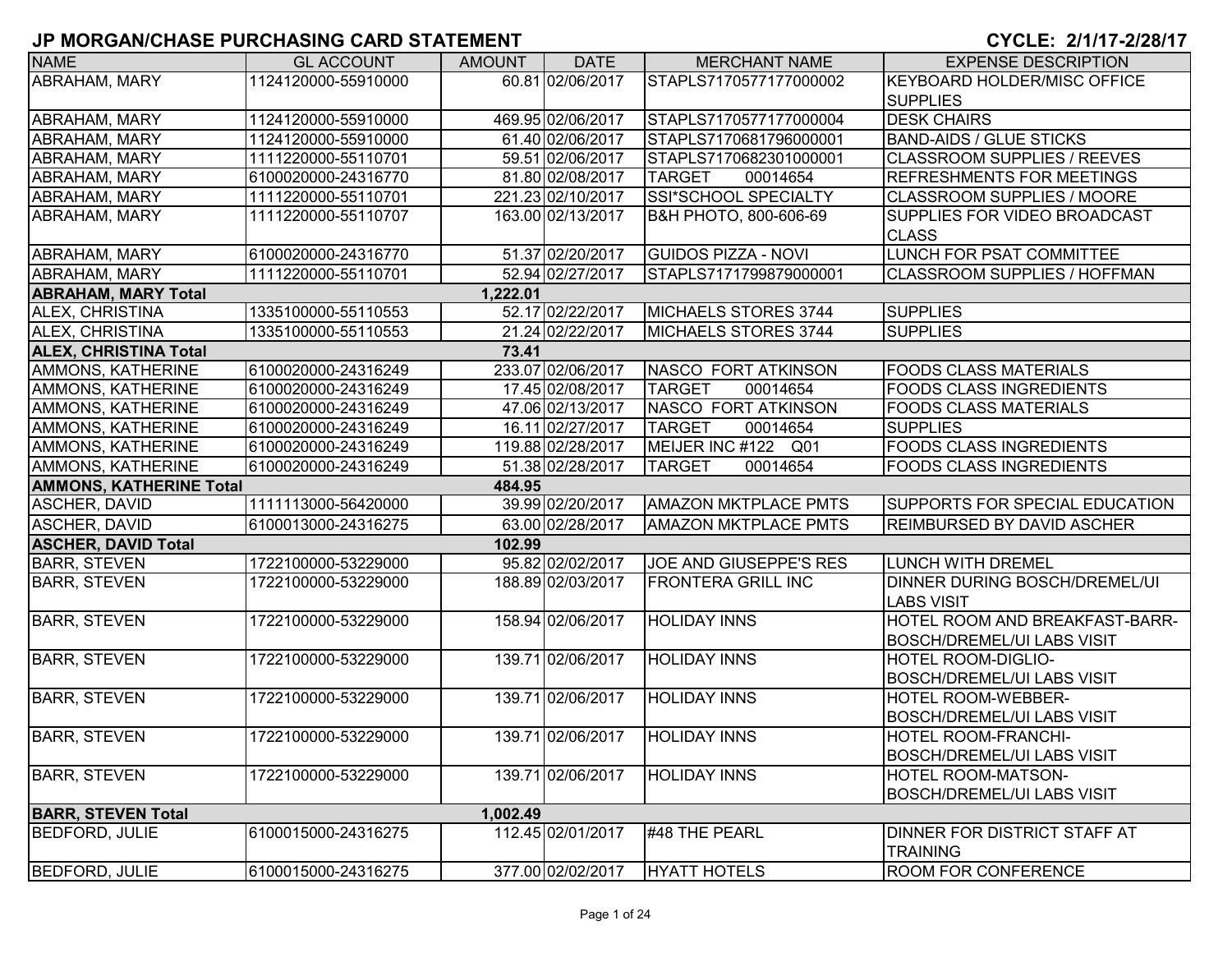| <b>NAME</b>                  | <b>GL ACCOUNT</b>   | <b>AMOUNT</b> | <b>DATE</b>          | <b>MERCHANT NAME</b>                                 | <b>EXPENSE DESCRIPTION</b>                  |
|------------------------------|---------------------|---------------|----------------------|------------------------------------------------------|---------------------------------------------|
| BEDFORD, JULIE               | 6100015000-24316275 |               | 27.38 02/03/2017     | <b>HYATT HOTELS</b>                                  | <b>CITY OCCUPANCY TAX</b>                   |
| <b>BEDFORD, JULIE</b>        | 6100015000-24316275 |               | 15.65 02/07/2017     | 00014654<br><b>TARGET</b>                            | <b>STAFF TREATS</b>                         |
| <b>BEDFORD, JULIE Total</b>  |                     | 532.48        |                      |                                                      |                                             |
| <b>BENGLE, HOLLY</b>         | 1335100000-55110553 |               | 64.16 02/07/2017     | <b>AMAZON MKTPLACE PMTS</b>                          | <b>SOCCER NETS</b>                          |
| <b>BENGLE, HOLLY Total</b>   |                     | 64.16         |                      |                                                      |                                             |
| <b>BLANCHARD, EVAN</b>       | 1111220000-55110723 |               | 62.99 02/08/2017     | J W PEPPER AND SON INC                               | <b>MUSIC FOR CONCERT</b>                    |
| <b>BLANCHARD, EVAN</b>       | 4345620000-56420957 |               | 650.00 02/13/2017    | A & R MUSIC CO.                                      | DRUM SET ACCESSORIES                        |
| <b>BLANCHARD, EVAN</b>       | 1111220000-55110723 |               | 22.99 02/13/2017     | J W PEPPER AND SON INC                               | <b>MUSIC FOR CONCERT</b>                    |
| <b>BLANCHARD, EVAN Total</b> |                     | 735.98        |                      |                                                      |                                             |
| <b>BLESSED, KATE</b>         | 1335100000-55990553 |               | 7.48 02/09/2017      | AMAZON.COM                                           | <b>BOOKS</b>                                |
| <b>BLESSED, KATE Total</b>   |                     | 7.48          |                      |                                                      |                                             |
| <b>BLOOM, LYNETTE</b>        | 1335100000-54910553 |               | 1,540.00 02/03/2017  | DETROITZOOLOGICAL SCTY                               | SUMMER CAMP FIELD TRIP                      |
| <b>BLOOM, LYNETTE</b>        | 1335100000-54910553 |               | 15.00 02/07/2017     | <b>APPELBAUM TRAINING INS</b>                        | <b>STAFF TRAINING</b>                       |
| <b>BLOOM, LYNETTE</b>        | 1335100000-54910553 |               | 39.00 02/09/2017     | <b>APPELBAUM TRAINING INS</b>                        | <b>STAFF TRAINING</b>                       |
| <b>BLOOM, LYNETTE</b>        | 1335100000-54910553 |               | 60.00 02/09/2017     | <b>APPELBAUM TRAINING INS</b>                        | <b>STAFF TRAINING</b>                       |
| <b>BLOOM, LYNETTE</b>        | 1335100000-54910553 |               | 15.00 02/23/2017     | <b>APPELBAUM TRAINING INS</b>                        | <b>STAFF TRAINING</b>                       |
| <b>BLOOM, LYNETTE</b>        | 1335100000-54910553 |               | 24.00 02/23/2017     | <b>APPELBAUM TRAINING INS</b>                        | <b>STAFF TRAINING</b>                       |
| <b>BLOOM, LYNETTE</b>        | 1335100000-54910553 |               | 24.00 02/27/2017     | <b>APPELBAUM TRAINING INS</b>                        | <b>STAFF TRAINING</b>                       |
| <b>BLOOM, LYNETTE</b>        | 1335100000-54910553 |               | 15.00 02/27/2017     | <b>APPELBAUM TRAINING INS</b>                        | <b>STAFF TRAINING</b>                       |
| <b>BLOOM, LYNETTE Total</b>  |                     | 1,732.00      |                      |                                                      |                                             |
| <b>BORN, ELIZABETH</b>       | 6100025000-24316301 |               | 50.00 02/09/2017     | MCDONALD'S M2013 OF                                  | <b>STUDENT DINNER</b>                       |
| <b>BORN, ELIZABETH</b>       | 6100025000-24316301 |               | 50.17 02/09/2017     | SAMS CLUB #6657                                      | <b>STUDENT DINNER</b>                       |
| <b>BORN, ELIZABETH</b>       | 6100025000-24316301 |               | 40.28 02/09/2017     | WAL-MART #5893                                       | <b>STUDENT DINNER</b>                       |
| <b>BORN, ELIZABETH</b>       | 6100025000-24316301 |               | 101.76 02/10/2017    | WM SUPERCENTER #5893                                 | <b>STUDENT DINNER</b>                       |
| <b>BORN, ELIZABETH</b>       | 6100025000-24316301 |               | 80.22 02/15/2017     | COTTAGE INN PIZZA - NO                               | <b>STUDENT DINNER</b>                       |
| <b>BORN, ELIZABETH Total</b> |                     | 322.43        |                      |                                                      |                                             |
| <b>BOURGEAU, BENJAMIN</b>    | 1126160000-55992000 |               | 48.30 02/01/2017     | DOWNRIVER REFRIG SUP C                               | <b>DF KITCHEN TEMP REPAIRS</b>              |
| <b>BOURGEAU, BENJAMIN</b>    | 1126160000-55992000 |               | 488.89 02/01/2017    | DOWNRIVER REFRIG SUP C                               | <b>MS VALVES</b>                            |
| <b>BOURGEAU, BENJAMIN</b>    | 1126160000-55992000 |               | 64.01 02/01/2017     | NAPA PARTS M-2                                       | MTCE SHOP, DF KITCHEN TEMP                  |
|                              |                     |               | 27.79 02/01/2017     |                                                      | <b>REPAIRS</b><br>DF KITCHEN TEMP REPAIRS   |
| <b>BOURGEAU, BENJAMIN</b>    | 1126160000-55992000 |               |                      | <b>WW GRAINGER</b><br><b>IDOWNRIVER REFRIG SUP C</b> |                                             |
| <b>BOURGEAU, BENJAMIN</b>    | 1126160000-55992000 |               | 1,532.35 02/07/2017  |                                                      | HS BLACK BOX ROOM ACTUATOR &<br><b>PUMP</b> |
| <b>BOURGEAU, BENJAMIN</b>    | 1126160000-55992000 |               | 526.96 02/07/2017    | <b>WW GRAINGER</b>                                   | DF KITCHEN MOTOR                            |
| <b>BOURGEAU, BENJAMIN</b>    | 1126160000-55992000 |               | -2,011.96 02/08/2017 | <b>HILTI INC</b>                                     | <b>MTCE RETURN OF PARTS</b>                 |
| <b>BOURGEAU, BENJAMIN</b>    | 1126160000-55990000 |               | 53.63 02/09/2017     | <b>PENN STATION 205</b>                              | <b>ESB ASPECT TRAINING LUNCH</b>            |
| <b>BOURGEAU, BENJAMIN</b>    | 1126160000-55992000 |               | 97.13 02/10/2017     | DOWNRIVER REFRIG SUP C                               | <b>HS BLACK BOX</b>                         |
| <b>BOURGEAU, BENJAMIN</b>    | 1126160000-55992000 |               | 327.16 02/14/2017    | <b>WW GRAINGER</b>                                   | HS K1 & K2 BELT REPLACEMENT                 |
| <b>BOURGEAU, BENJAMIN</b>    | 1126160000-55992000 |               | 45.25 02/15/2017     | <b>WW GRAINGER</b>                                   | NM5 KITCHEN BATHROOM FAN MOTOR              |
| <b>BOURGEAU, BENJAMIN</b>    | 1126160000-55992000 |               | 170.98 02/16/2017    | DOWNRIVER REFRIG SUP C                               | HS RM 232, STOCK FOR TRUCK                  |
| <b>BOURGEAU, BENJAMIN</b>    | 1126160000-55992000 |               | 30.35 02/20/2017     | <b>WW GRAINGER</b>                                   | DF CHILLER PUMP                             |
| <b>BOURGEAU, BENJAMIN</b>    | 1126160000-55992000 |               | 186.30 02/24/2017    | <b>MADISON ELECTRIC COMPA</b>                        | DF CHILLER MOTOR STARTER                    |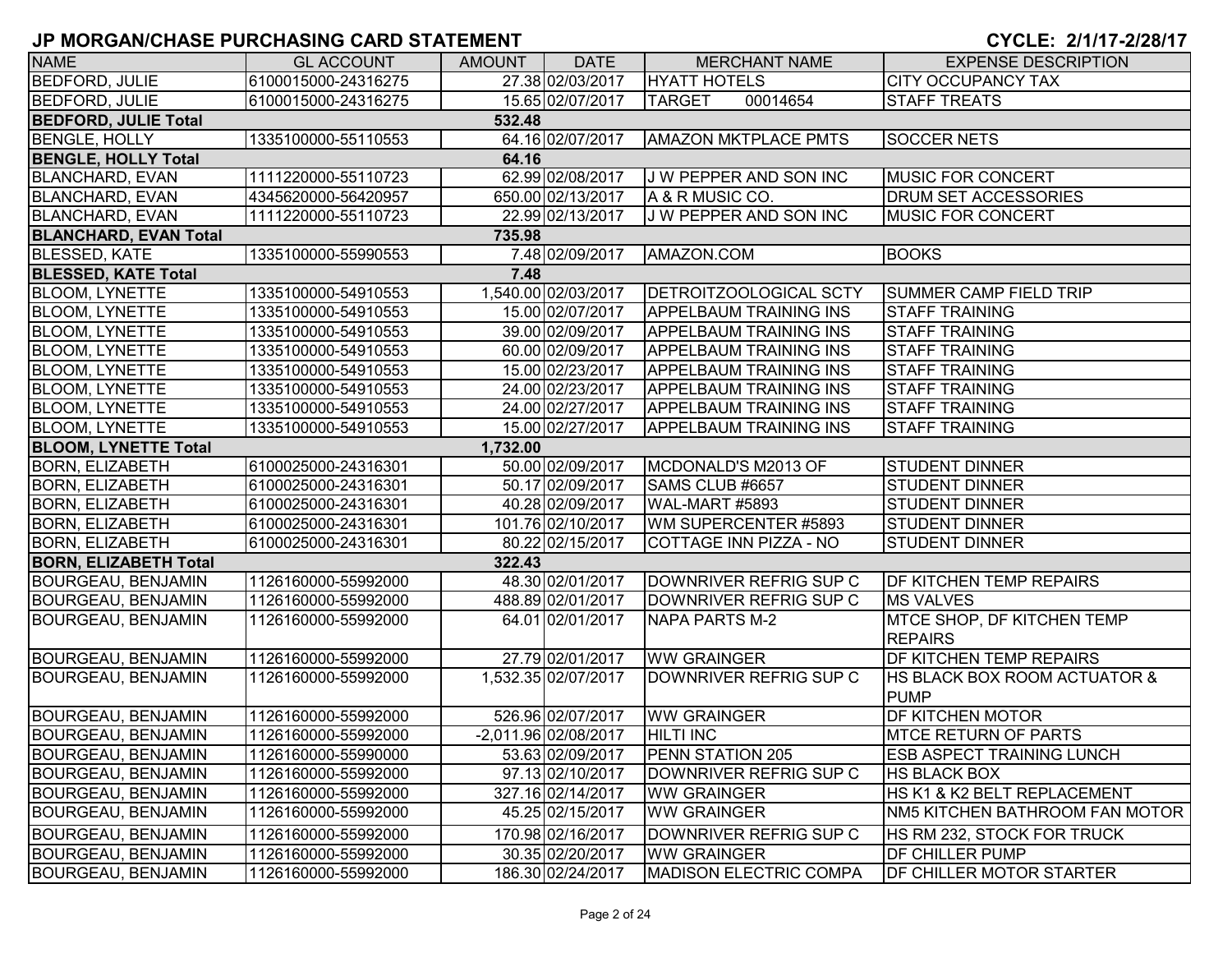| <b>NAME</b>                     | <b>GL ACCOUNT</b>   | <b>AMOUNT</b> | <b>DATE</b>       | <b>MERCHANT NAME</b>          | <b>EXPENSE DESCRIPTION</b>            |
|---------------------------------|---------------------|---------------|-------------------|-------------------------------|---------------------------------------|
| <b>BOURGEAU, BENJAMIN</b>       | 1126160000-55992000 |               | 577.15 02/24/2017 | <b>WW GRAINGER</b>            | DF CHILLER PUMP                       |
| <b>BOURGEAU, BENJAMIN</b>       | 1126160000-55992000 |               | 53.88 02/27/2017  | THE HOME DEPOT #2737          | MTCE & DF STORAGE BINS, MARKER,       |
|                                 |                     |               |                   |                               | <b>TAPE</b>                           |
| <b>BOURGEAU, BENJAMIN Total</b> |                     | 2,218.17      |                   |                               |                                       |
| <b>BRASIL, SANDRA</b>           | 6100022000-24316108 |               | 30.93 02/02/2017  | TIM HORTON'S #914221          | SUPPLIES FOR COFFEE WITH CARTER       |
|                                 |                     |               |                   |                               | <b>PARENT MEETING</b>                 |
| <b>BRASIL, SANDRA</b>           | 6100022000-24316108 |               | 36.72 02/06/2017  | <b>BENITOS PIZZA-NOVI</b>     | <b>LUNCHEON FOR HAVEN</b>             |
|                                 |                     |               |                   |                               | <b>PRESENTATION</b>                   |
| <b>BRASIL, SANDRA</b>           | 1111322000-55110708 |               | 111.62 02/07/2017 | AMAZON.COM                    | <b>TONER FOR PRINTER</b>              |
| <b>BRASIL, SANDRA</b>           | 1111322000-57410000 |               | 79.00 02/08/2017  | <b>INSTITUTE FOR BRAIN PO</b> | CONFERENCE FOR NICOLE CARTER          |
| <b>BRASIL, SANDRA</b>           | 1111322000-57410000 |               | 240.00 02/08/2017 | MI INST FOR ED MGT            | CONFERENCE FOR R. BAKER               |
| <b>BRASIL, SANDRA</b>           | 1111322000-57410000 |               | 240.00 02/08/2017 | MI INST FOR ED MGT            | CONFERENCE FOR K. DINKELMANN          |
| <b>BRASIL, SANDRA</b>           | 1111322000-57410000 |               | 26.00 02/22/2017  | SMK*SURVEYMONKEY.COM          | BILLED IN ERROR-SUBSCRIPTION WAS      |
|                                 |                     |               |                   |                               | CANCELLED-AWAITING CREDIT FROM        |
|                                 |                     |               |                   |                               | <b>COMPANY</b>                        |
| <b>BRASIL, SANDRA Total</b>     |                     | 764.27        |                   |                               |                                       |
| <b>BRATNEY, BETHANY</b>         | 1122222000-55310000 |               | 21.20 02/02/2017  | AMAZON.DE PAYMENTS            | NEW BATCHELDER AWARD WINNER           |
| <b>BRATNEY, BETHANY</b>         | 1122222000-55990000 |               | 53.76 02/02/2017  | STAPLS7170383370000001        | <b>SUPPLIES FOR LMC</b>               |
| <b>BRATNEY, BETHANY</b>         | 1122222000-55310000 |               | 25.52 02/06/2017  | <b>BOOKSAMILLION.COM</b>      | NEWLY RELEASED TITLES FOR LMC         |
| <b>BRATNEY, BETHANY</b>         | 1122222000-55310000 |               | 352.59 02/08/2017 | <b>FOLLETT SCHOOL SOLUTIO</b> | ALA YOUTH MEDIA AWARD WINNERS         |
|                                 |                     |               |                   |                               | AND OTHER MATERIALS FOR LMC           |
| <b>BRATNEY, BETHANY</b>         | 1122222000-55310000 |               | 30.58 02/13/2017  | <b>BOOKSAMILLION.COM</b>      | NEWLY RELEASED TITLES FOR LMC         |
| <b>BRATNEY, BETHANY</b>         | 1122222000-55310000 |               | 17.99 02/22/2017  | <b>BOOKSAMILLION.COM</b>      | NEWLY RELEASED TITLES FOR LMC         |
| <b>BRATNEY, BETHANY</b>         | 1122222000-55990000 |               | 245.00 02/24/2017 | <b>MACUL</b>                  | <b>REGISTRATION</b>                   |
| <b>BRATNEY, BETHANY Total</b>   |                     | 746.64        |                   |                               |                                       |
| <b>BRICKEY, JOHN</b>            | 1722100000-53229000 |               | 651.22 02/06/2017 | <b>MARRIOTT</b>               | HOTEL FOR MIT CONFERENCE              |
| <b>BRICKEY, JOHN</b>            | 1722100000-53229000 |               | 309.40 02/07/2017 | <b>DELTA</b>                  | AIRFARE FOR MIT CONFERENCE            |
| <b>BRICKEY, JOHN</b>            | 1722100000-53229000 |               | 25.00 02/21/2017  | <b>DELTA</b>                  | <b>BAGGAGE FEE FOR OUTBOUND TRIP</b>  |
|                                 |                     |               |                   |                               | TO MIT CONFERENCE                     |
| <b>BRICKEY, JOHN</b>            | 1722100000-53229000 |               | 11.63 02/22/2017  | <b>COFFEE BEANERY</b>         | BREAKFAST 2/21/17 - MIT               |
|                                 |                     |               |                   |                               | <b>CONFERENCE</b>                     |
| <b>BRICKEY, JOHN</b>            | 1722100000-53229000 |               | 21.25 02/23/2017  | <b>AIRPORT TERMINALS</b>      | TRANSPORTATION PASS WHILE AT MIT      |
|                                 |                     |               |                   |                               | <b>CONFERENCE</b>                     |
| <b>BRICKEY, JOHN</b>            | 1722100000-53229000 |               | 16.90 02/24/2017  | <b>BELL IN HAND TAVERN</b>    | DINNER 2/22/17 WHILE AT MIT           |
|                                 |                     |               |                   |                               | <b>CONFERENCE</b>                     |
| <b>BRICKEY, JOHN</b>            | 1722100000-53229000 |               | 25.00 02/24/2017  | <b>DELTA</b>                  | <b>BAGGAGE FEE FOR RETURN FLIGHT-</b> |
|                                 |                     |               |                   |                               | <b>MIT CONFERENCE</b>                 |
| <b>BRICKEY, JOHN</b>            | 1722100000-53229000 |               | 6.10 02/24/2017   | <b>MARRIOTT</b>               | BREAKFAST 2/22/17 WHILE AT MIT        |
|                                 |                     |               |                   |                               | <b>CONFERENCE</b>                     |
| <b>BRICKEY, JOHN</b>            | 1722100000-53229000 |               | 19.85 02/27/2017  | LEGAL SEA FOODS #212          | DINNER 2/24/17 WHILE AT MIT           |
|                                 |                     |               |                   |                               | <b>CONFERENCE</b>                     |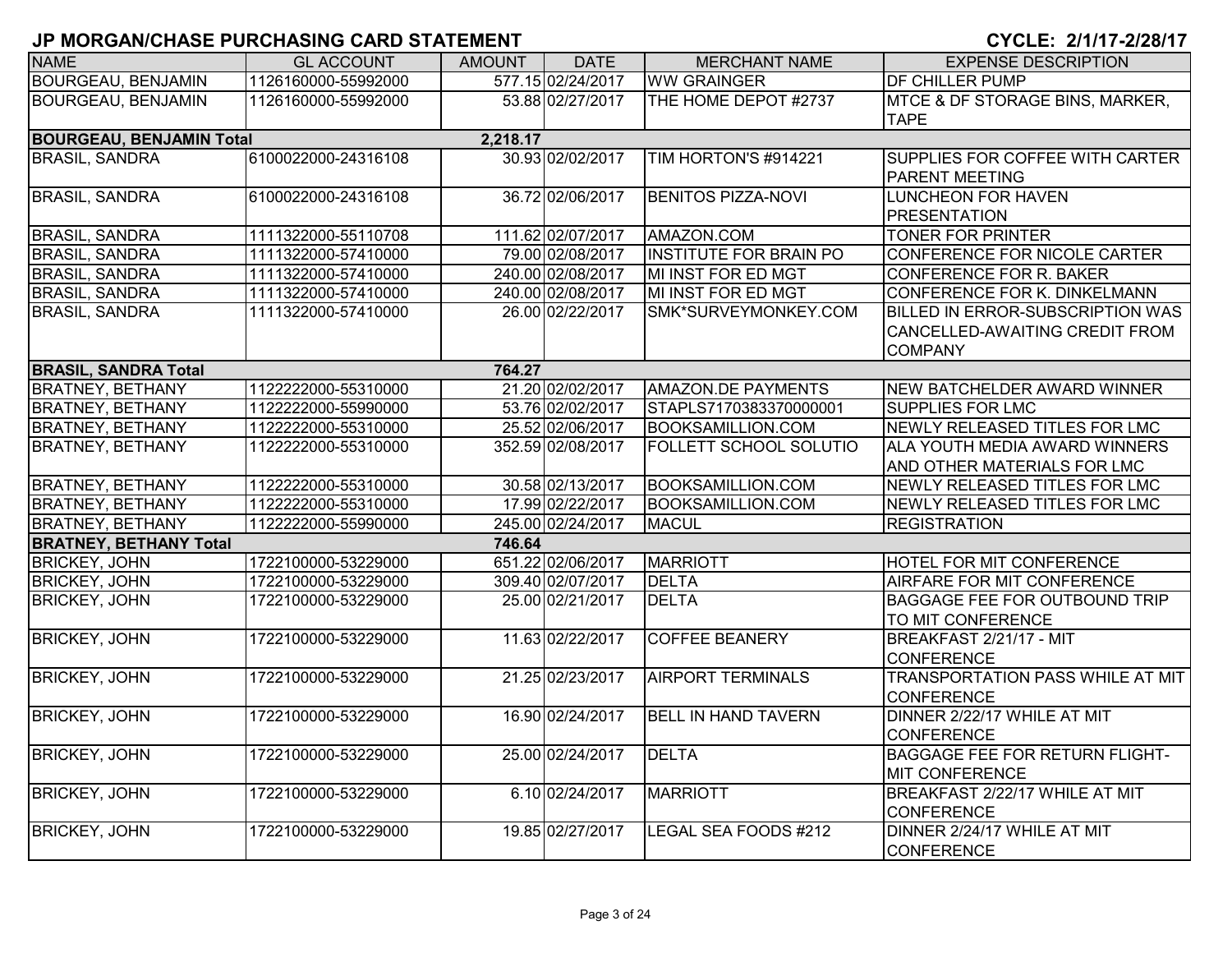| <b>NAME</b>                                | <b>GL ACCOUNT</b>   | AMOUNT   | <b>DATE</b>         | <b>MERCHANT NAME</b>                     | <b>EXPENSE DESCRIPTION</b>                         |
|--------------------------------------------|---------------------|----------|---------------------|------------------------------------------|----------------------------------------------------|
| <b>BRICKEY, JOHN</b>                       | 1722100000-53229000 |          | 11.40 02/27/2017    | <b>MARRIOTT</b>                          | BREAKFAST 2/24/17 WHILE AT MIT                     |
|                                            |                     |          |                     |                                          | <b>CONFERENCE</b>                                  |
| <b>BRICKEY, JOHN</b>                       | 1722100000-53229000 |          | 6.10 02/27/2017     | <b>MARRIOTT</b>                          | BREAKFAST 2/23/17 WHILE AT MIT                     |
|                                            |                     |          |                     |                                          | <b>CONFERENCE</b>                                  |
| <b>BRICKEY, JOHN</b>                       | 1722100000-53229000 |          | 29.08 02/27/2017    | <b>MEADHALL</b>                          | DINNER 2/23/17 WHILE AT MIT                        |
|                                            |                     |          |                     |                                          | <b>CONFERENCE</b>                                  |
| <b>BRICKEY, JOHN Total</b>                 |                     | 1,132.93 |                     |                                          |                                                    |
| <b>BUNKER, JEFFREY</b>                     | 1126160000-55730000 |          | 118.55 02/06/2017   | <b>ANGELO'S WHOLESALE</b>                | <b>IMTCE PLOW BLADE REPAIR PARTS</b>               |
| <b>BUNKER, JEFFREY</b>                     | 1126160000-55730000 |          | 91.50 02/06/2017    | HAROLDS FRAME SHOP INC                   | <b>MTCE PLOW REPAIRS</b>                           |
| <b>BUNKER, JEFFREY</b>                     | 1126160000-55993000 |          | 20.71 02/15/2017    | <b>ETNA DISTRIBUTORS WIXO</b>            | <b>GRNDS IRRIGATION REPAIR PARTS</b>               |
| <b>BUNKER, JEFFREY</b>                     | 1126160000-55992000 |          | 23.68 02/15/2017    | THE HOME DEPOT #2737                     | <b>MS LOCKER ASSY</b>                              |
| <b>BUNKER, JEFFREY</b>                     | 1126100000-53220828 |          | 125.00 02/21/2017   | MICHIGAN GREEN INDUSTR                   | <b>MTCE MGIA CONFERENCE</b>                        |
| <b>BUNKER, JEFFREY</b>                     | 1126160000-55992000 |          | 94.79 02/24/2017    | THE HOME DEPOT #2737                     | MTCE SAFETY EQUIP., REPLACE<br><b>BUNGEES</b>      |
| <b>BUNKER, JEFFREY</b>                     | 1126160000-55993000 |          | 9.07 02/27/2017     | MARKS OUTDOOR POWER EQ GRNDS MOWER PARTS |                                                    |
| <b>BUNKER, JEFFREY</b>                     | 1126160000-55993000 |          | 4.72 02/27/2017     | THE HOME DEPOT #2737                     | <b>GRNDS MOWER PARTS</b>                           |
| <b>BUNKER, JEFFREY Total</b>               |                     | 488.02   |                     |                                          |                                                    |
| <b>BURKHARDT, LORETTA</b>                  | 6100020000-24316415 |          | 52.48 02/07/2017    | <b>GEISLER COMPANY</b>                   | <b>SUPPLIES FOR SETS FOR SPRING</b><br><b>SHOW</b> |
| <b>BURKHARDT, LORETTA</b>                  | 6100020000-24316415 |          | 33.52 02/13/2017    | MEIJER INC #122<br>Q <sub>01</sub>       | <b>SUPPLIES</b>                                    |
| <b>BURKHARDT, LORETTA Total</b>            |                     | 86.00    |                     |                                          |                                                    |
| <b>BURNHAM, SUSAN</b>                      | 6100011000-24316275 |          | 42.95 02/06/2017    | GFS STORE #0116                          | <b>LUNCH WITH PRINCIPAL</b>                        |
| <b>BURNHAM, SUSAN</b>                      | 1111111000-55110729 |          | 175.00 02/28/2017   | <b>BRAINPOP</b>                          | <b>WEB SITE</b>                                    |
| <b>BURNHAM, SUSAN</b>                      | 1111111000-55110729 |          | 175.00 02/28/2017   | <b>BRAINPOP</b>                          | <b>WEB SITE</b>                                    |
| <b>BURNHAM, SUSAN</b>                      | 1111111000-55110729 |          | 175.00 02/28/2017   | <b>BRAINPOP</b>                          | <b>WEB SITE</b>                                    |
| <b>BURNHAM, SUSAN Total</b>                |                     | 567.95   |                     |                                          |                                                    |
| <b>CALHOUN, STEPHANIE</b>                  | 1335100000-55110553 |          | 35.51 02/03/2017    | <b>TARGET</b><br>00008961                | <b>CLASSROOM SUPPLIES</b>                          |
| CALHOUN, STEPHANIE                         | 1335100000-55110553 |          | 8.94 02/06/2017     | WAL-MART #2618                           | <b>CLASSROOM SUPPLIES</b>                          |
| <b>CALHOUN, STEPHANIE Total</b>            |                     | 44.45    |                     |                                          |                                                    |
| <b>CANALES, BETH</b>                       | 1111322000-55110718 |          | 60.49 02/16/2017    | GFS STORE #1985                          | <b>PRETZEL/PIZZA LAB</b>                           |
| <b>CANALES, BETH</b>                       | 1111322000-55110718 |          | 23.37 02/20/2017    | MEIJER INC #122 Q01                      | YEAST AND CHOCOLATE CHIPS                          |
| <b>CANALES, BETH Total</b>                 |                     | 83.86    |                     |                                          |                                                    |
| CHRISTOPOULOS, COURTNI 1311800000-55110551 |                     |          | 22.32 02/13/2017    | <b>TARGET</b><br>00003541                | SPRING SUPPLIES FOR CLASSROOM                      |
| <b>CHRISTOPOULOS, COURTNEY Total</b>       |                     | 22.32    |                     |                                          |                                                    |
| CIANCIO, WANDA                             | 1122500000-54120000 |          | 54.90 02/01/2017    | <b>IFIXIT.COM</b>                        | <b>IPAD REPAIR ITEM</b>                            |
| CIANCIO, WANDA                             | 1122500000-54120000 |          | 99.00 02/01/2017    | SQ *POD DROP REPAIR                      | <b>REPAIR FOR IPAD</b>                             |
| CIANCIO, WANDA                             | 1122500000-54917000 |          | 5,733.00 02/02/2017 | <b>CDW GOVERNMENT</b>                    | AIRWATCH SOFTWARE LICENSE FOR                      |
|                                            |                     |          |                     |                                          | <b>MANAGING IPADS</b>                              |
| CIANCIO, WANDA                             | 1122500000-54120000 |          | 39.49 02/09/2017    | <b>AMAZON MKTPLACE PMTS</b>              | <b>CHROMEBOOK REPLACEMENT</b>                      |
|                                            |                     |          |                     |                                          | <b>SCREEN</b>                                      |
| CIANCIO, WANDA                             | 4345600000-56423958 |          | 464.40 02/15/2017   | AMAZON.COM                               | SWITCHES TO USE FOR IMAGING                        |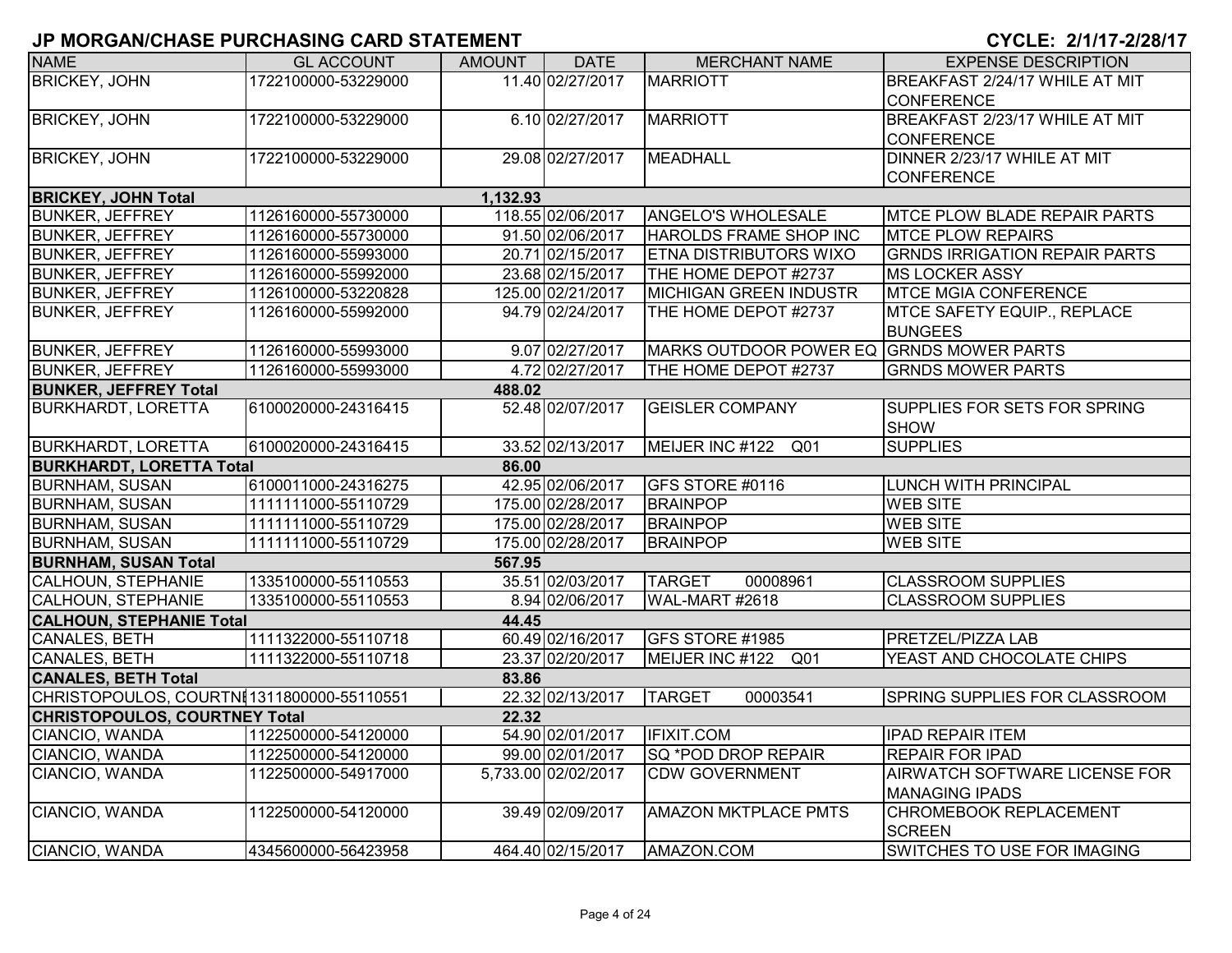| <b>NAME</b>                   | <b>GL ACCOUNT</b>   | <b>AMOUNT</b> | <b>DATE</b>          | <b>MERCHANT NAME</b>         | <b>EXPENSE DESCRIPTION</b>                                |
|-------------------------------|---------------------|---------------|----------------------|------------------------------|-----------------------------------------------------------|
| CIANCIO, WANDA                | 1122500000-54917000 |               | 1,141.66 02/15/2017  | <b>MCLS</b>                  | <b>ISSUES AND CONTROVERSIES,</b>                          |
|                               |                     |               |                      |                              | <b>INFOBASE LEARNING SOFTWARE</b>                         |
|                               |                     |               |                      |                              | LICENSES, MDIWEST COLLABORATIVE                           |
|                               |                     |               |                      |                              | <b>FOR LIBRARY SERVICES</b>                               |
| CIANCIO, WANDA                | 1126103000-54120824 |               | 235.82 02/15/2017    | <b>SECURITY DESIGNS</b>      | PRINTER CARTRIDGES FOR ID BADGES                          |
|                               |                     |               |                      |                              |                                                           |
| CIANCIO, WANDA                | 1126115000-54120824 |               | 133.75 02/15/2017    | <b>SECURITY DESIGNS</b>      | DEERFIELD ELEMENTARY SERVICE                              |
|                               |                     |               |                      |                              | CALL FOR DOOR CARD READERS ON                             |
|                               |                     |               |                      |                              | NORTH SIDE NEAR KINDERGARTEN                              |
| CIANCIO, WANDA                | 1122500000-55910000 |               | 14.83 02/17/2017     | PANERA BREAD #667            | <b>BAGELS FOR BREAKFAST MEETING</b>                       |
|                               |                     |               |                      |                              | <b>SECURITY BID</b>                                       |
| CIANCIO, WANDA                | 4345600000-56422958 |               | 1,917.00 02/20/2017  | <b>LOGISOFT COMPUTER PR</b>  | PADCASTERS FOR USE WITH IPADS                             |
|                               |                     |               |                      |                              | <b>AND VIDEO RECORDING</b>                                |
| CIANCIO, WANDA                | 1122500000-54120000 |               | -52.80 02/22/2017    | <b>AMAZON MKTPLACE PMTS</b>  | <b>RETURN CREDIT FOR LENOVO 11E</b>                       |
|                               |                     |               |                      |                              | CHROMEBOOK REPLACEMENT                                    |
|                               |                     |               |                      |                              | <b>SCREEN (WRONG ITEM SENT IN</b>                         |
|                               |                     |               |                      |                              | <b>PREVIOUS MONTH)</b>                                    |
| CIANCIO, WANDA                | 1126118000-54120824 |               | 115.00 02/22/2017    | <b>SECURITY DESIGNS</b>      | <b>INTERCOM SERVICE CALL</b>                              |
| CIANCIO, WANDA                | 1126152000-54120824 |               | 115.00 02/22/2017    | <b>SECURITY DESIGNS</b>      | DOOR CARD READER SERVICE CALL                             |
| <b>CIANCIO, WANDA Total</b>   |                     | 10,011.05     |                      |                              |                                                           |
| <b>CIANFERRA, LINDA</b>       | 6100025000-24316301 |               | 392.64 02/07/2017    | SAMSCLUB #6657               | <b>SUPPLIES, VENDING ETC</b>                              |
| <b>CIANFERRA, LINDA</b>       | 6100025000-24316301 |               | 50.00 02/09/2017     | <b>STARBUCKS STORE 09955</b> | <b>COUNT DAY</b>                                          |
| <b>CIANFERRA, LINDA</b>       | 1122600511-55910000 |               | 63.50 02/13/2017     | PLUMPAPER.COM                | OFFICE SUPPLY                                             |
| CIANFERRA, LINDA              | 6100025000-24316301 |               | 69.66 02/21/2017     | SAMS CLUB #6657              | SUPPLIES, VENDING                                         |
| <b>CIANFERRA, LINDA Total</b> |                     | 575.80        |                      |                              |                                                           |
| CLARK, KIM                    | 6100018000-24316217 |               | 12.14 02/03/2017     | AMAZON.COM                   | <b>LIBRARY BOOKS</b>                                      |
| <b>CLARK, KIM</b>             | 6100018000-24316217 |               | 25.59 02/06/2017     | AMAZON.COM                   | <b>CUPS FOR MAKERSPACE</b>                                |
|                               |                     |               |                      |                              | (WATERWHEELS)                                             |
| CLARK, KIM                    | 6100018000-24316217 |               | 15.99 02/07/2017     | <b>AMAZON MKTPLACE PMTS</b>  | PUSH PIN MAGNETS FOR DISPLAY                              |
| CLARK, KIM                    | 6100018000-24316217 |               | 29.05 02/07/2017     | <b>AMAZON MKTPLACE PMTS</b>  | <b>LABELS</b>                                             |
| <b>CLARK, KIM</b>             | 6100018000-24316217 |               | 105.50 02/10/2017    | SP * LETSTICKTOGETHER        | <b>MAKERSPACE ARTWORK COMPLETED</b><br><b>BY STUDENTS</b> |
| CLARK, KIM                    | 6100018000-24316217 |               | 250.00 02/14/2017    | <b>MY MAKEDO</b>             | MAKEDOS FOR 6TH-GRADE                                     |
|                               |                     |               |                      |                              | MAKERSPACE (FOR CARDBOARD                                 |
|                               |                     |               |                      |                              | CONSTRUCTION PROJECTS)                                    |
| CLARK, KIM                    | 6100018000-24316217 |               | 23.97 02/24/2017     | AMAZON.COM                   | <b>IPAD CABLES</b>                                        |
| <b>CLARK, KIM Total</b>       |                     | 462.24        |                      |                              |                                                           |
| COOLMAN, ROBERT               | 1126160000-55992000 |               | 4,800.00 02/14/2017  | CONSERVA ELECTRIC SUPP       | <b>HS BOLLARD LIGNTS</b>                                  |
| <b>COOLMAN, ROBERT</b>        | 1126160000-55992000 |               | 957.60 02/16/2017    | CONSERVA ELECTRIC SUPP       | <b>MTCE STOCK LAMPS</b>                                   |
| COOLMAN, ROBERT               | 1126160000-55992000 |               | 198.00 02/16/2017    | CONSERVA ELECTRIC SUPP       | <b>MTCE STOCK LAMPS</b>                                   |
| <b>COOLMAN, ROBERT Total</b>  |                     | 5,955.60      |                      |                              |                                                           |
| <b>DIATIKAR, CHRISTINE</b>    | 1127170000-55710000 |               | 12,044.18 02/06/2017 | CORRIGAN OIL #2 - BRI        | 7500 GAL DIESEL 1/25/17                                   |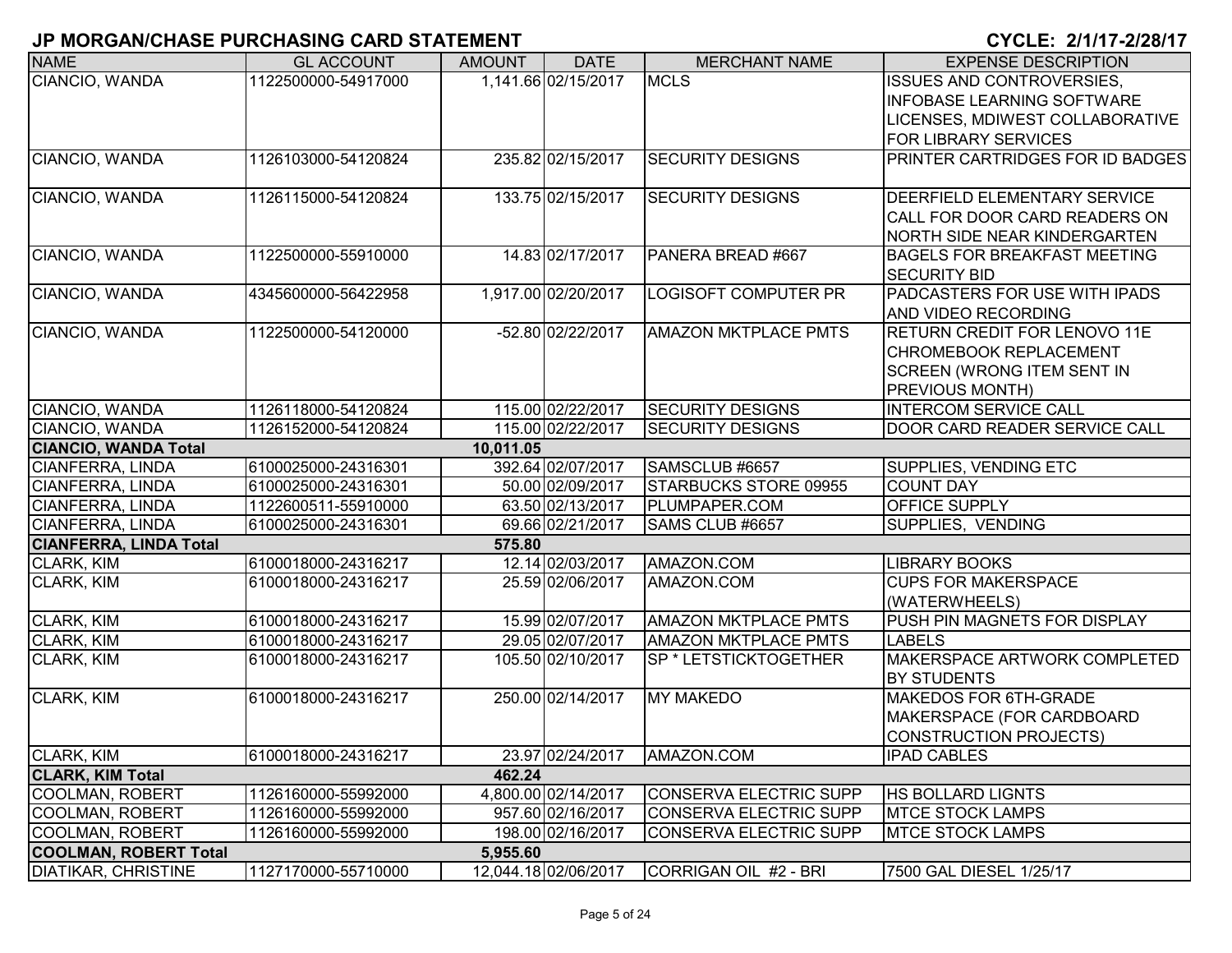| <b>NAME</b>                      | <b>GL ACCOUNT</b>   | <b>AMOUNT</b> | <b>DATE</b>          | <b>MERCHANT NAME</b>                           | <b>EXPENSE DESCRIPTION</b>             |
|----------------------------------|---------------------|---------------|----------------------|------------------------------------------------|----------------------------------------|
| <b>DIATIKAR, CHRISTINE</b>       | 6100020000-24316243 |               | 13,274.58 02/09/2017 | <b>EPN TRAVEL</b>                              | CEDAR POINT MUSIC FESTIVAL             |
| <b>DIATIKAR, CHRISTINE</b>       | 6100020000-24316238 |               | 7,007.51 02/13/2017  | <b>CENTURY RESOURCES</b>                       | <b>FUNDRAISER</b>                      |
| <b>DIATIKAR, CHRISTINE</b>       | 1429300000-55997000 |               | -3,500.00 02/13/2017 | <b>TEAM SPORTS</b>                             | CREDIT 17310/1-SWIM & DIVE             |
| <b>DIATIKAR, CHRISTINE</b>       | 1429300000-55997000 |               | -2,100.00 02/13/2017 | <b>TEAM SPORTS</b>                             | CREDIT 17311/1-SWIM WARMUPS            |
| <b>DIATIKAR, CHRISTINE</b>       | 1429300000-55997000 |               | 150.00 02/13/2017    | <b>TEAM SPORTS</b>                             | INV 220649/1-MS BKB UNIFORM FILL INS   |
|                                  |                     |               |                      |                                                |                                        |
| <b>DIATIKAR, CHRISTINE</b>       | 6100061000-24316114 |               | 2,207.00 02/13/2017  | <b>TEAM SPORTS</b>                             | INV 223026/1-BOYS BASKETBALL TACK-     |
|                                  |                     |               |                      |                                                | ON                                     |
| <b>DIATIKAR, CHRISTINE</b>       | 1429300000-55997000 |               | 3,040.00 02/13/2017  | <b>TEAM SPORTS</b>                             | INV 271768/1-MS BKB UNIFORMS           |
| <b>DIATIKAR, CHRISTINE</b>       | 1429300000-55997000 |               | 3.040.00 02/13/2017  | <b>TEAM SPORTS</b>                             | INV 271769/1-MS BKB UNIFORMS           |
| <b>DIATIKAR, CHRISTINE</b>       | 1429300000-55997000 |               | 2,320.00 02/13/2017  | <b>TEAM SPORTS</b>                             | INV 271771/1-MS BKB UNIFORMS           |
| <b>DIATIKAR, CHRISTINE</b>       | 6100061000-24316114 |               | 2,881.00 02/13/2017  | <b>TEAM SPORTS</b>                             | INV 280225/1-SPIRITWEAR                |
| <b>DIATIKAR, CHRISTINE</b>       | 6100061000-24316114 |               | 2,884.00 02/13/2017  | <b>TEAM SPORTS</b>                             | INV 282385/1-BASKETBALL                |
|                                  |                     |               |                      |                                                | SHOES/WARMUPS                          |
| <b>DIATIKAR, CHRISTINE</b>       | 6100061000-24316114 |               | 1,120.00 02/13/2017  | <b>TEAM SPORTS</b>                             | INV 282660/1-PRACTICE GEAR             |
| <b>DIATIKAR, CHRISTINE</b>       | 1429300000-55997000 |               | 700.00 02/13/2017    | <b>TEAM SPORTS</b>                             | INV 286442/1-SEWING BOYS SWIM &        |
|                                  |                     |               |                      |                                                | <b>DIVE</b>                            |
| <b>DIATIKAR, CHRISTINE</b>       | 6100061000-24316195 |               | 275.00 02/13/2017    | <b>TEAM SPORTS</b>                             | INV 286763/1-SENIOR BLANKETS           |
| <b>DIATIKAR, CHRISTINE</b>       | 6100061000-24316172 |               | 98.00 02/13/2017     | <b>TEAM SPORTS</b>                             | INV 293130/1-POLOS                     |
| <b>DIATIKAR, CHRISTINE</b>       | 6100061000-24316172 |               | 448.00 02/13/2017    | <b>TEAM SPORTS</b>                             | INV 293191/1-WEIGHT LIFTING TEES       |
| <b>DIATIKAR, CHRISTINE</b>       | 1429300000-55990000 |               | 192.00 02/13/2017    | <b>TEAM SPORTS</b>                             | <b>INV 293298/1-MAT TAPE</b>           |
| <b>DIATIKAR, CHRISTINE</b>       | 6100022000-24316099 |               | 24.95 02/16/2017     | A2HOSTING.COM                                  | <b>WEBSITE HOSTING 2/14/17-3/13/17</b> |
| <b>DIATIKAR, CHRISTINE</b>       | 1429300000-54910000 |               | 6,109.10 02/22/2017  | PLYMOUTH NOVI 155                              | NOVEMBER 2016 AND DECEMBER 2016        |
|                                  |                     |               |                      |                                                | <b>ATHLETIC TRAINER</b>                |
| <b>DIATIKAR, CHRISTINE Total</b> |                     | 52,215.32     |                      |                                                |                                        |
| DRAGOO, MICHAEL                  | 1126160000-55990000 |               | 333.01 02/01/2017    | SAMS CLUB #6657                                | <b>MTCE IPHONE 6 CASES</b>             |
| DRAGOO, MICHAEL                  | 4345611000-56420000 |               | 4,026.00 02/02/2017  | NORTHWEST POTTERS SUPP                         | <b>VO KILN</b>                         |
| DRAGOO, MICHAEL                  | 1126122000-54910000 |               | 300.00 02/22/2017    | <b>BASS</b>                                    | HS AHU-M1 FAN FAILURE                  |
| DRAGOO, MICHAEL                  | 1126160000-55992000 |               | 122.81 02/28/2017    | <b>WW GRAINGER</b>                             | MS AIR FILTERS                         |
| <b>DRAGOO, MICHAEL Total</b>     |                     | 4,781.82      |                      |                                                |                                        |
| FENCHEL, LISA                    | 6100018000-24316501 |               | 150.00 02/06/2017    | <b>GG *NOVI EDUCATIONAL F</b>                  | <b>TWO TICKETS FOR THE GREEN GALA</b>  |
|                                  |                     |               |                      |                                                | (NEF)                                  |
| <b>FENCHEL, LISA Total</b>       |                     | 150.00        |                      |                                                |                                        |
| <b>FULAR, JAMES</b>              | 1126160000-54910000 |               | 206.98 02/03/2017    | <b>PRODUCTION TOOL SUPPLY</b>                  | <b>IMTCE REPAIR OF PNEUMATIC GUN,</b>  |
|                                  |                     |               |                      |                                                | <b>SALES TAX BEING REFUNDED</b>        |
| <b>FULAR, JAMES</b>              | 1126160000-55992000 |               | 398.11 02/03/2017    | SAFETYSIGN.COM                                 | HS PARKING LOT SIGN REPLACEMENT        |
| <b>FULAR, JAMES</b>              | 1126160000-55992000 |               | 32.32 02/08/2017     | <b>FASTENAL COMPANY01</b>                      | <b>DISTRICT SIGN HARDWARE</b>          |
| <b>FULAR, JAMES</b>              | 1126160000-55992000 |               | 54.59 02/08/2017     | <b>FASTENAL COMPANY01</b>                      | <b>REFUND FROM BILLING ERROR</b>       |
| <b>FULAR, JAMES</b>              | 1126160000-55992000 |               | -54.59 02/08/2017    | <b>FASTENAL COMPANY01</b>                      | BILLED IN ERROR, REFUND BELOW          |
| <b>FULAR, JAMES</b>              | 1126114000-54910000 |               | 76.00 02/16/2017     | MARKS OUTDOOR POWER EQ   PV BROOM REPAIR       |                                        |
| <b>FULAR, JAMES</b>              | 1126160000-55993000 |               | 39.68 02/16/2017     | MARKS OUTDOOR POWER EQ MTCE SUMMER EQUIP PARTS |                                        |
| <b>FULAR, JAMES</b>              | 1126160000-54910000 |               | 296.74 02/20/2017    | <b>BADER AND SONS CO.</b>                      | <b>GRNDS GATOR #2 SERVICE</b>          |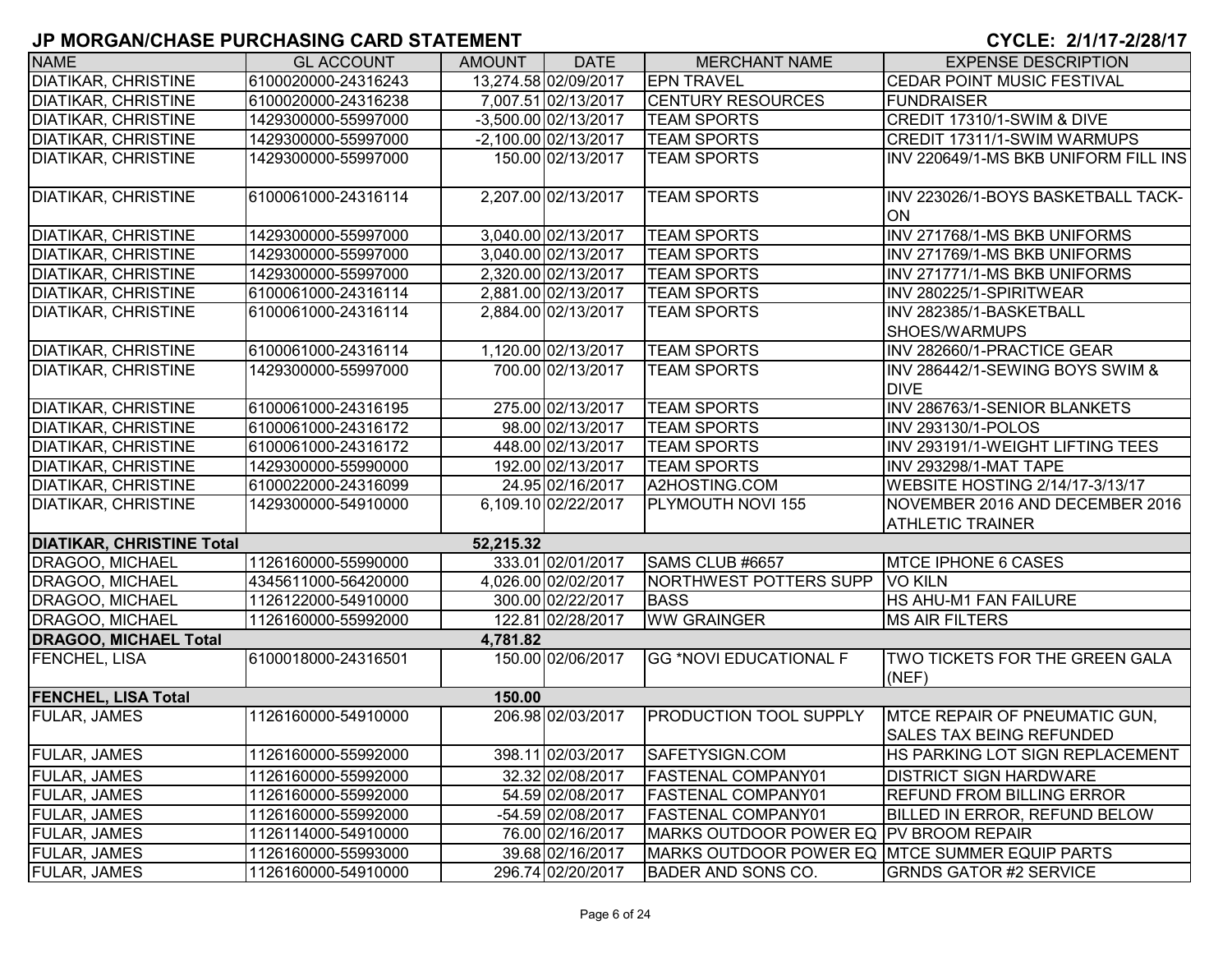| <b>NAME</b>                               | <b>GL ACCOUNT</b>   | <b>AMOUNT</b> | <b>DATE</b>       | <b>MERCHANT NAME</b>                          | <b>EXPENSE DESCRIPTION</b>                                                    |
|-------------------------------------------|---------------------|---------------|-------------------|-----------------------------------------------|-------------------------------------------------------------------------------|
| <b>FULAR, JAMES</b>                       | 1126160000-55992000 |               | 27.39 02/20/2017  | J THOMAS DISTRIBUTORS                         | <b>GRNDS SUMMER EQUIP PARTS</b>                                               |
| <b>FULAR, JAMES</b>                       | 1126160000-55993000 |               | 11.96 02/20/2017  | THE HOME DEPOT #2737                          | <b>GRNDS MOWER PARTS</b>                                                      |
| <b>FULAR, JAMES</b>                       | 1126100000-53220828 |               | 125.00 02/21/2017 | MICHIGAN GREEN INDUSTR                        | <b>MTCE MGIA CONFERENCE</b>                                                   |
| <b>FULAR, JAMES</b>                       | 1126160000-55993000 |               | 164.81 02/21/2017 | NOR*NORTHERN TOOL                             | <b>IMTCE HEARING PROTECTION, SEAT</b>                                         |
|                                           |                     |               |                   |                                               | FOR GATOR #2                                                                  |
| <b>FULAR, JAMES</b>                       | 1126160000-54910000 |               | -11.72 02/23/2017 | PRODUCTION TOOL SUPPLY                        | <b>REFUND OF TAX</b>                                                          |
| <b>FULAR, JAMES</b>                       | 1126160000-55992000 |               | 185.70 02/27/2017 | <b>COUGAR SALES &amp; RENTAL</b>              | <b>DISTRICT POTHOLE PATCH USED AT</b><br>BG, NM6, PV                          |
| <b>FULAR, JAMES</b>                       | 1126160000-55993000 |               | 47.07 02/27/2017  | MARKS OUTDOOR POWER EQ GRNDS PARTS FOR SUMMER | <b>EQUIPMENT</b>                                                              |
| <b>FULAR, JAMES Total</b>                 |                     | 1,600.04      |                   |                                               |                                                                               |
| <b>FURLOW, SETH</b>                       | 1711322000-55110614 |               | 25.00 02/02/2017  | <b>UB F ACTIVITIES ON-LIN</b>                 | <b>ONLINE RESOURCES FOR CASE STUDY</b><br><b>INVESTIGATIONS FOR IB</b>        |
| FURLOW, SETH                              | 1711322000-55110614 |               | 159.00 02/07/2017 | <b>BIO RAD LABORATORIES</b>                   | DNA PROFILING, BIOTECH/GENETICS IB<br><b>BIO</b>                              |
| FURLOW, SETH                              | 1722100000-53220611 |               | 367.40 02/20/2017 | <b>DELTA</b>                                  | <b>FLIGHT FOR HGSE CONFERENCE IN</b><br><b>BOSTON</b>                         |
| <b>FURLOW, SETH Total</b>                 |                     | 551.40        |                   |                                               |                                                                               |
| <b>GILCHRIST, BETHANY</b>                 | 1335100000-55990553 |               | 14.87 02/01/2017  | JOANN ETC #1933                               | <b>CRAFT PAINT SUPPLIES</b>                                                   |
| <b>GILCHRIST, BETHANY</b>                 | 1335100000-55990553 |               | 16.33 02/14/2017  | <b>TARGET</b><br>00014654                     | <b>VALENTINE'S DAY GAME SUPPLIES</b><br><b>AND OUTDOOR PLAY EQUIPMENT</b>     |
| <b>GILCHRIST, BETHANY</b>                 | 1335100000-55990553 |               | 7.97 02/28/2017   | JOANN ETC #1933                               | <b>CRAFT SUPPLIES AND PLAY ITEMS</b>                                          |
| <b>GILCHRIST, BETHANY</b>                 | 1335100000-55990553 |               | 8.46 02/28/2017   | MICHAELS STORES 3744                          | <b>MARDI GRAS CRAFT SUPPLIES</b>                                              |
| <b>GILCHRIST, BETHANY</b>                 | 1335100000-55990553 |               | 307.11 02/28/2017 | 00014654<br><b>TARGET</b>                     | TOYS, GAMES, AND CRAFT SUPPLIES<br><b>FOR CLASSROOM</b>                       |
| <b>GILCHRIST, BETHANY Total</b>           |                     | 354.74        |                   |                                               |                                                                               |
| <b>GILMORE, MEGAN</b>                     | 1311800000-55110551 |               | 24.98 02/13/2017  | <b>IKEA CANTON</b>                            | <b>CARPET AND TEACHING SUPPLIES</b>                                           |
| <b>GILMORE, MEGAN Total</b>               |                     | 24.98         |                   |                                               |                                                                               |
| GONZALEZ-SHEERAN, MAR06100020000-24316644 |                     |               | 200.00 02/20/2017 | <b>SEFMD (SCIENCE FAIR)</b>                   | <b>ENTRY FEE FOR PARTICIPATING</b><br>STUDENTS IN THE DETROIT SCIENCE<br>FAIR |
| <b>GONZALEZ-SHEERAN, MARGARET Total</b>   |                     | 200.00        |                   |                                               |                                                                               |
| <b>GORDON, BRIAN</b>                      | 6100061000-24316172 |               | 392.60 02/06/2017 | <b>SPORTS ADDIX LLC</b>                       | <b>FOOTBALL APPAREL</b>                                                       |
| <b>GORDON, BRIAN</b>                      | 6100061000-24316104 |               | 6.00 02/07/2017   | <b>ALPINE VALLEY CAFE</b>                     | <b>LUNCH AT SKI</b>                                                           |
| <b>GORDON, BRIAN</b>                      | 6100061000-24316104 |               | 22.95 02/08/2017  | SQU*SQ *KNAPP'S DONUTS                        | <b>BREAKFAST KLAA</b>                                                         |
| <b>GORDON, BRIAN</b>                      | 6100061000-24316104 |               | 17.26 02/10/2017  | PANERA BREAD #667                             | <b>POM BREAKFAST</b>                                                          |
| <b>GORDON, BRIAN</b>                      | 6100061000-24316104 |               | 49.00 02/13/2017  | <b>BENITOS PIZZA-NOVI</b>                     | <b>DINNER FOR WORKERS</b>                                                     |
| <b>GORDON, BRIAN</b>                      | 6100061000-24316104 |               | 12.45 02/24/2017  | SQU*SQ *KNAPP'S DONUTS                        | <b>KLAA</b>                                                                   |
| <b>GORDON, BRIAN Total</b>                |                     | 500.26        |                   |                                               |                                                                               |
| HANSEN, ANN                               | 1311800000-53220551 |               | 24.00 02/03/2017  | <b>APPELBAUM TRAINING INS</b>                 | <b>PRESCHOOL AIDE TRAINING</b>                                                |
| HANSEN, ANN                               | 1335100000-53220553 |               | 57.00 02/14/2017  | <b>APPELBAUM TRAINING INS</b>                 | CARE AIDE TRAINING/LYNNE BLOOM<br><b>CARE ASSISTANT TRAINING</b>              |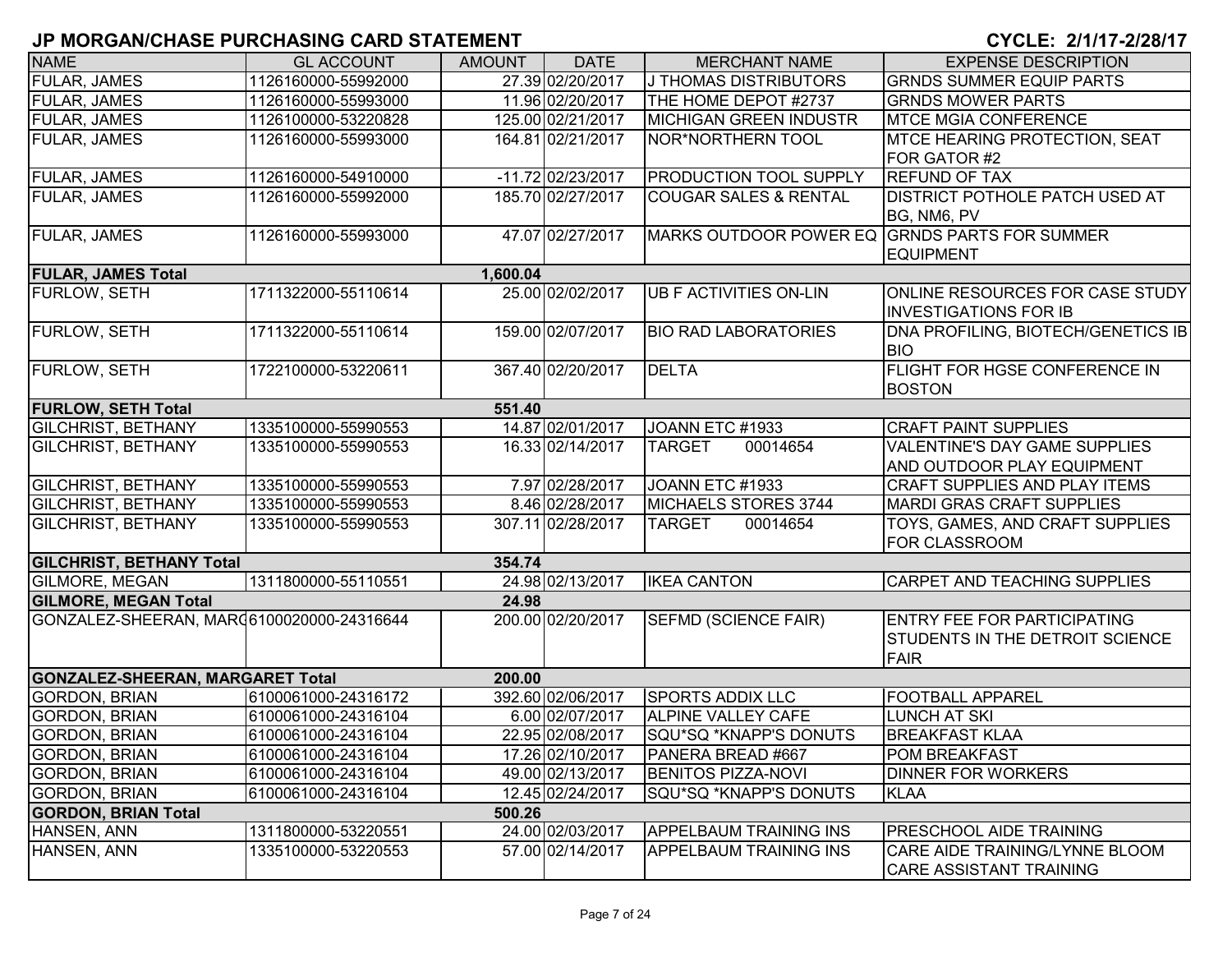| <b>NAME</b>                  | <b>GL ACCOUNT</b>   | <b>AMOUNT</b> | <b>DATE</b>       | <b>MERCHANT NAME</b>          | <b>EXPENSE DESCRIPTION</b>              |
|------------------------------|---------------------|---------------|-------------------|-------------------------------|-----------------------------------------|
| <b>HANSEN, ANN</b>           | 1311800000-53220551 |               | 15.00 02/15/2017  | <b>APPELBAUM TRAINING INS</b> | <b>TRAINING FOR COORDINATOR</b>         |
| HANSEN, ANN                  | 1335100000-53220553 |               | 39.00 02/16/2017  | <b>APPELBAUM TRAINING INS</b> | <b>CARE AIDE TRAINING</b>               |
| <b>HANSEN, ANN</b>           | 1311800000-53220551 |               | 24.00 02/22/2017  | <b>APPELBAUM TRAINING INS</b> | <b>PRESCHOOL TEACHER TRAINING</b>       |
| HANSEN, ANN                  | 1611851343-55610000 |               | 63.59 02/23/2017  | BED BATH & BEYOND #651        | <b>BLENDER FOR GSRP PROGRAM</b>         |
| HANSEN, ANN                  | 1311800000-53220551 |               | 15.00 02/24/2017  | <b>APPELBAUM TRAINING INS</b> | PRESCHOOL TEACHER TRAINING              |
| HANSEN, ANN                  | 1611851343-55110000 |               | 47.94 02/27/2017  | <b>HIGHSCOPE EDUCATIONAL</b>  | TEACHING MATERIALS FOR GSRP             |
|                              |                     |               |                   |                               | <b>STAFF</b>                            |
| HANSEN, ANN                  | 1311800000-53220551 |               | 24.00 02/28/2017  | <b>APPELBAUM TRAINING INS</b> | <b>PRESCHOOL AIDE TRAINING</b>          |
| HANSEN, ANN                  | 1311800000-55110551 |               | 17.98 02/28/2017  | <b>TARGET</b><br>00014654     | 3M COMMAND TAPE FOR PRESCHOOL           |
|                              |                     |               |                   |                               | <b>BUILDING</b>                         |
| <b>HANSEN, ANN Total</b>     |                     | 327.51        |                   |                               |                                         |
| HARVEY, JENNIFER             | 1711322000-55110614 |               | 214.68 02/02/2017 | <b>DBC*BLICK ART MATERIAL</b> | <b>SUPPLIES</b>                         |
| HARVEY, JENNIFER             | 1711322000-55110614 |               | 71.56 02/02/2017  | <b>DBC*BLICK ART MATERIAL</b> | <b>SUPPLIES</b>                         |
| HARVEY, JENNIFER             | 1711322000-55110614 |               | 107.06 02/10/2017 | SSI*SCHOOL SPECIALTY          | <b>SUPPLIES</b>                         |
| <b>HARVEY, JENNIFER</b>      | 1711322000-55110614 |               | 155.73 02/20/2017 | SSI*SCHOOL SPECIALTY          | <b>SUPPLIES</b>                         |
| HARVEY, JENNIFER             | 1711322000-55110614 |               | 411.47 02/23/2017 | <b>DBC*BLICK ART MATERIAL</b> | <b>SUPPLIES</b>                         |
| HARVEY, JENNIFER             | 1711322000-55110614 |               | 38.33 02/24/2017  | <b>DBC*BLICK ART MATERIAL</b> | <b>SUPPLIES</b>                         |
| HARVEY, JENNIFER             | 1711322000-55110614 |               | 81.63 02/28/2017  | <b>DELPHI GLASS CORP</b>      | <b>SUPPLIES</b>                         |
| HARVEY, JENNIFER Total       |                     | 1,080.46      |                   |                               |                                         |
| <b>HAYNES, DEBORAH</b>       | 1335100000-55110553 |               | 58.79 02/27/2017  | MICHAELS STORES 3744          | <b>TEACHING SUPPLIES</b>                |
| <b>HAYNES, DEBORAH Total</b> |                     | 58.79         |                   |                               |                                         |
| HOLLY, SHEILA                | 1123100000-53220000 |               | 180.00 02/02/2017 | <b>MASB</b>                   | 2 CBA SESSIONS, 2.10.17, ANN            |
|                              |                     |               |                   |                               | <b>GLUBZINSKI, TROY, MI</b>             |
| <b>HOLLY, SHEILA</b>         | 1123100000-53220000 |               | -90.00 02/08/2017 | <b>MASB</b>                   | <b>CBA SESSION CANCELLATION</b>         |
| <b>HOLLY, SHEILA</b>         | 1123100000-53220000 |               | 90.00 02/08/2017  | <b>MASB</b>                   | <b>CBA SESSION</b>                      |
| <b>HOLLY, SHEILA</b>         | 1123200000-53220000 |               | 150.00 02/10/2017 | MICH ASSOC OF SCH ADMI        | MASA WORKSHOP, 5.9.17, STEVE            |
|                              |                     |               |                   |                               | <b>MATTHEWS</b>                         |
| <b>HOLLY, SHEILA</b>         | 1123200000-53220000 |               | 160.00 02/13/2017 | MI INST FOR ED MGT            | <b>FRONT LINE CRISIS</b>                |
|                              |                     |               |                   |                               | COMMUNICATIONS, 3.1.17, SHEILA          |
|                              |                     |               |                   |                               | <b>HOLLY, LANSING</b>                   |
| HOLLY, SHEILA                | 1128300000-57910000 |               | 35.96 02/13/2017  | <b>STAPLES</b><br>00115659    | TEACHER OF THE YEAR POSTERS             |
| HOLLY, SHEILA                | 1123100000-57910000 |               | 68.80 02/15/2017  | <b>MASB</b>                   | <b>BOARD OF EDUCATION BOOK LIBRARY;</b> |
|                              |                     |               |                   |                               | <b>SURVIVING YOUR FIRST YEAR</b>        |
|                              |                     |               |                   |                               |                                         |
| <b>HOLLY, SHEILA</b>         | 1128300000-57910000 |               | 38.97 02/17/2017  | KROGER #632                   | TEACHER OF THE YEAR RECEPTION           |
|                              |                     |               |                   |                               | <b>SUPPLIES</b>                         |
| <b>HOLLY, SHEILA</b>         | 1123100000-53220000 |               | 30.00 02/20/2017  | OAKLAND SCHOOLS-RC INT        | <b>OCSBA MARCH DINNER MEETING.</b>      |
|                              |                     |               |                   |                               | 3.15.17, DENNIS O'CONNOR                |
| HOLLY, SHEILA                | 1123100000-57910000 |               | 118.00 02/23/2017 | <b>MASB</b>                   | <b>BOARD OF EDUCATION BOOK LIBRARY:</b> |
|                              |                     |               |                   |                               | <b>BECOMING A BETTER BOARD MEMBER</b>   |
|                              |                     |               |                   |                               | <b>3RD EDITION</b>                      |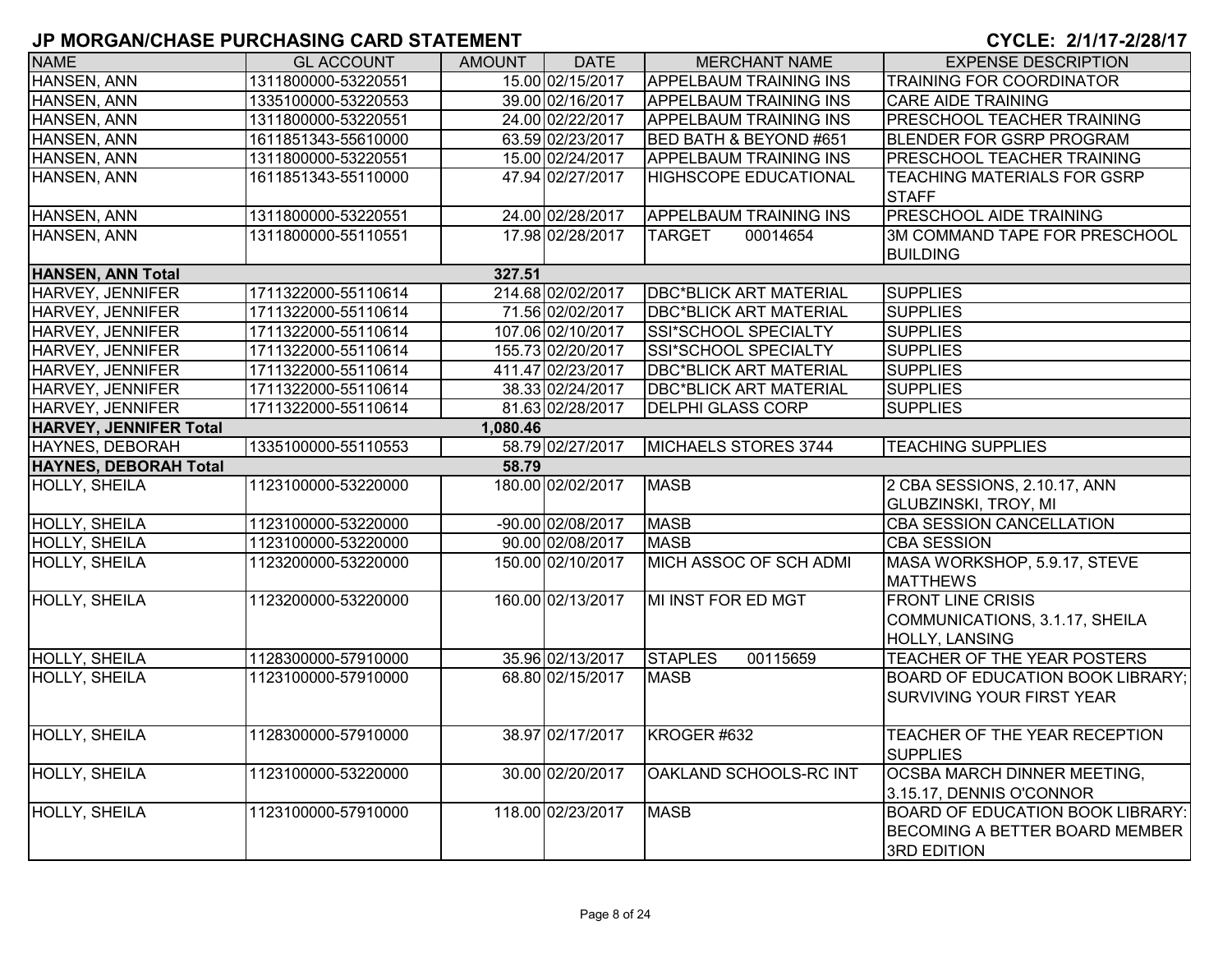| <b>NAME</b>                   | <b>GL ACCOUNT</b>   | <b>AMOUNT</b> | <b>DATE</b>        | <b>MERCHANT NAME</b>          | <b>EXPENSE DESCRIPTION</b>                                 |
|-------------------------------|---------------------|---------------|--------------------|-------------------------------|------------------------------------------------------------|
| <b>HOLLY, SHEILA</b>          | 1123100000-53220000 |               | 90.00 02/24/2017   | <b>MASB</b>                   | CBA WORK SESSION, 3.10.17, BOBBIE                          |
|                               |                     |               |                    |                               | MURPHY, LANSING                                            |
| <b>HOLLY, SHEILA Total</b>    |                     | 871.73        |                    |                               |                                                            |
| <b>HOSKINS, DIANE</b>         | 6100025000-24316301 |               | 103.04 02/02/2017  | <b>BENITOS PIZZA-NOVI</b>     | <b>STUDENT DINNER</b>                                      |
| <b>HOSKINS, DIANE</b>         | 6100025000-24316301 |               | 122.18 02/07/2017  | <b>COTTAGE INN PIZZA - NO</b> | <b>STUDENT DINNER</b>                                      |
| HOSKINS, DIANE                | 6100025000-24316301 |               | 102.27 02/08/2017  | PANERA BREAD #608009          | <b>STUDENT DINNER</b>                                      |
| <b>HOSKINS, DIANE</b>         | 1111324511-55110000 |               | 13.60 02/14/2017   | AMAZON.COM                    | COIN SORTING COUNTERS - BUSINESS<br><b>CLASS/VENDING</b>   |
| HOSKINS, DIANE                | 6100025000-24316301 |               | 64.83 02/15/2017   | <b>BENITOS PIZZA-NOVI</b>     | <b>STUDENT DINNER</b>                                      |
| <b>HOSKINS, DIANE</b>         | 1111324511-55110000 |               | 285.97 02/15/2017  | STAPLS7171154042000001        | <b>TEACHER SUPPLIES</b>                                    |
| HOSKINS, DIANE                | 1113200331-55110000 |               | 3.49 02/16/2017    | STAPLS7171154042002001        | <b>REORDER MISSING ITEMS ON ORDER</b>                      |
|                               |                     |               |                    |                               | 7171154042-000001                                          |
| HOSKINS, DIANE                | 1113200331-55110000 |               | -5.32 02/20/2017   | STAPLS7171154042003001        | <b>CREDIT - MISSING ITEM ON ORDER</b><br>7171154042-000001 |
| HOSKINS, DIANE                | 1111324511-55110000 |               | 5.32 02/20/2017    | STAPLS7171154042004001        | <b>REORDER MISSING ITEMS ON ORDER</b>                      |
|                               |                     |               |                    |                               | 7171154042-000001                                          |
| HOSKINS, DIANE                | 1122700331-55910751 |               | 131.46 02/23/2017  | STAPLS7169342842001002        | <b>REPLACEMENT SHREDDER, OFFICE</b>                        |
|                               |                     |               |                    |                               | <b>SUPPLY</b>                                              |
| HOSKINS, DIANE                | 1111324511-55110000 |               | $-3.49$ 02/23/2017 | STAPLS7171154042001001        | <b>CREDIT - MISSING ITEM ON ORDER</b>                      |
|                               |                     |               |                    |                               | 7171154042-000001                                          |
| <b>HOSKINS, DIANE Total</b>   |                     | 823.35        |                    |                               |                                                            |
| <b>HOURIGAN, MARK</b>         | 1111322000-55110723 |               | 184.99 02/06/2017  | J W PEPPER AND SON INC        | <b>MUSIC PURCHASED FOR JAZZ</b>                            |
|                               |                     |               |                    |                               | FESTIVAL                                                   |
| <b>HOURIGAN, MARK</b>         | 1111322000-55110723 |               | 77.89 02/15/2017   | J W PEPPER AND SON INC        | JUDGES SCORES FOR FESTIVAL                                 |
| <b>HOURIGAN, MARK</b>         | 1111322000-55110723 |               | 32.86 02/20/2017   | <b>STANTON'S SHEET MUSIC</b>  | JUDGES SCORES FOR FESTIVAL                                 |
| <b>HOURIGAN, MARK</b>         | 1111322000-55110723 |               | 28.74 02/21/2017   | OFFICE DEPOT #366             | LABEL MAKER AND LABEL TAPE -                               |
|                               |                     |               |                    |                               | LABELING ITEMS IN THE BAND ROOM                            |
| <b>HOURIGAN, MARK</b>         | 1111322000-55110723 |               | 39.99 02/24/2017   | WWW.NEWEGG.COM                | <b>NEW MACBOOK PRO CHARGER FOR</b>                         |
|                               |                     |               |                    |                               | <b>SCHOOL LAPTOP</b>                                       |
| <b>HOURIGAN, MARK</b>         | 1111322000-55110723 |               | 60.99 02/27/2017   | <b>J W PEPPER AND SON INC</b> | MORE JUDGES SCORES FOR FESTIVAL                            |
| <b>HOURIGAN, MARK Total</b>   |                     | 425.46        |                    |                               |                                                            |
| <b>HURLBURT, THOMAS</b>       | 1127170000-57910000 |               | 119.69 02/10/2017  | THE HOME DEPOT #2737          | <b>WRENCHES</b>                                            |
| HURLBURT, THOMAS              | 1127170000-55730000 |               | 9.99 02/13/2017    | <b>NAPA PARTS M-2</b>         | <b>PARTS</b>                                               |
| HURLBURT, THOMAS              | 1127170000-57910000 |               | 29.88 02/20/2017   | THE HOME DEPOT #2737          | <b>SUPPLIES</b>                                            |
| <b>HURLBURT, THOMAS Total</b> |                     | 159.56        |                    |                               |                                                            |
| JANTZ, ANGELA                 | 6100015000-24316275 |               | 265.00 02/01/2017  | <b>MICHIGAN READING ASSOC</b> | CONFERENCE FEES FOR NANCI                                  |
|                               |                     |               |                    |                               | <b>DUTKIEWICZ</b>                                          |
| JANTZ, ANGELA                 | 6100015000-24316275 |               | 265.00 02/01/2017  | MICHIGAN READING ASSOC        | CONFERENCE FEES FOR JENNA                                  |
|                               |                     |               |                    |                               | <b>MAYNARD</b>                                             |
| JANTZ, ANGELA                 | 6100015000-24316275 |               | 265.00 02/01/2017  | <b>MICHIGAN READING ASSOC</b> | CONFERENCE FEES FOR JULIE                                  |
|                               |                     |               |                    |                               | <b>ALLISTON</b>                                            |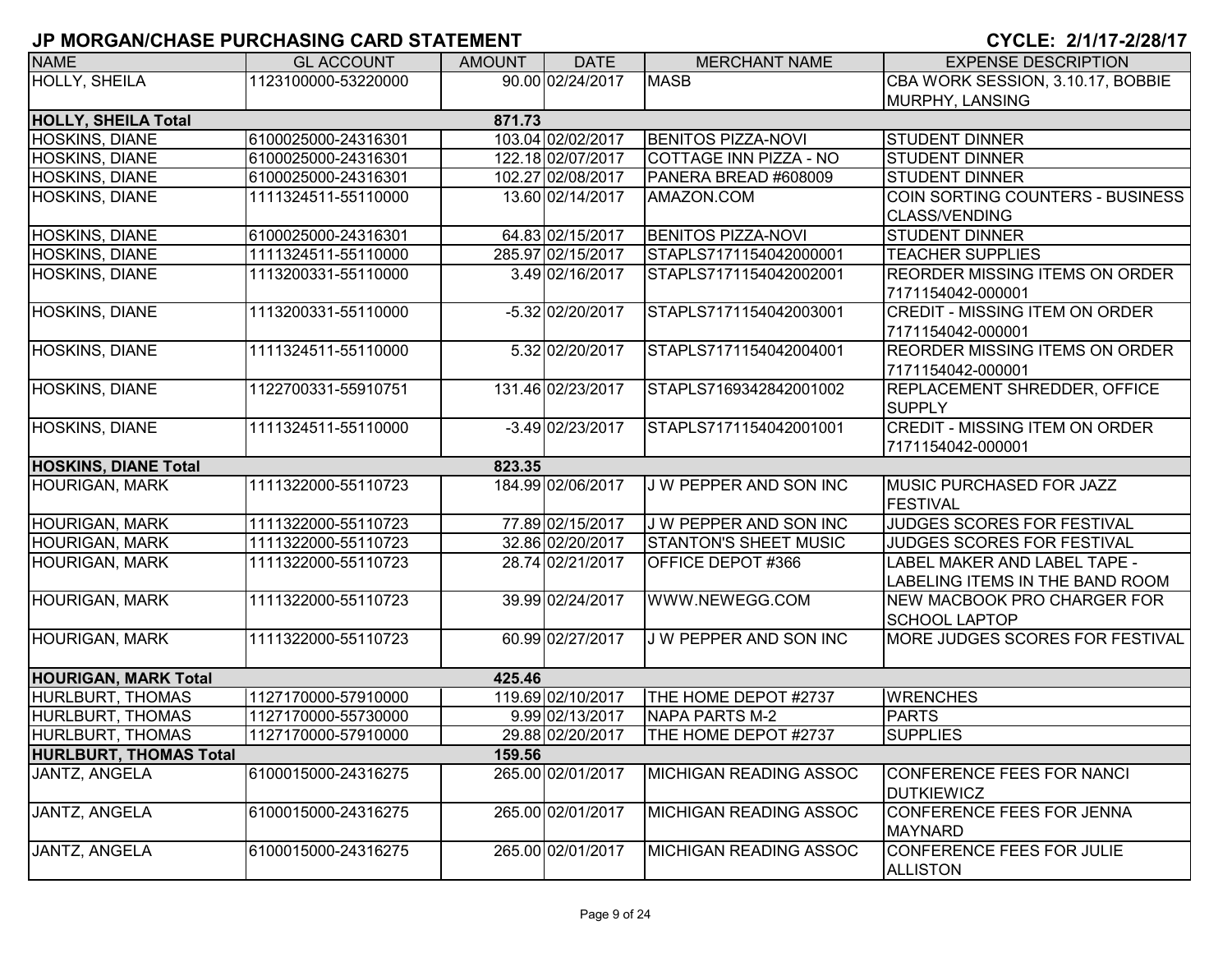| <b>NAME</b>                      | <b>GL ACCOUNT</b>   | <b>AMOUNT</b> | <b>DATE</b>         | <b>MERCHANT NAME</b>          | <b>EXPENSE DESCRIPTION</b>                                                                                         |  |  |  |  |  |
|----------------------------------|---------------------|---------------|---------------------|-------------------------------|--------------------------------------------------------------------------------------------------------------------|--|--|--|--|--|
| <b>JANTZ, ANGELA</b>             | 6100015000-24316275 |               | 265.00 02/01/2017   | <b>MICHIGAN READING ASSOC</b> | CONFERENCE FEES FOR ASHLEY FOX                                                                                     |  |  |  |  |  |
| <b>JANTZ, ANGELA</b>             | 1111115000-55110708 |               | -22.30 02/02/2017   | STAPLS7170097310001001        | <b>REFUND - BROKEN GLUE BOTTLES</b>                                                                                |  |  |  |  |  |
| JANTZ, ANGELA                    | 1111115000-55110708 |               | 87.25 02/09/2017    | STAPLS7170872501000001        | MARKERS, BOTTLE LUBRICANT FOR<br>SHREDDER, GLUE STICKS                                                             |  |  |  |  |  |
| JANTZ, ANGELA                    | 6100015000-24316275 |               | 354.23 02/13/2017   | <b>AMAZON MKTPLACE PMTS</b>   | <b>REPLACEMENT SHREDDER FOR</b><br><b>BUILDING</b>                                                                 |  |  |  |  |  |
| JANTZ, ANGELA                    | 1111115000-55110708 |               | -17.16 02/17/2017   | STAPLS7170872501001001        | <b>CREDIT FOR GLUE STICKS-WRONG</b><br>SIZE                                                                        |  |  |  |  |  |
| JANTZ, ANGELA                    | 1111115000-55110708 |               | 23.96 02/17/2017    | STAPLS7171313225000001        | <b>GLUE STICKS</b>                                                                                                 |  |  |  |  |  |
| JANTZ, ANGELA                    | 1124115000-55990000 |               | 26.74 02/17/2017    | STAPLS7171334941000001        | <b>SPONGES FOR ICE PACKS</b>                                                                                       |  |  |  |  |  |
| JANTZ, ANGELA                    | 1124115000-55990000 |               | 124.49 02/20/2017   | PCI*PATTERSON MEDICAL         | <b>BANDAIDS, LIQUID CHILDREN'S</b><br>BENEDRAYL AND MOTRIN FOR<br>STUDENT MINOR INJURIES AND<br><b>EMERGENCIES</b> |  |  |  |  |  |
| <b>JANTZ, ANGELA</b>             | 1124115000-55910000 |               | 119.82 02/21/2017   | SSI*SCHOOL SPECIALTY          | CA60 FOLDERS AND INSERTS FOR<br><b>FILING STUDENT RECORDS</b>                                                      |  |  |  |  |  |
| <b>JANTZ, ANGELA</b>             | 1111115000-55110708 |               | 110.00 02/21/2017   | SSI*SCHOOL SPECIALTY          | CONSTRUCTION PAPER                                                                                                 |  |  |  |  |  |
| <b>JANTZ, ANGELA Total</b>       | 1,867.03            |               |                     |                               |                                                                                                                    |  |  |  |  |  |
| <b>JUOPPERI, JOHN</b>            | 1126160000-55992000 |               | 206.77 02/09/2017   | THE HOME DEPOT #2737          | <b>MS LOCKERS</b>                                                                                                  |  |  |  |  |  |
| <b>JUOPPERI, JOHN</b>            | 1126160000-55992000 |               | 7.94 02/10/2017     | THE HOME DEPOT #2737          | <b>MTCE MULLION PLUGS FOR LATCHES</b>                                                                              |  |  |  |  |  |
| JUOPPERI, JOHN                   | 1126160000-55992000 |               | 53.13 02/23/2017    | MATHESON - M96                | <b>IMTCE COMPRESSED GAS</b>                                                                                        |  |  |  |  |  |
| JUOPPERI, JOHN                   | 1126160000-55992000 |               | 99.97 02/24/2017    | THE HOME DEPOT #2737          | <b>ECEC SHELF UNIT</b>                                                                                             |  |  |  |  |  |
| JUOPPERI, JOHN                   | 1126160000-55992000 |               | 515.82 02/27/2017   | <b>LAWSON PRODUCTS</b>        | <b>MTCE PARTS STOCK</b>                                                                                            |  |  |  |  |  |
| JUOPPERI, JOHN Total             |                     | 883.63        |                     |                               |                                                                                                                    |  |  |  |  |  |
| KORTLANDT, PATRICIA              | 6100011000-24316275 |               | 150.00 02/13/2017   | <b>MARQUIS THEATRE INC</b>    | <b>DEPOSIT FOR KINDERGARTEN FIELD</b><br>TRIP OF 3/30/17                                                           |  |  |  |  |  |
| <b>KORTLANDT, PATRICIA Total</b> |                     | 150.00        |                     |                               |                                                                                                                    |  |  |  |  |  |
| LACLEAR, CHARLES                 | 6100022000-24316176 |               | 104.94 02/08/2017   | <b>AMAZONPRIME MEMBERSHIP</b> | <b>REIMBURSED BY CHARLES LACLEAR</b>                                                                               |  |  |  |  |  |
| <b>LACLEAR, CHARLES</b>          | 6100022000-24316176 |               | 8.99 02/27/2017     | <b>AMAZON DIGITAL SVCS</b>    | <b>REIMBURSED BY CHARLES LACLEAR</b>                                                                               |  |  |  |  |  |
| <b>LACLEAR, CHARLES Total</b>    |                     | 113.93        |                     |                               |                                                                                                                    |  |  |  |  |  |
| LAINE, MARGARET                  | 1722100000-53220614 |               | 880.00 02/06/2017   | <b>IBARMS</b>                 | <b>IB TRAINING FOR BETHANY BRATNEY</b><br>IN EXTENDED ESSAY                                                        |  |  |  |  |  |
| LAINE, MARGARET                  | 1722100000-53220614 |               | 150.00 02/06/2017   | SQ *IB SCHOOLS OF M           | IBSOM SYMPOSIUM IN TOK FOR MIKE<br><b>ZIEGLER</b>                                                                  |  |  |  |  |  |
| LAINE, MARGARET                  | 1722100000-53220614 |               | 150.00 02/06/2017   | <b>SQ *IB SCHOOLS OF M</b>    | <b>IBSOM SYMPOSIUM FOR TOK KATIE</b><br><b>CASTLE</b>                                                              |  |  |  |  |  |
| LAINE, MARGARET                  | 6100022000-24316105 |               | 1,050.00 02/10/2017 | <b>COLORADO EDUCATION INI</b> | AP SEMINAR TRAINING FOR ROD<br>FRANCHI                                                                             |  |  |  |  |  |
| LAINE, MARGARET                  | 6100022000-24316106 |               | 141.39 02/15/2017   | COTTAGE INN PIZZA - NO        | <b>IB STUDENT WORKING LUNCH ABOUT</b><br><b>UPCOMING IB EXAMS</b>                                                  |  |  |  |  |  |
| LAINE, MARGARET                  | 6100022000-24316105 |               | 420.40 02/16/2017   | <b>DELTA</b>                  | FLIGHT FOR ROD FRANCHI FOR AP<br><b>SEMINAR TRAINING</b>                                                           |  |  |  |  |  |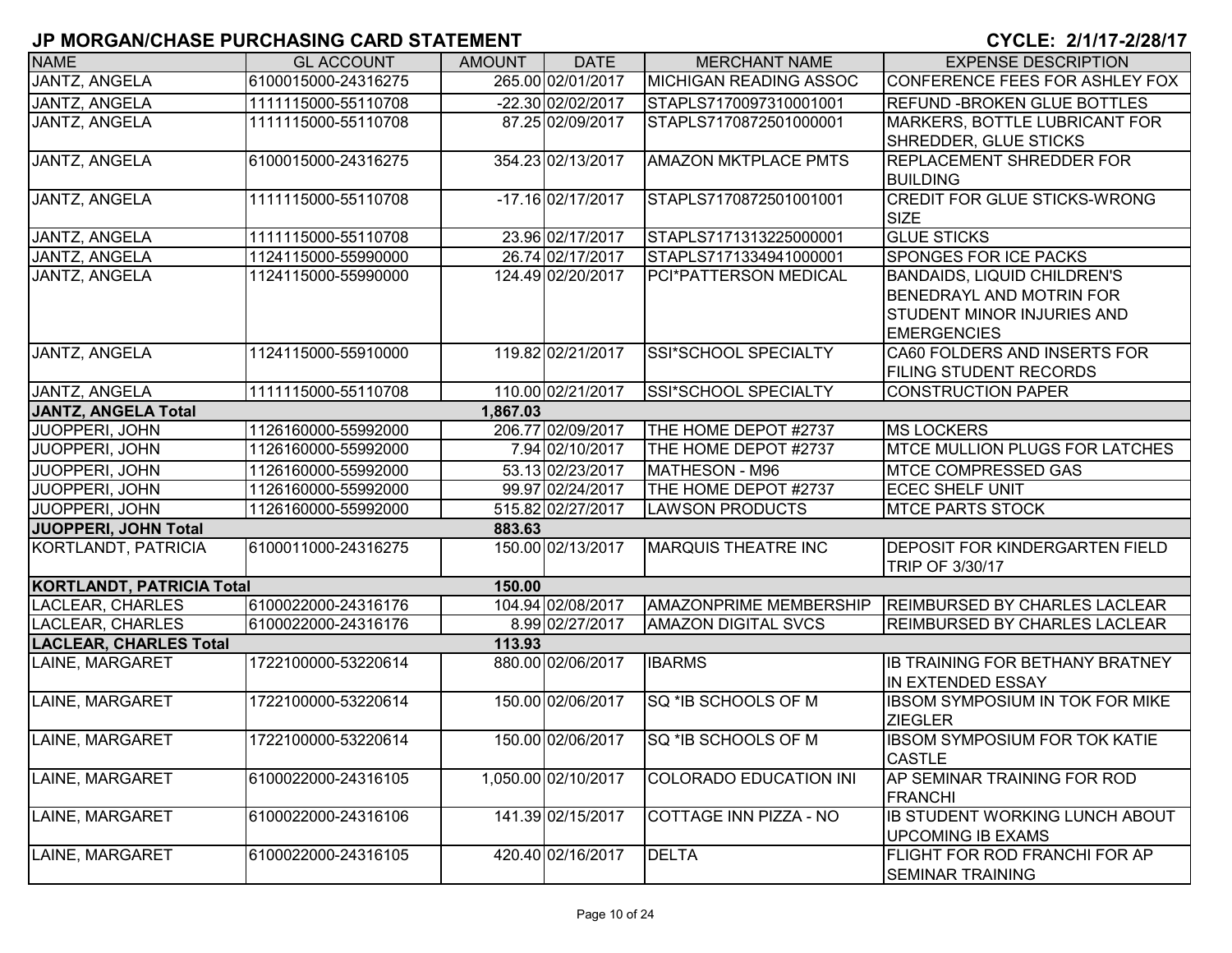| <b>NAME</b>                  | <b>GL ACCOUNT</b>   | <b>AMOUNT</b> | <b>DATE</b>         | <b>MERCHANT NAME</b>              | <b>EXPENSE DESCRIPTION</b>             |
|------------------------------|---------------------|---------------|---------------------|-----------------------------------|----------------------------------------|
| LAINE, MARGARET              | 6100022000-24316174 |               | 123.40 02/28/2017   | <b>BILINGUAL DICTIONARIES</b>     | NEW EL SAT, PSAT APRIL STATE           |
|                              |                     |               |                     |                                   | <b>TESTING ACCOMMODATIONS</b>          |
| <b>LAINE, MARGARET Total</b> |                     | 2,915.19      |                     |                                   |                                        |
| LALONDE, LUCAS               | 1129900000-55990000 |               | 25.78 02/03/2017    | LITTLE CAESARS #0057              | <b>PIZZA FOR AUDITORIUM TECHNICIAN</b> |
|                              |                     |               |                     |                                   | <b>RECRUITMENT DRIVE</b>               |
| <b>LALONDE, LUCAS Total</b>  |                     | 25.78         |                     |                                   |                                        |
| LAMBERT, ELIZABETH           | 1126160000-55992000 |               | 59.61 02/01/2017    | <b>AERO FILTER INC</b>            | <b>HS AIR FILTERS</b>                  |
| LAMBERT, ELIZABETH           | 1126160000-55992000 |               | 1,318.31 02/01/2017 | <b>AERO FILTER INC</b>            | <b>ECEC AIR FILTERS</b>                |
| LAMBERT, ELIZABETH           | 1126160000-55992000 |               | 194.25 02/01/2017   | <b>AERO FILTER INC</b>            | <b>NM6 AIR FILTERS</b>                 |
| LAMBERT, ELIZABETH           | 1126170000-54910000 |               | 489.25 02/01/2017   | <b>ARCH ENVIRONMENTAL GRO</b>     | TRANS UST CONSULTING SERVICES          |
| LAMBERT, ELIZABETH           | 1126160000-54910000 |               | 95.00 02/01/2017    | <b>SAFEWAY SHREDDING</b>          | <b>MTCE DOCUMENT SHREDDING</b>         |
| LAMBERT, ELIZABETH           | 4126118951-54110000 |               | 1,412.50 02/01/2017 | <b>URBANS PARTITION &amp; REM</b> | NM RM 634 & 523 WALL REPAIRS           |
| LAMBERT, ELIZABETH           | 1126120000-54910000 |               | 950.00 02/02/2017   | IN *SERVICEPRO PLUMBIN            | <b>IMS CATCH BASIN CLEANING</b>        |
| LAMBERT, ELIZABETH           | 1126122000-54910000 |               | 204.00 02/02/2017   | SONITROL GREAT LAKES M            | <b>HS WIRE DOOR #5</b>                 |
| LAMBERT, ELIZABETH           | 1126118000-54910000 |               | 430.00 02/02/2017   | SONITROL GREAT LAKES M            | NM6 CONNECT DOORS 10, 12A, 12B, 24     |
|                              |                     |               |                     |                                   |                                        |
| LAMBERT, ELIZABETH           | 1126122000-54910000 |               | 140.00 02/03/2017   | IN *AQUATIC SOURCE, LL            | <b>HS POOL APP VISIT</b>               |
| LAMBERT, ELIZABETH           | 1126160000-55992000 |               | 31.00 02/03/2017    | IN *AQUATIC SOURCE, LL            | HS POOL TITRATION REAGENT              |
| LAMBERT, ELIZABETH           | 1126160000-55992000 |               | 260.00 02/03/2017   | IN *AQUATIC SOURCE, LL            | <b>HS POOL CHLORINE</b>                |
| LAMBERT, ELIZABETH           | 1126160000-55992000 |               | 297.76 02/03/2017   | <b>LEONARDS SYSRUPS</b>           | HS POOL CO2                            |
| LAMBERT, ELIZABETH           | 1126160000-55992000 |               | 495.00 02/03/2017   | <b>NICHOLS</b>                    | <b>MTCE TISSUE DISPENSER</b>           |
| LAMBERT, ELIZABETH           | 1126160000-55910000 |               | 99.42 02/03/2017    | STAPLS7170473789000001            | <b>IMTCE OFFICE SUPPLIES</b>           |
| LAMBERT, ELIZABETH           | 1126113000-55991000 |               | 216.96 02/06/2017   | <b>NICHOLS</b>                    | <b>NW CUSTODIAL SUPPLIES</b>           |
| LAMBERT, ELIZABETH           | 1126122000-55991000 |               | 704.02 02/06/2017   | <b>NICHOLS</b>                    | <b>IMS CUSTODIAL SUPPLIES</b>          |
| LAMBERT, ELIZABETH           | 1126118000-55991000 |               | 637.60 02/06/2017   | <b>NICHOLS</b>                    | <b>NM6 CUSTODIAL SUPPLIES</b>          |
| LAMBERT, ELIZABETH           | 1126122000-55991000 |               | 3,429.43 02/06/2017 | <b>NICHOLS</b>                    | <b>HS CUSTODIAL SUPPLIES</b>           |
| LAMBERT, ELIZABETH           | 1126115000-55991000 |               | 298.32 02/06/2017   | <b>NICHOLS</b>                    | <b>DF CUSTODIAL SUPPLIES</b>           |
| LAMBERT, ELIZABETH           | 1126114000-55991000 |               | 708.98 02/06/2017   | <b>NICHOLS</b>                    | <b>PV CUSTODIAL SUPPLIES</b>           |
| LAMBERT, ELIZABETH           | 1126111000-55991000 |               | 286.14 02/06/2017   | <b>NICHOLS</b>                    | VO CUSTODIAL SUPPLIES                  |
| LAMBERT, ELIZABETH           | 1126112000-55991000 |               | 378.62 02/06/2017   | <b>NICHOLS</b>                    | OH CUSTODIAL SUPPLIES                  |
| LAMBERT, ELIZABETH           | 1126152000-55991000 |               | 333.13 02/06/2017   | <b>NICHOLS</b>                    | <b>ECEC CUSTODIAL SUPPLIES</b>         |
| LAMBERT, ELIZABETH           | 1126100000-54910829 |               | 1,965.50 02/07/2017 | <b>ARCH ENVIRONMENTAL GRO</b>     | <b>DISTRICT STORM WATER</b>            |
|                              |                     |               |                     |                                   | <b>MANAGEMENT</b>                      |
| LAMBERT, ELIZABETH           | 1126160000-55730000 |               | 13.26 02/07/2017    | NAPA PARTS M-2                    | MTCE 1999 FORD F-350 AIR FILTER        |
| LAMBERT, ELIZABETH           | 1126160000-55710000 |               | 902.52 02/07/2017   | <b>SUBURBAN PROPANE</b>           | <b>BOSCO PROPANE</b>                   |
| LAMBERT, ELIZABETH           | 1126122000-54910000 |               | 1,895.15 02/08/2017 | <b>BRIANS WELDING MACHINE</b>     | <b>HS AUTO SHOP</b>                    |
| LAMBERT, ELIZABETH           | 1126122000-54910000 |               | 472.88 02/08/2017   | IN *AQUATIC SOURCE, LL            | <b>HS POOL BACKWASH VALVE</b>          |
| LAMBERT, ELIZABETH           | 1126160000-54910000 |               | 212.75 02/08/2017   | IN *SECURE DOORS LLC              | MTCE DOOR #4 JAMMING                   |
| LAMBERT, ELIZABETH           | 1126152000-54910000 |               | 195.00 02/08/2017   | SONITROL GREAT LAKES M            | NATC HAS NO PHONE LINE, SERVICE        |
|                              |                     |               |                     |                                   | SHOULD BE FROM ITC                     |
| LAMBERT, ELIZABETH           | 1126122000-54910000 |               | 195.00 02/08/2017   | SONITROL GREAT LAKES M            | HS CONNECTION BETWEEN NATL TIME        |
|                              |                     |               |                     |                                   | PANEL & DIALER 128                     |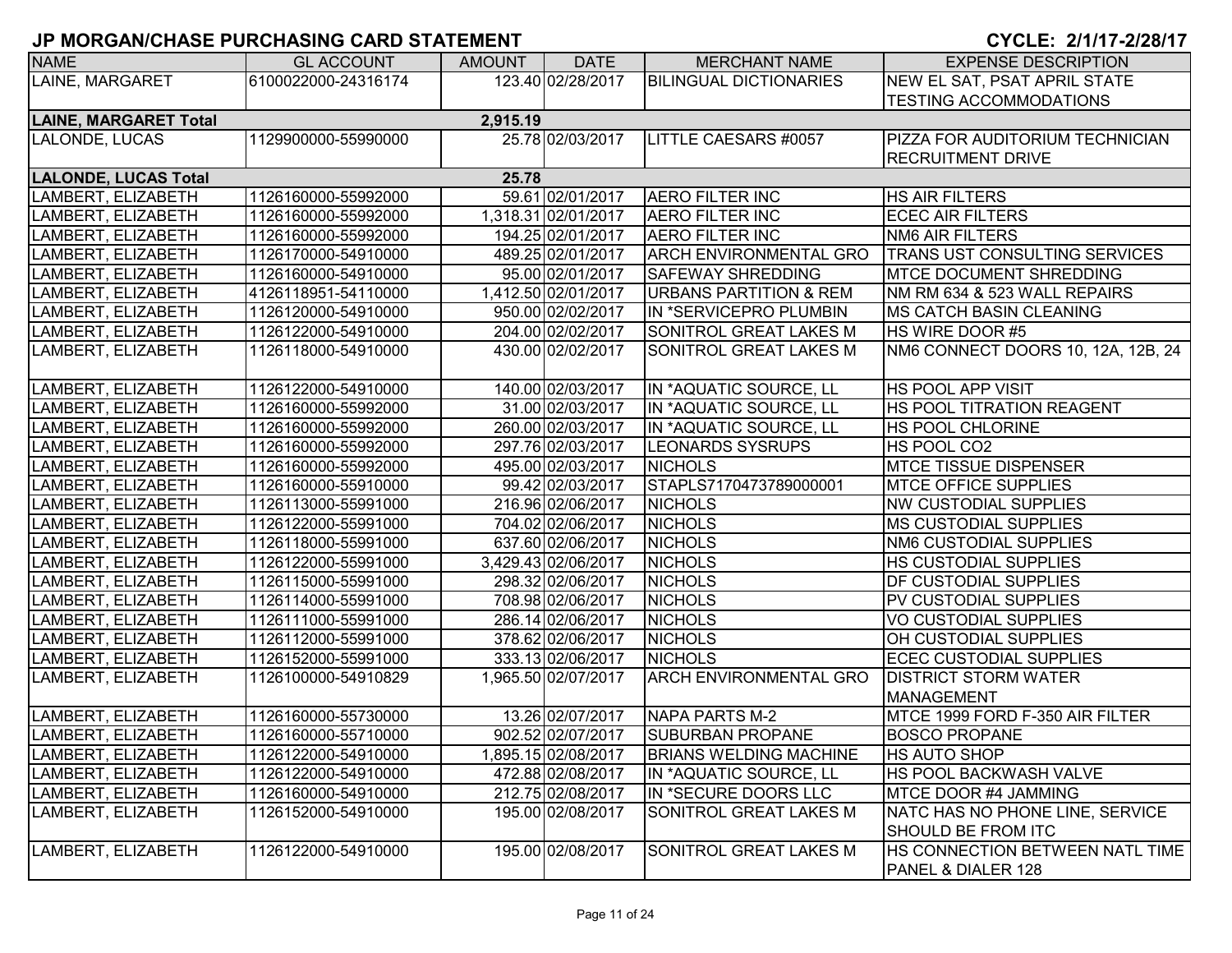| <b>NAME</b>        | <b>GL ACCOUNT</b>   | <b>AMOUNT</b> | <b>DATE</b>         | <b>MERCHANT NAME</b>          | <b>EXPENSE DESCRIPTION</b>       |
|--------------------|---------------------|---------------|---------------------|-------------------------------|----------------------------------|
| LAMBERT, ELIZABETH | 1126122000-54910000 |               | 195.00 02/08/2017   | SONITROL GREAT LAKES M        | HS MOVED ZONE 1 FIRE ALARM CONN. |
|                    |                     |               |                     |                               | TO SPARE FEED ON NATL TIME PANEL |
|                    |                     |               |                     |                               |                                  |
| LAMBERT, ELIZABETH | 1126112000-54910000 |               | 195.00 02/08/2017   | <b>SONITROL GREAT LAKES M</b> | OH RECONNECT LOADING DOOR        |
|                    |                     |               |                     |                               | <b>CONTACT</b>                   |
| LAMBERT, ELIZABETH | 1126161000-53840000 |               | 1,009.18 02/08/2017 | <b>WASTE MGMT WM EZPAY</b>    | DF TEMP ROLLOFF                  |
| LAMBERT, ELIZABETH | 1126101000-54910000 |               | 655.50 02/10/2017   | <b>WESTSIDE FORESTRY SERV</b> | <b>ESB PINE MOTH/BORER,</b>      |
|                    |                     |               |                     |                               | DOTHISTROMA NEEDLE BLIGHT        |
|                    |                     |               |                     |                               | <b>SERVICES</b>                  |
| LAMBERT, ELIZABETH | 1126160000-55992000 |               | 102.28 02/14/2017   | <b>AIRGASS NORTH</b>          | <b>MTCE DISTRICT WELDING</b>     |
| LAMBERT, ELIZABETH | 1126160000-54910000 |               | 543.36 02/14/2017   | <b>ARCH ENVIRONMENTAL GRO</b> | HS DF HAZARDOUS WASTE DISPOSAL   |
|                    |                     |               |                     |                               |                                  |
| LAMBERT, ELIZABETH | 1126120000-54910000 |               | 965.00 02/14/2017   | <b>ARCH ENVIRONMENTAL GRO</b> | MS WASTE CONSOLIDATION SERVICES  |
|                    |                     |               |                     |                               |                                  |
| LAMBERT, ELIZABETH | 1126122000-54910000 |               | 454.47 02/14/2017   | KONE INC.                     | HS ELEVATOR MAINTENANCE          |
| LAMBERT, ELIZABETH | 1126114000-54910000 |               | 28.00 02/14/2017    | <b>PREMIER PEST MANAG</b>     | PV PEST MANAGEMENT               |
| LAMBERT, ELIZABETH | 1126111000-54910000 |               | 35.00 02/14/2017    | <b>PREMIER PEST MANAG</b>     | <b>VO PEST MANAGEMENT</b>        |
| LAMBERT, ELIZABETH | 1126112000-54910000 |               | 28.00 02/14/2017    | <b>PREMIER PEST MANAG</b>     | OH PEST MANAGEMENT               |
| LAMBERT, ELIZABETH | 1126152000-54910000 |               | 37.00 02/14/2017    | <b>PREMIER PEST MANAG</b>     | <b>ECEC PEST MANAGEMENT</b>      |
| LAMBERT, ELIZABETH | 1126115000-54910000 |               | 28.00 02/14/2017    | <b>PREMIER PEST MANAG</b>     | DF PEST MANAGEMENT               |
| LAMBERT, ELIZABETH | 1126120000-54910000 |               | 37.00 02/14/2017    | <b>PREMIER PEST MANAG</b>     | <b>MS PEST MANAGEMENT</b>        |
| LAMBERT, ELIZABETH | 1126122000-54910000 |               | 33.00 02/14/2017    | <b>PREMIER PEST MANAG</b>     | HS PEST MANAGEMENT               |
| LAMBERT, ELIZABETH | 1126101000-54910000 |               | 43.00 02/14/2017    | <b>PREMIER PEST MANAG</b>     | <b>ESB PEST MANAGEMENT</b>       |
| LAMBERT, ELIZABETH | 1126105000-54910000 |               | 31.00 02/14/2017    | <b>PREMIER PEST MANAG</b>     | NATC PEST MANAGEMENT             |
| LAMBERT, ELIZABETH | 1126113000-54910000 |               | 28.00 02/14/2017    | <b>PREMIER PEST MANAG</b>     | <b>NW PEST MANAGEMENT</b>        |
| LAMBERT, ELIZABETH | 1126118000-54910000 |               | 28.00 02/14/2017    | <b>PREMIER PEST MANAG</b>     | <b>NM5 PEST MANAGEMENT</b>       |
| LAMBERT, ELIZABETH | 1126103000-54910000 |               | 28.00 02/14/2017    | <b>PREMIER PEST MANAG</b>     | <b>ITC PEST MANAGEMENT</b>       |
| LAMBERT, ELIZABETH | 1126118000-54910000 |               | 28.00 02/14/2017    | <b>PREMIER PEST MANAG</b>     | NM6 PEST MANAGEMENT              |
| LAMBERT, ELIZABETH | 1126660000-54934000 |               | 50.00 02/14/2017    | <b>PROTECTION ONE ALARM</b>   | <b>ECEC ALARM SERVICE</b>        |
| LAMBERT, ELIZABETH | 1126160000-55710000 |               | 529.87 02/15/2017   | CORRIGAN OIL #2 - BRI         | <b>MTCE FUEL</b>                 |
| LAMBERT, ELIZABETH | 1126160000-55991000 |               | 83.12 02/15/2017    | <b>NICHOLS</b>                | <b>MTCE BLADES FOR CUSTODIAL</b> |
|                    |                     |               |                     |                               | <b>MACHINES</b>                  |
| LAMBERT, ELIZABETH | 1126115000-54910000 |               | 277.80 02/16/2017   | NATIONAL TIME                 | DF KILN ROOM SMOKE DETECTOR      |
| LAMBERT, ELIZABETH | 1126160000-55992000 |               | 691.69 02/17/2017   | <b>AERO FILTER INC</b>        | <b>MS AIR FILTERS</b>            |
| LAMBERT, ELIZABETH | 1126160000-55992000 |               | 637.76 02/17/2017   | <b>AERO FILTER INC</b>        | <b>HS AIR FILTERS</b>            |
| LAMBERT, ELIZABETH | 1126120000-54910000 |               | 196.00 02/22/2017   | <b>REDFORD LOCK COMPANY I</b> | MS ROOM 318 CYLINDER             |
| LAMBERT, ELIZABETH | 1126160000-55992000 |               | -495.36 02/23/2017  | <b>AERO FILTER INC</b>        | <b>MS AIR FILTERS RETURNED</b>   |
| LAMBERT, ELIZABETH | 1126122000-54910000 |               | 250.00 02/23/2017   | <b>GARDINER C VOSE INC</b>    | HS LINK UP WINCH & BACKSTOP      |
| LAMBERT, ELIZABETH | 1126160000-55992000 |               | 260.00 02/23/2017   | IN *AQUATIC SOURCE, LL        | HS POOL CHLORINE                 |
| LAMBERT, ELIZABETH | 4126118951-54110000 |               | 3,000.00 02/23/2017 | MICHIGAN STUMP REMOVAL        | NM CLEARING BRUSH, TREE STUMPS   |
| LAMBERT, ELIZABETH | 1126170000-54910000 |               | 14.98 02/23/2017    | QUALITY FIRST AID & SA        | TRANS FIRST AID KIT SUPPLIES     |
| LAMBERT, ELIZABETH | 1126118000-54910000 |               | 195.00 02/23/2017   | SONITROL GREAT LAKES M        | NM5 RECONNECT ALARM PANEL        |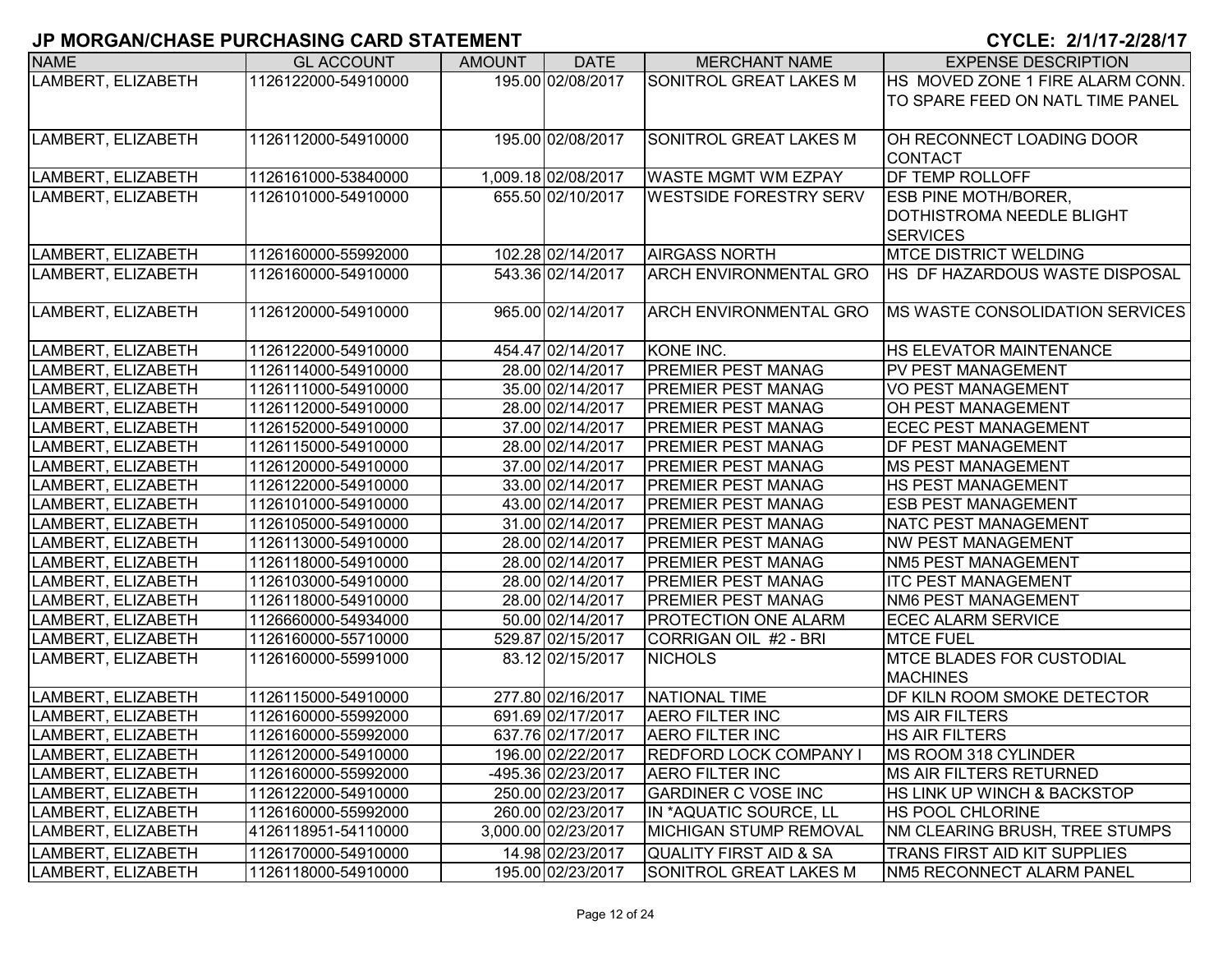| <b>NAME</b>                     | <b>GL ACCOUNT</b>   | AMOUNT    | <b>DATE</b>          | MERCHANT NAME                 | <b>EXPENSE DESCRIPTION</b>                           |
|---------------------------------|---------------------|-----------|----------------------|-------------------------------|------------------------------------------------------|
| LAMBERT, ELIZABETH              | 1126122000-54910000 |           | 1,675.00 02/23/2017  | <b>SONITROL GREAT LAKES M</b> | HS REWIRE BOILER CONTACTS                            |
| LAMBERT, ELIZABETH              | 1126112000-54910000 |           | 308.00 02/23/2017    | SONITROL GREAT LAKES M        | OH ADDED 2 CONTACTS TO SYSTEM                        |
| LAMBERT, ELIZABETH              | 1126118000-54910000 |           | 1,710.00 02/23/2017  | SONITROL GREAT LAKES M        | NM5 RECONTACTED 1 DOUBLE DOOR                        |
|                                 |                     |           |                      |                               | <b>TO SYSTEM</b>                                     |
| LAMBERT, ELIZABETH              | 1126118000-54910000 |           | 1,584.00 02/23/2017  | <b>SONITROL GREAT LAKES M</b> | <b>NM5 DOOR CONTACTS</b>                             |
| LAMBERT, ELIZABETH              | 1126161000-53840000 |           | 1,963.22 02/24/2017  | <b>WASTE MGMT WM EZPAY</b>    | <b>DISTRICT WASTE REMOVAL</b>                        |
| LAMBERT, ELIZABETH              | 2326161000-53840000 |           | 654.41 02/24/2017    | <b>WASTE MGMT WM EZPAY</b>    | <b>DISTRICT WASTE REMOVAL REC</b>                    |
|                                 |                     |           |                      |                               | <b>MILAGE</b>                                        |
| LAMBERT, ELIZABETH              | 1126161000-53840000 |           | 760.00 02/27/2017    | <b>WASTE MGMT WM EZPAY</b>    | <b>MTCE TEMP ROLLOFF DUMPSTER</b>                    |
| LAMBERT, ELIZABETH              | 1126161000-53840000 |           | 245.00 02/27/2017    | <b>WASTE MGMT WM EZPAY</b>    | HS TEMP ROLLOFF DUMPSTER                             |
| LAMBERT, ELIZABETH              | 1126161000-53840000 |           | 380.00 02/27/2017    | <b>WASTE MGMT WM EZPAY</b>    | HS TEMP ROLLOFF #2                                   |
| LAMBERT, ELIZABETH              | 1126170000-54910000 |           | 510.00 02/28/2017    | <b>ARCH ENVIRONMENTAL GRO</b> | <b>TRANS UST CONSULTING SERVICES</b>                 |
| LAMBERT, ELIZABETH              | 1126111000-54910000 |           | 1,119.02 02/28/2017  | <b>DE-CAL INC</b>             | <b>VO BOILERS</b>                                    |
| LAMBERT, ELIZABETH              | 1126122000-54910000 |           | 1,790.00 02/28/2017  | ELITE FIRE SAFETY INC         | <b>HS SPRINKLER INSPECTION &amp; REPAIRS</b>         |
| LAMBERT, ELIZABETH              | 1126120000-54910000 |           | 145.00 02/28/2017    | ELITE FIRE SAFETY INC         | MS SPRINKLER INSPECTION & REPAIRS                    |
|                                 |                     |           |                      |                               |                                                      |
| LAMBERT, ELIZABETH              | 1126115000-54910000 |           | 400.00 02/28/2017    | ELITE FIRE SAFETY INC         | DF SPRINKLER INSPECTION & REPAIRS                    |
| LAMBERT, ELIZABETH              | 1126113000-54910000 |           | 400.00 02/28/2017    | ELITE FIRE SAFETY INC         | <b>NW SPRINKLER INSPECTION &amp;</b>                 |
|                                 |                     |           |                      |                               | <b>REPAIRS</b>                                       |
| LAMBERT, ELIZABETH              | 1126114000-54910000 |           | 600.00 02/28/2017    | ELITE FIRE SAFETY INC         | PV SPRINKLER INSPECTION & REPAIRS                    |
|                                 |                     |           |                      |                               |                                                      |
| LAMBERT, ELIZABETH              | 1126160000-54966000 |           | 10,735.00 02/28/2017 | ELITE MECHANICAL SERVI        | <b>DISTRICT 5 YEAR VALVE INSPECTION</b>              |
| LAMBERT, ELIZABETH              | 1126122000-54910000 |           | 4,210.00 02/28/2017  | INT*IN *SERVICEPRO PLU        | HS VACTOR TRUCK, VIDEO PIPELINE<br><b>INSPECTION</b> |
| LAMBERT, ELIZABETH              | 1126160000-55730000 |           | 68.50 02/28/2017     | <b>NAPA PARTS M-2</b>         | <b>MTCE OLD PLUMBING VAN ABS</b>                     |
|                                 |                     |           |                      |                               | <b>SENSOR</b>                                        |
| LAMBERT, ELIZABETH              | 1126160000-55992000 |           | 109.86 02/28/2017    | <b>STATEWIRE</b>              | <b>HS TENNIS WIND SCREEN</b>                         |
| <b>LAMBERT, ELIZABETH Total</b> |                     | 58,911.02 |                      |                               |                                                      |
| LANEY, CHRISTOPHER              | 6100020000-24316247 |           | 54.18 02/13/2017     | THE HOME DEPOT #2710          | <b>CLASS SUPPLIES</b>                                |
| <b>LANEY, CHRISTOPHER Total</b> |                     | 54.18     |                      |                               |                                                      |
| <b>LASH, NANCY</b>              | 6100014000-24316268 |           | 49.79 02/02/2017     | <b>DBC*BLICK ART MATERIAL</b> | <b>ART SUPPLIES / CLAY</b>                           |
| <b>LASH, NANCY</b>              | 1122214000-55990000 |           | 99.65 02/03/2017     | STAPLS7170476158000001        | <b>MEDIA CENTER SUPPLIES</b>                         |
| <b>LASH, NANCY</b>              | 1122214000-55990000 |           | 33.63 02/03/2017     | STAPLS7170478151000001        | <b>MEDIA CENTER SUPPLIES</b>                         |
| LASH, NANCY                     | 1124114000-55910000 |           | 28.26 02/03/2017     | STAPLS7170482494000001        | <b>OFFICE SUPPLIES</b>                               |
| <b>LASH, NANCY</b>              | 1111114000-55110708 |           | 15.69 02/09/2017     | STAPLS7170818325000001        | <b>CLASSROOM SUPPLY</b>                              |
| <b>LASH, NANCY</b>              | 6100014000-24316275 |           | 224.22 02/10/2017    | <b>FOLLETT SCHOOL SOLUTIO</b> | <b>MEDIA CENTER BOOKS</b>                            |
| <b>LASH, NANCY</b>              | 1124114000-55990000 |           | 35.45 02/10/2017     | <b>LEARNING SCIENCES</b>      | <b>BOOK FOR PRINCIPA</b>                             |
| LASH, NANCY                     | 6100014000-24316275 |           | 100.58 02/13/2017    | <b>MACIE PUBLISHING COMPA</b> | <b>RECORDERS FOR MUSIC CLASS</b>                     |
| <b>LASH, NANCY</b>              | 6100014000-24316501 |           | 100.00 02/13/2017    | <b>MARQUIS THEATRE INC</b>    | KINDERGARTEN FIELD TRIP / PTO PAID                   |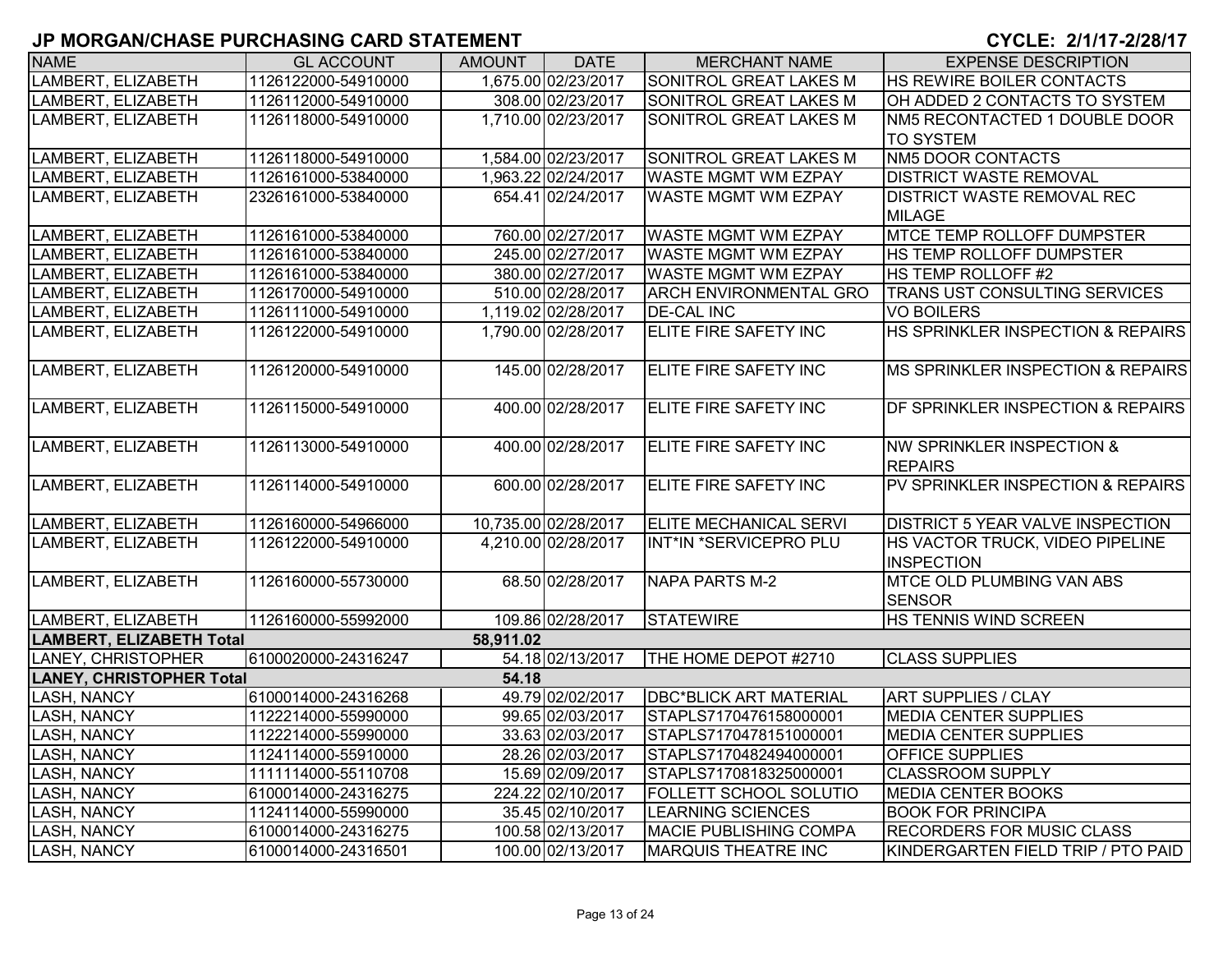| <b>NAME</b>                    | <b>GL ACCOUNT</b>   | <b>AMOUNT</b> | <b>DATE</b>         | <b>MERCHANT NAME</b>               | <b>EXPENSE DESCRIPTION</b>                                                                  |
|--------------------------------|---------------------|---------------|---------------------|------------------------------------|---------------------------------------------------------------------------------------------|
| <b>LASH, NANCY</b>             | 1111114000-53220000 |               | 220.00 02/13/2017   | <b>MICHIGAN READING ASSOC</b>      | MEMBERSHIP REGISTRATION FOR<br><b>TEACHER</b>                                               |
| <b>LASH, NANCY</b>             | 1111114000-53220000 |               | 220.00 02/13/2017   | <b>MICHIGAN READING ASSOC</b>      | MEMBERSHIP REGISTRATION FOR<br><b>TEACHER</b>                                               |
| <b>LASH, NANCY</b>             | 1111114000-55110708 |               | 18.29 02/13/2017    | STAPLS7170818325000002             | <b>CLASSROOM SUPPLIES</b>                                                                   |
| <b>LASH, NANCY</b>             | 6100014000-24316268 |               | 418.71 02/15/2017   | IN *ROVIN CERAMICS                 | <b>ART SUPPLIES / CLAY</b>                                                                  |
| <b>LASH, NANCY</b>             | 1124114000-55910000 |               | 14.33 02/15/2017    | STAPLS7171180420000002             | OFFICE SUPPLIES                                                                             |
| <b>LASH, NANCY</b>             | 1111114000-55110708 |               | 209.30 02/17/2017   | STAPLS7171180420000001             | <b>MEDIA SUPPLIES</b>                                                                       |
| <b>LASH, NANCY</b>             | 1111114000-55110708 |               | 53.85 02/17/2017    | STAPLS7171325995000001             | <b>CLASSROOM SUPPLIES</b>                                                                   |
| LASH, NANCY                    | 6100014000-24316275 |               | 150.00 02/20/2017   | <b>GG *NOVI EDUCATIONAL F</b>      | NEF GREEN GALA TICKET AS TEACHER<br><b>GIFT</b>                                             |
| <b>LASH, NANCY</b>             | 1124114000-57410000 |               | 145.00 02/20/2017   | <b>MACUL</b>                       | PRINCIPAL JEN MICHOS 2017 MACUL<br><b>CONFERENCE</b>                                        |
| LASH, NANCY                    | 1111114000-53220000 |               | 75.00 02/20/2017    | OAKLAND SCHOOLS-RC INT             | <b>CULTURES OF THINKING SEMINAR FOR</b><br><b>THREE TEACHERS</b>                            |
| <b>LASH, NANCY Total</b>       |                     | 2,211.75      |                     |                                    |                                                                                             |
| LUSSENDEN, ASHLEY              | 1311800000-55110551 |               | 17.24 02/08/2017    | MEIJER INC #122<br>Q <sub>01</sub> | <b>SCIENCE EXPERIMENTS</b>                                                                  |
| <b>LUSSENDEN, ASHLEY</b>       | 1311800000-55110551 |               | 33.00 02/20/2017    | <b>TARGET</b><br>00009225          | <b>CLASSROOM SUPPLIES</b>                                                                   |
| <b>LUSSENDEN, ASHLEY Total</b> |                     | 50.24         |                     |                                    |                                                                                             |
| <b>MATSON, MELISSA</b>         | 1612500686-53450000 |               | 95.88 02/01/2017    | LEARNING A-Z, LLC                  | WRITING A-Z AND VOCABULARY A-Z<br>SOFTWARE LICENSES - S. HOBRATH                            |
| <b>MATSON, MELISSA</b>         | 1637100776-54910748 |               | -20.00 02/02/2017   | OAKLAND SCHOOLS-RC INT             | <b>REFUND FOR CANCELLATION OF ESSA</b><br>OAKLAND SCHOOLS WORKSHOP - A.<br><b>SMITH</b>     |
| <b>MATSON, MELISSA</b>         | 1637100776-54910748 |               | -20.00 02/02/2017   | OAKLAND SCHOOLS-RC INT             | REFUND FOR CANCELLATION OF ESSA<br>OAKLAND SCHOOLS WORKSHOP - D.<br><b>LEWIS</b>            |
| <b>MATSON, MELISSA</b>         | 1711322000-55110611 |               | 1,346.40 02/02/2017 | STAPLS7170439254000001             | CALCULATORS FOR CLASS USE - B.<br><b>LANGLEY</b>                                            |
| <b>MATSON, MELISSA</b>         | 1722100000-57910611 |               | 46.00 02/03/2017    | <b>METRO AIRPORT PARKING</b>       | PAYMENT FOR PARKING AT DETROIT<br>METRO AIRPORT (DETROIT/CHICAGO<br>ROUND TRIP) - M. MATSON |
| MATSON, MELISSA                | 1722100000-53220611 |               | 195.00 02/06/2017   | <b>MACUL</b>                       | MACUL CONFERENCE REGISTRATION -<br><b>D. STOTLER</b>                                        |
| MATSON, MELISSA                | 1722100000-53220611 |               | 195.00 02/06/2017   | <b>MACUL</b>                       | MACUL CONFERENCE REGISTRATION -<br><b>L. LAPORTE</b>                                        |
| <b>MATSON, MELISSA</b>         | 1722100000-53220611 |               | 195.00 02/06/2017   | <b>MACUL</b>                       | MACUL CONFERENCE REGISTRATION -<br>M. TURCHI                                                |
| MATSON, MELISSA                | 1722100000-53220611 |               | 330.00 02/06/2017   | MI INST FOR ED MGT                 | 2017 MICHIGAN SCHOOL TESTING<br>CONFERENCE - J. DINKELMANN                                  |
| MATSON, MELISSA                | 1711322000-54910651 |               | 325.00 02/06/2017   | <b>MICHIGAN VIRTUAL U</b>          | ONLINE MVS COURSE FOR NOVI HIGH<br><b>SCHOOL STUDENT</b>                                    |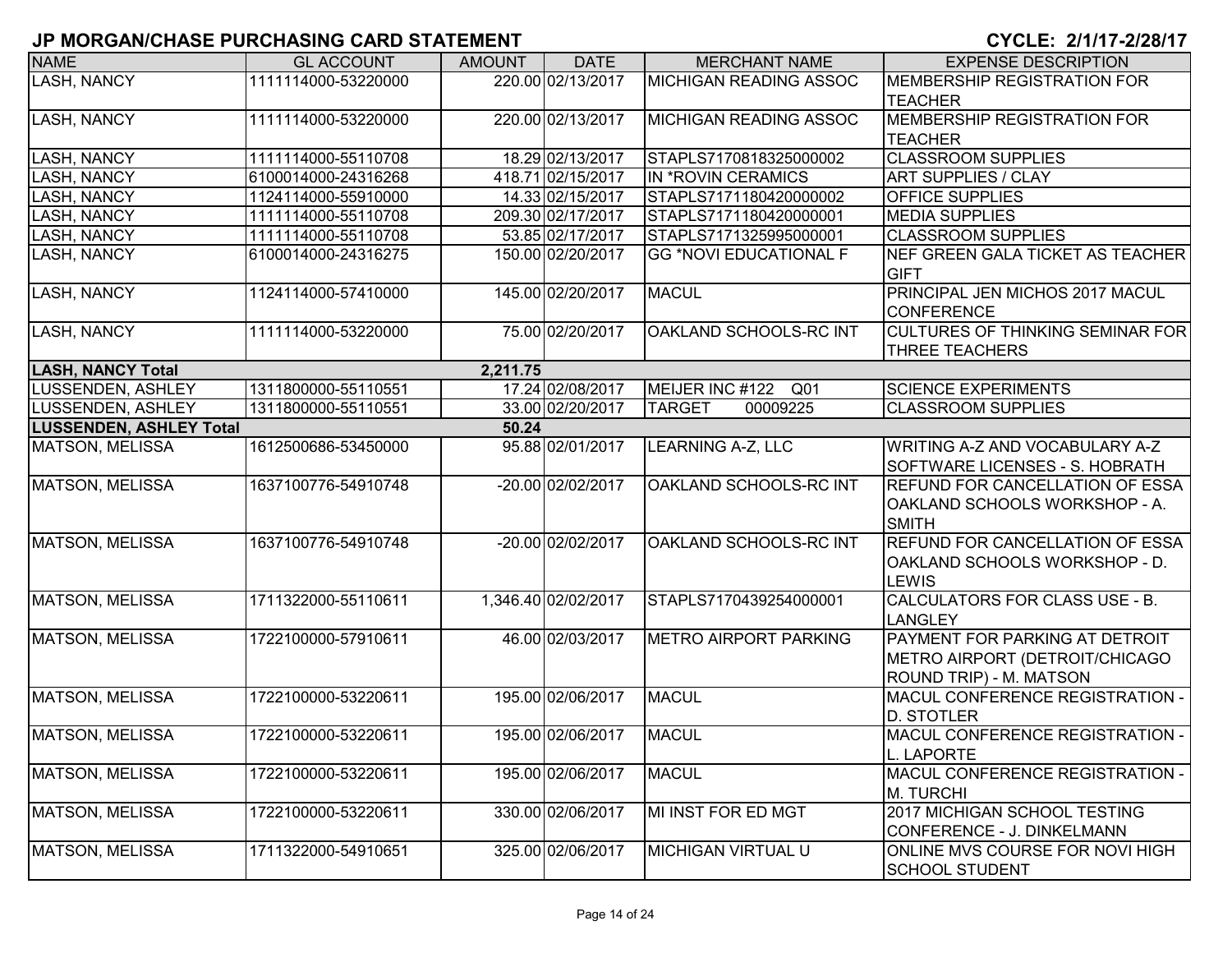| <b>NAME</b>            | <b>GL ACCOUNT</b>   | <b>AMOUNT</b> | <b>DATE</b>          | <b>MERCHANT NAME</b>               | <b>EXPENSE DESCRIPTION</b>                      |
|------------------------|---------------------|---------------|----------------------|------------------------------------|-------------------------------------------------|
| <b>MATSON, MELISSA</b> | 1711322000-54910651 |               | 325.00 02/06/2017    | <b>MICHIGAN VIRTUAL U</b>          | <b>ONLINE MVS COURSE FOR NOVI HIGH</b>          |
|                        |                     |               |                      |                                    | <b>SCHOOL STUDENT</b>                           |
| <b>MATSON, MELISSA</b> | 1711322000-54910651 |               | 325.00 02/06/2017    | <b>MICHIGAN VIRTUAL U</b>          | ONLINE MVS COURSE FOR NOVI HIGH                 |
|                        |                     |               |                      |                                    | <b>SCHOOL STUDENT</b>                           |
| <b>MATSON, MELISSA</b> | 1212200000-54910000 |               | 16,929.00 02/07/2017 | DON JOHNSTON, INC                  | DON JOHNSTON SOFTWARE                           |
| <b>MATSON, MELISSA</b> | 1722100000-57910611 |               | 128.55 02/08/2017    | PANERA BREAD #608009               | 2/7/17 NILT MEETING - RJ WEBBER.                |
| <b>MATSON, MELISSA</b> | 1711322000-54910651 |               | -325.00 02/13/2017   | <b>MICHIGAN VIRTUAL U</b>          | REFUND OF REGISTRATION FEE MVU                  |
|                        |                     |               |                      |                                    | <b>COURSE - COURSE WAS DROPPED</b>              |
| <b>MATSON, MELISSA</b> | 1711322000-54910651 |               | -325.00 02/13/2017   | <b>MICHIGAN VIRTUAL U</b>          | <b>REFUND OF REGISTRATION FEE MVU</b>           |
|                        |                     |               |                      |                                    | COURSE - COURSE WAS DROPPED                     |
| <b>MATSON, MELISSA</b> | 1722100000-57910611 |               | 112.68 02/14/2017    | <b>AMAZON MKTPLACE PMTS</b>        | <b>BOOKS FOR NEW BOARD OF</b>                   |
|                        |                     |               |                      |                                    | <b>EDUCATION/STAFF MEMBERS</b>                  |
| <b>MATSON, MELISSA</b> | 1722100000-57410611 |               | 149.00 02/15/2017    | <b>ASSOC FOR LEARNING ENV</b>      | <b>ANNUAL MEMBERSHIP FOR</b>                    |
|                        |                     |               |                      |                                    | <b>ASSOCIATION FOR LEARNING</b>                 |
|                        |                     |               |                      |                                    | ENVIRONMENTS - S. MATTHEWS, RJ                  |
|                        |                     |               |                      |                                    | <b>WEBBER</b>                                   |
| <b>MATSON, MELISSA</b> | 1722100000-57910611 |               | 222.40 02/15/2017    | <b>MINDSTEPS INC</b>               | <b>BOOKS FOR NEW BOARD OF</b>                   |
|                        |                     |               |                      |                                    | EDUCATION/STAFF MEMBERS.                        |
| <b>MATSON, MELISSA</b> | 1722100000-57910611 |               | 127.50 02/16/2017    | AMAZON.COM                         | <b>BOOKS FOR NEW BOARD OF</b>                   |
|                        |                     |               |                      |                                    | EDUCATION/STAFF MEMBERS.                        |
| <b>MATSON, MELISSA</b> | 1711322000-54910651 |               | -325.00 02/20/2017   | <b>MICHIGAN VIRTUAL U</b>          | <b>REFUND OF REGISTRATION FEE MVU</b>           |
|                        |                     |               |                      |                                    | <b>COURSE - COURSE WAS DROPPED</b>              |
| <b>MATSON, MELISSA</b> | 1722100000-57910611 |               | 89.00 02/22/2017     | HAR <sup>*</sup> HARVARD BUSNS REV | ANNUAL SUBSCRIPTION TO HARVARD                  |
|                        |                     |               |                      |                                    | <b>BUSINESS REVIEW - RJ WEBBER</b>              |
| MATSON, MELISSA        | 1722100000-57910611 |               | 25.42 02/24/2017     | <b>AMAZON MKTPLACE PMTS</b>        | <b>CURIOSITY KIT SUPPLIES</b>                   |
| <b>MATSON, MELISSA</b> | 1722100000-53220611 |               | 1,325.00 02/24/2017  | CENTER FOR APPLIED LIN             | <b>REGISTRATION FOR JULY 2017 SIOP</b>          |
|                        |                     |               |                      |                                    | <b>TRAINING OF TRAINERS INSTITUTE II</b>        |
|                        |                     |               |                      |                                    | WORKSHOP - A. SMITH                             |
| MATSON, MELISSA        | 1722100000-53220611 |               | 2,700.00 02/24/2017  | <b>HARVARD EVENT MANAGEME</b>      | <b>REGISTRATION FOR HARVARD</b>                 |
|                        |                     |               |                      |                                    | <b>WORKSHOP: RACE, EQUITY, AND</b>              |
|                        |                     |               |                      |                                    | LEADERSHIP IN SCHOOLS - D.                      |
|                        |                     |               |                      |                                    | HOPPENSTEDT                                     |
| MATSON, MELISSA        | 1722100000-53220611 |               | 2,700.00 02/24/2017  | HARVARD EVENT MANAGEME             | <b>REGISTRATION FOR HARVARD</b>                 |
|                        |                     |               |                      |                                    | <b>WORKSHOP: RACE, EQUITY, AND</b>              |
|                        |                     |               |                      |                                    | LEADERSHIP IN SCHOOLS - S. FURLOW               |
| <b>MATSON, MELISSA</b> | 1722100000-53220611 |               | 2,700.00 02/24/2017  |                                    | HARVARD EVENT MANAGEME REGISTRATION FOR HARVARD |
|                        |                     |               |                      |                                    | <b>WORKSHOP: RACE, EQUITY, AND</b>              |
|                        |                     |               |                      |                                    |                                                 |
|                        |                     |               |                      |                                    | LEADERSHIP IN SCHOOLS - RJ<br><b>WEBBER</b>     |
| MATSON, MELISSA        | 1711322000-54910651 |               | -325.00 02/24/2017   | MICHIGAN VIRTUAL U                 | <b>REFUND OF REGISTRATION FEE MVU</b>           |
|                        |                     |               |                      |                                    | ICOURSE - COURSE WAS DROPPED                    |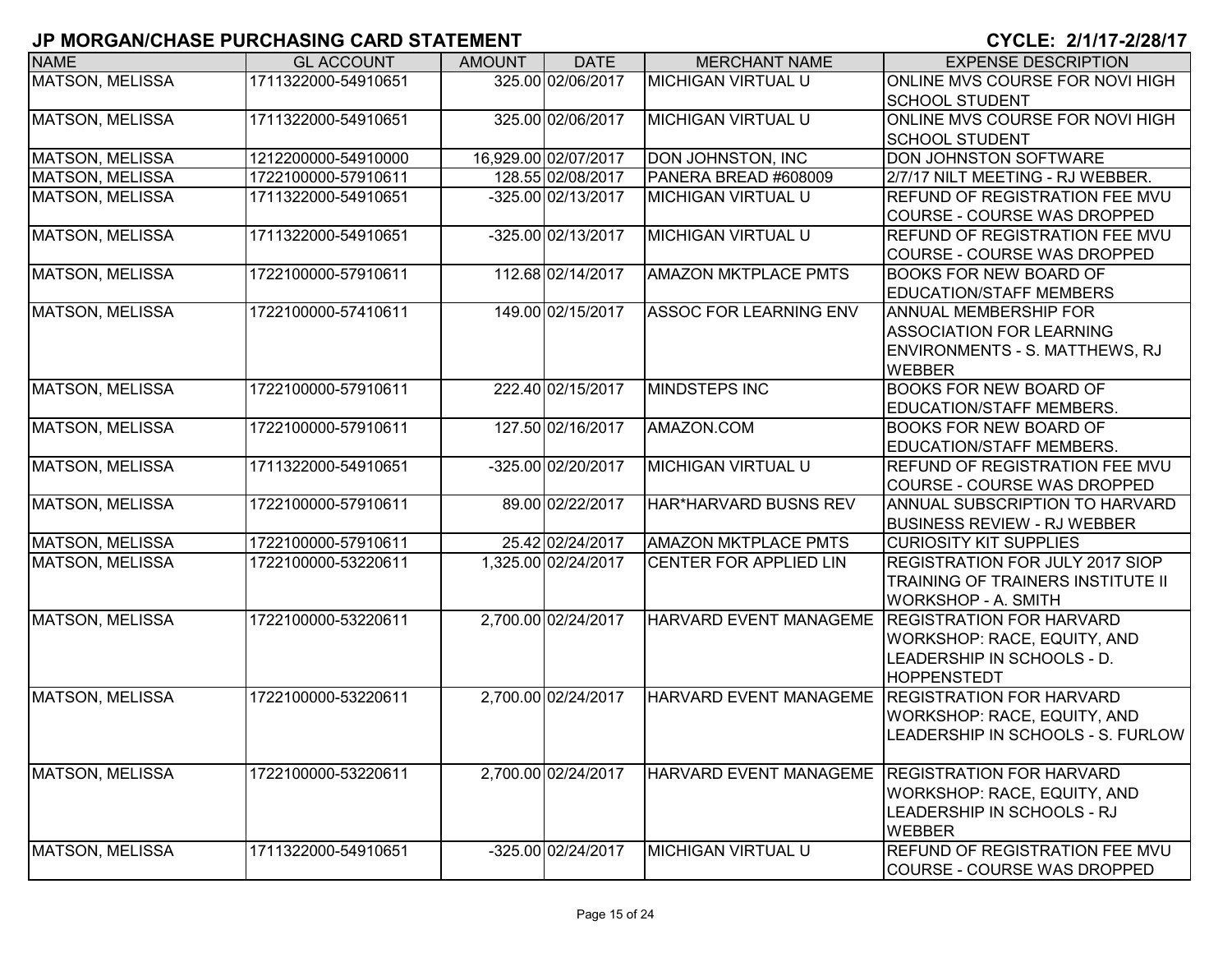| <b>NAME</b>                     | <b>GL ACCOUNT</b>   | <b>AMOUNT</b> | <b>DATE</b>       | <b>MERCHANT NAME</b>            | <b>EXPENSE DESCRIPTION</b>                                          |
|---------------------------------|---------------------|---------------|-------------------|---------------------------------|---------------------------------------------------------------------|
| <b>MATSON, MELISSA</b>          | 1722100000-53229000 |               | 15.00 02/27/2017  | <b>DELTA</b>                    | UPGRADE FOR DELTA AIRFARE TICKET                                    |
|                                 |                     |               |                   |                                 | (UPGRADED SEAT TYPE) - S.                                           |
|                                 |                     |               |                   |                                 | <b>MATTHEWS</b>                                                     |
| <b>MATSON, MELISSA</b>          | 1722100000-53229000 |               | 15.00 02/27/2017  | <b>DELTA</b>                    | UPGRADE FOR DELTA AIRFARE TICKET                                    |
|                                 |                     |               |                   |                                 | (UPGRADED SEAT TYPE) - RJ WEBBER                                    |
| MATSON, MELISSA                 | 1722100000-53229000 |               | 266.40 02/27/2017 | <b>DELTA</b>                    | ROUND TRIP DELTA AIRLINE TICKET                                     |
|                                 |                     |               |                   |                                 | (DETROIT TO BOSTON) FOR HARVARD                                     |
|                                 |                     |               |                   |                                 | <b>WORKSHOP - RJ WEBBER</b>                                         |
| MATSON, MELISSA                 | 1722100000-53229000 |               | 266.40 02/27/2017 | <b>DELTA</b>                    | ROUND TRIP DELTA AIRLINE TICKET                                     |
|                                 |                     |               |                   |                                 | (DETROIT TO BOSTON) FOR HARVARD                                     |
|                                 |                     |               |                   |                                 | <b>WORKSHOP - S. MATTHEWS</b>                                       |
| MATSON, MELISSA                 | 1722100000-53229000 |               | 266.40 02/27/2017 | <b>DELTA</b>                    | ROUND TRIP DELTA AIRLINE TICKET                                     |
|                                 |                     |               |                   |                                 | (DETROIT TO BOSTON) FOR HARVARD                                     |
|                                 |                     |               |                   |                                 | WORKSHOP - D. HOPPENSTEDT                                           |
| <b>MATSON, MELISSA</b>          | 1711111000-55110611 |               | 20.65 02/27/2017  | MHE*MCGRAW-HILL ECOMM           | <b>ADDITIONAL EVERYDAY MATH GRADE</b>                               |
|                                 |                     |               |                   |                                 | 1 VOLUME 2 JOURNALS-SHARED                                          |
| MATSON, MELISSA                 | 1711112000-55110611 |               | 20.65 02/27/2017  | MHE*MCGRAW-HILL ECOMM           | <b>ADDITIONAL EVERYDAY MATH GRADE</b>                               |
|                                 |                     |               |                   |                                 | 1 VOLUME 2 JOURNALS-SHARED                                          |
| MATSON, MELISSA                 | 1711113000-55110611 |               | 20.65 02/27/2017  | MHE*MCGRAW-HILL ECOMM           | <b>ADDITIONAL EVERYDAY MATH GRADE</b>                               |
|                                 |                     |               |                   |                                 | 1 VOLUME 2 JOURNALS-SHARED                                          |
| MATSON, MELISSA                 | 1711114000-55110611 |               | 20.65 02/27/2017  | MHE*MCGRAW-HILL ECOMM           | ADDITIONAL EVERYDAY MATH GRADE                                      |
|                                 |                     |               | 20.64 02/27/2017  | MHE*MCGRAW-HILL ECOMM           | 1 VOLUME 2 JOURNALS-SHARED<br><b>ADDITIONAL EVERYDAY MATH GRADE</b> |
| MATSON, MELISSA                 | 1711115000-55110611 |               |                   |                                 | 1 VOLUME 2 JOURNALS-SHARED                                          |
| <b>MATSON, MELISSA Total</b>    |                     | 30,179.27     |                   |                                 |                                                                     |
| MCDOUGALL, BARBARA              | 6100061000-24316104 |               | 189.46 02/02/2017 | SAMS CLUB #6657                 | <b>FOR OFFICE</b>                                                   |
| MCDOUGALL, BARBARA              | 1429300000-55990000 |               | 57.60 02/02/2017  | STAPLS7170382798000001          | <b>DYMO LABELS</b>                                                  |
| MCDOUGALL, BARBARA              | 6100061000-24316128 |               | -31.00 02/06/2017 | MT. HOLLY RESORT INC            | <b>SKI CREDIT</b>                                                   |
| MCDOUGALL, BARBARA              | 6100061000-24316128 |               | 31.00 02/06/2017  | MT. HOLLY RESORT INC            | SKI FOR JOHN DUDEK - SPECIAL                                        |
|                                 |                     |               |                   |                                 | <b>EDUCATION DEPT</b>                                               |
| MCDOUGALL, BARBARA              | 6100061000-24316128 |               | 124.00 02/06/2017 | MT. HOLLY RESORT INC            | <b>SKI</b>                                                          |
| MCDOUGALL, BARBARA              | 6100061000-24316104 |               | 63.73 02/09/2017  | KROGER #615                     | <b>SNACKS FOR NOVI/NORTHVILLE B BKB</b>                             |
|                                 |                     |               |                   |                                 | <b>GAME</b>                                                         |
| MCDOUGALL, BARBARA              | 6100061000-24316104 |               |                   | 121.43 02/10/2017   KROGER #632 | SNACKS FOR NOVI/NORTHVILLE B BKB<br><b>GAME</b>                     |
| MCDOUGALL, BARBARA              | 6100061000-24316104 |               | 490.00 02/23/2017 | PP*JORDANOGRAP                  | <b>OFFICE SIGNS</b>                                                 |
| MCDOUGALL, BARBARA              | 6100061000-24316104 |               | 163.24 02/24/2017 | <b>GUERNSEY DAIRY</b>           | <b>DINNER FOR EVENT WORKERS</b>                                     |
| MCDOUGALL, BARBARA              | 6100061000-24316104 |               | 13.38 02/24/2017  | <b>PARTY CITY</b>               | <b>BALLOONS FOR CONFERENCE SWIM</b>                                 |
|                                 |                     |               |                   |                                 | <b>MEET</b>                                                         |
| <b>MCDOUGALL, BARBARA Total</b> |                     | 1,222.84      |                   |                                 |                                                                     |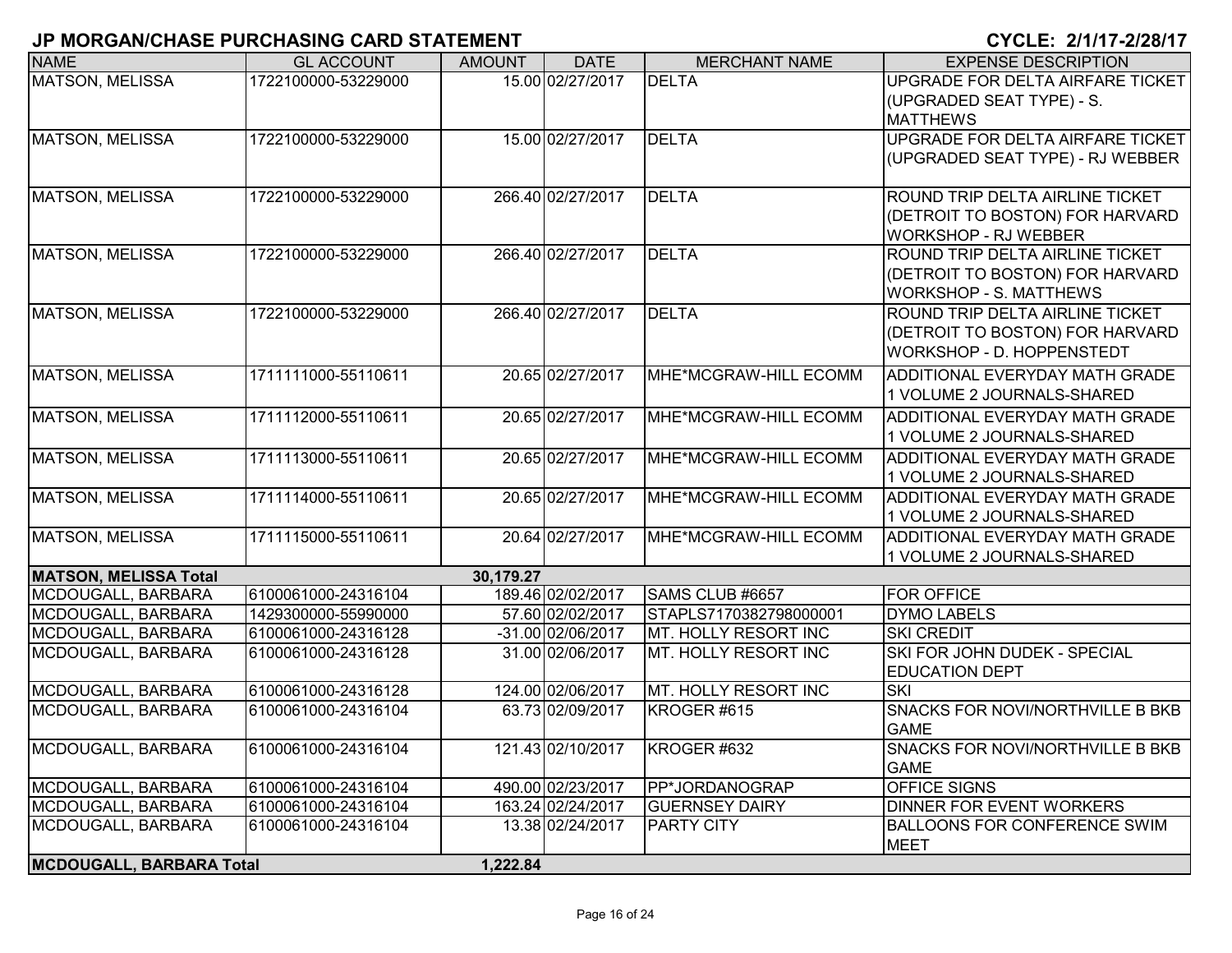| <b>NAME</b>                   | <b>GL ACCOUNT</b>   | <b>AMOUNT</b> | <b>DATE</b>         | <b>MERCHANT NAME</b>          | <b>EXPENSE DESCRIPTION</b>              |
|-------------------------------|---------------------|---------------|---------------------|-------------------------------|-----------------------------------------|
| <b>MILLER, HELEN</b>          | 1128300000-55990000 |               | -75.26 02/06/2017   | <b>PERSONNEL CONCEPTS</b>     | <b>CREDIT FOR PURCHASE OF LABOR</b>     |
|                               |                     |               |                     |                               | <b>LAW POSTERS</b>                      |
| MILLER, HELEN                 | 6100001000-24316770 |               | 17.77 02/23/2017    | SAMSCLUB #6657                | <b>PAPER TOWELS FOR COFFEE STATION</b>  |
|                               |                     |               |                     |                               |                                         |
| MILLER, HELEN                 | 1128300000-55910000 |               | 4.66 02/24/2017     | STAPLS7171727397000002        | <b>COPY STAMP</b>                       |
| <b>MILLER, HELEN Total</b>    |                     | $-52.83$      |                     |                               |                                         |
| NESMITH, RUSSELL              | 1126160000-55993000 |               | 19.50 02/02/2017    | <b>GREEN OAK TIRE</b>         | <b>MTCE GATOR TIRE REPAIR</b>           |
| NESMITH, RUSSELL              | 1126160000-55992000 |               | 43.58 02/06/2017    | <b>BEST PLUMBING SPECIALT</b> | <b>MTCE SPUD COUPLER REPAIR STOCK</b>   |
| NESMITH, RUSSELL              | 1126160000-54220000 |               | 67.20 02/07/2017    | CHET'S RENT ALL - NOVI        | <b>IMTCE TRAILER FOR MOVING LIFT</b>    |
| NESMITH, RUSSELL              | 1126160000-54220000 |               | 67.20 02/16/2017    | CHET'S RENT ALL - NOVI        | <b>IMTCE TRAILER FOR MOVING SCISSOR</b> |
|                               |                     |               |                     |                               | ILIFT                                   |
| NESMITH, RUSSELL              | 1126160000-55992000 |               | 93.79 02/20/2017    | <b>ETNA DISTRIBUTORS WIXO</b> | <b>MTCE PLUMBING STOCK</b>              |
| NESMITH, RUSSELL              | 1126160000-55992000 |               | 144.65 02/20/2017   | THE HOME DEPOT #2737          | <b>MTCE PLUMBING STOCK</b>              |
| NESMITH, RUSSELL              | 1126160000-54220000 |               | 67.20 02/21/2017    | CHET'S RENT ALL - NOVI        | <b>MTCE LIFT FROM NW TO HS</b>          |
| NESMITH, RUSSELL              | 1126100000-53220828 |               | 125.00 02/21/2017   | <b>MICHIGAN GREEN INDUSTR</b> | <b>MTCE MGIA CONFERENCE</b>             |
| NESMITH, RUSSELL              | 1126160000-54220000 |               | 67.20 02/23/2017    | <b>CHET'S RENT ALL - NOVI</b> | <b>MTCE LIFT FROM HS TO NW</b>          |
| NESMITH, RUSSELL              | 1126160000-55992000 |               | 49.98 02/24/2017    | THE HOME DEPOT #2704          | <b>OH HAND CART</b>                     |
| <b>NESMITH, RUSSELL</b>       | 1126160000-55992000 |               | 51.03 02/27/2017    | THE HOME DEPOT #2737          | <b>VO KILN</b>                          |
| NESMITH, RUSSELL              | 1126160000-55992000 |               | 353.87 02/28/2017   | <b>BEST PLUMBING SPECIALT</b> | <b>MTCD PLUMBING STOCK</b>              |
| <b>NESMITH, RUSSELL Total</b> |                     | 1,150.20      |                     |                               |                                         |
| NEWMAN, MARK                  | 1126160000-55992000 |               | -319.87 02/01/2017  | NO-SLIP STRIP BY ANSWE        | <b>IMTCE RETURN OF NO SLIP STRIPS</b>   |
| NEWMAN, MARK                  | 1126160000-55992000 |               | 14.00 02/08/2017    | <b>AMAZON MKTPLACE PMTS</b>   | <b>IDIST SHARPS CONTAINER</b>           |
| NEWMAN, MARK                  | 1126160000-55992000 |               | 48.00 02/08/2017    | <b>REDFORD LOCK COMPANY</b>   | <b>MTCE LOCKER KEYS</b>                 |
| NEWMAN, MARK                  | 1126160000-53220000 |               | 440.00 02/28/2017   | <b>MSBO</b>                   | <b>MSBO CONFERENCE</b>                  |
| NEWMAN, MARK                  | 1126160000-55992000 |               | 2,751.00 02/28/2017 | <b>OFFICE SIGN COMPANY</b>    | VO CLASSROOM SIGNS                      |
| NEWMAN, MARK Total            |                     | 2,933.13      |                     |                               |                                         |
| NOWICKI, MATTHEW              | 1127170000-57910000 |               | 35.84 02/27/2017    | THE HOME DEPOT #2737          | <b>SUPPLIES</b>                         |
| <b>NOWICKI, MATTHEW Total</b> |                     | 35.84         |                     |                               |                                         |
| OCONNOR, GAIL                 | 1611851343-55110000 |               | 36.68 02/01/2017    | SSI*SCHOOL SPECIALTY          | <b>TEACHING SUPPLIES</b>                |
| OCONNOR, GAIL                 | 6100041000-24316355 |               | 43.62 02/02/2017    | SSI*SCHOOL SPECIALTY          | <b>TEACHING SUPPLIES</b>                |
| OCONNOR, GAIL                 | 6100041000-24316355 |               | 32.50 02/02/2017    | STAPLS7170440577000001        | <b>TEACHING SUPPLIES</b>                |
| <b>OCONNOR, GAIL</b>          | 1311800000-55110551 |               | 97.10 02/02/2017    | STAPLS7170440577000002        | <b>TEACHING SUPPLIES</b>                |
| <b>OCONNOR, GAIL</b>          | 1311800000-55110551 |               | 24.12 02/06/2017    | AMAZON.COM                    | <b>TEACHING AND TESTING</b>             |
| OCONNOR, GAIL                 | 1622151343-53220000 |               | 129.00 02/07/2017   | <b>MICHIGAN AEYC</b>          | <b>CONFERENCE</b>                       |
| <b>OCONNOR, GAIL</b>          | 1335100000-53220553 |               | 129.00 02/07/2017   | <b>MICHIGAN AEYC</b>          | <b>CONFERENCE</b>                       |
| <b>OCONNOR, GAIL</b>          | 1622151343-53220000 |               | 129.00 02/07/2017   | <b>MICHIGAN AEYC</b>          | <b>CONFERENCE</b>                       |
| <b>OCONNOR, GAIL</b>          | 1311800000-55110551 |               | 40.15 02/08/2017    | AMAZON.COM                    | <b>TEACHING SUPPLIES</b>                |
| OCONNOR, GAIL                 | 1311800000-55110551 |               | 392.96 02/08/2017   | STAPLS7170746370000001        | <b>TEACHING SUPPLIES</b>                |
| OCONNOR, GAIL                 | 1311800000-55110551 |               | 36.12 02/08/2017    | STAPLS7170749803000002        | <b>TEACHING SUPPLIES</b>                |
| <b>OCONNOR, GAIL</b>          | 1311800000-55110551 |               | 36.00 02/15/2017    | STAPLS7171142206000001        | <b>TEACHING SUPPLIES</b>                |
| OCONNOR, GAIL                 | 1611851343-54910000 |               | 116.00 02/16/2017   | <b>DEAF CAN</b>               | <b>INTERPRETER</b>                      |
| <b>OCONNOR, GAIL</b>          | 1335100000-55110553 |               | 15.39 02/17/2017    | STAPLS7170749803000001        | <b>TEACHING SUPPLIES</b>                |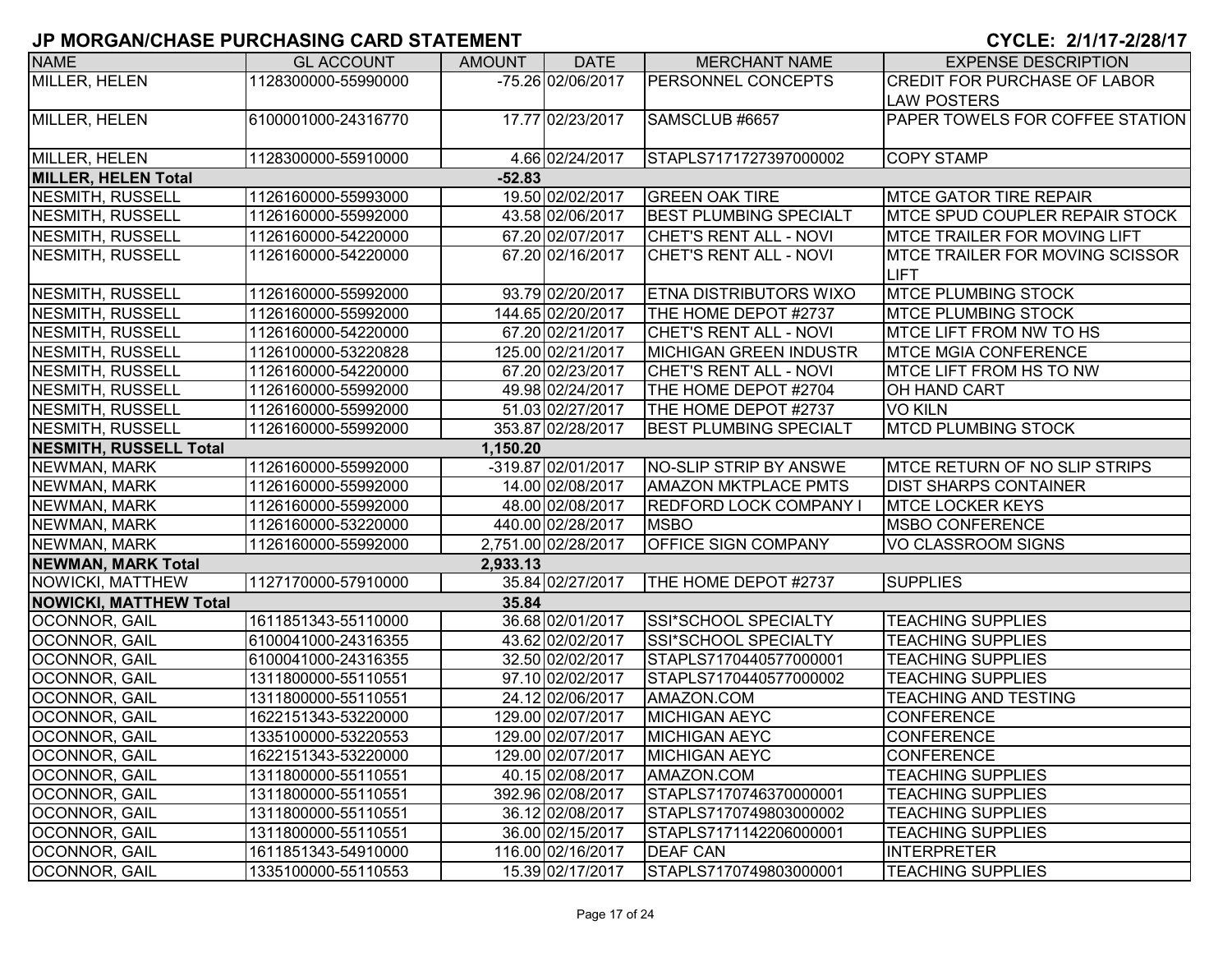| <b>NAME</b>                            | <b>GL ACCOUNT</b>   | <b>AMOUNT</b> | <b>DATE</b>         | <b>MERCHANT NAME</b>          | <b>EXPENSE DESCRIPTION</b>                                                                                                                                       |  |  |  |
|----------------------------------------|---------------------|---------------|---------------------|-------------------------------|------------------------------------------------------------------------------------------------------------------------------------------------------------------|--|--|--|
| <b>OCONNOR, GAIL Total</b><br>1,257.64 |                     |               |                     |                               |                                                                                                                                                                  |  |  |  |
| <b>QUITIQUIT, PAMELA</b>               | 1111112000-55110708 |               | -75.00 02/06/2017   | OAKLAND SCHOOLS-RC INT        | <b>OVERCHARGE ON JANUARY'S CREDIT</b><br>CARD BILL, RECEIVED CREDIT                                                                                              |  |  |  |
| <b>QUITIQUIT, PAMELA</b>               | 1111112000-55110708 |               | -75.00 02/06/2017   | OAKLAND SCHOOLS-RC INT        | OVERCHARGE ON JANUARY'S CREDIT<br>CARD BILL, RECEIVED CREDIT                                                                                                     |  |  |  |
| <b>QUITIQUIT, PAMELA</b>               | 6100012000-24316275 |               | 57.15 02/13/2017    | <b>BUSCH'S #1205</b>          | FOOD FOR THE ADMINISTRATIVE<br><b>MEETING AT OH</b>                                                                                                              |  |  |  |
| <b>QUITIQUIT, PAMELA</b>               | 1111112000-55110708 |               | 15.00 02/15/2017    | OAKLAND SCHOOLS-RC INT        | <b>REGISTRATION FOR P. QUITIQUIT, NON</b><br><b>VIOLENT CRISIS INTERVENTION</b>                                                                                  |  |  |  |
| QUITIQUIT, PAMELA                      | 1111112000-55110708 |               | 75.00 02/17/2017    | OAKLAND SCHOOLS-RC INT        | <b>REGISTRATION FOR P. QUITIQUIT,</b><br><b>CULTURES OF THINKING EDUCATORS</b><br><b>INTRODUCTORY SEMINAR</b>                                                    |  |  |  |
| QUITIQUIT, PAMELA Total                |                     | $-2.85$       |                     |                               |                                                                                                                                                                  |  |  |  |
| RAIS, MICHELLE                         | 6100018000-24316213 |               | 144.99 02/03/2017   | <b>JW PEPPER AND SON INC</b>  | <b>MUSIC FOR 6TH GRADE</b><br><b>BAND/ORCHESTRA</b>                                                                                                              |  |  |  |
| RAIS, MICHELLE                         | 6100018000-24316213 |               | 45.00 02/13/2017    | <b>J W PEPPER AND SON INC</b> | <b>MUSIC FOR 6TH GRADE</b><br><b>BAND/ORCHESTRA</b>                                                                                                              |  |  |  |
| <b>RAIS, MICHELLE Total</b>            |                     | 189.99        |                     |                               |                                                                                                                                                                  |  |  |  |
| <b>REICHLEY, CARRIE</b>                | 1111118000-55110708 |               | 1,010.00 02/01/2017 | <b>VERITIV</b>                | COPY PAPER FOR NM5                                                                                                                                               |  |  |  |
| <b>REICHLEY, CARRIE</b>                | 1111118000-55110708 |               | 2,020.00 02/01/2017 | <b>VERITIV</b>                | <b>COPY PAPER FOR NM6</b>                                                                                                                                        |  |  |  |
| <b>REICHLEY, CARRIE</b>                | 1111118724-55110000 |               | 40.16 02/07/2017    | SSI*SCHOOL SPECIALTY          | MARY SORENSEN, SEAT SACKS FOR<br><b>MUSIC ROOM CHAIRS</b>                                                                                                        |  |  |  |
| REICHLEY, CARRIE                       | 1111118000-55110729 |               | 6.58 02/07/2017     | SSI*SCHOOL SPECIALTY          | LABELS FOR LEVELED LIBRARY                                                                                                                                       |  |  |  |
| <b>REICHLEY, CARRIE</b>                | 1111118724-55110000 |               | -29.16 02/10/2017   | <b>SSI*SCHOOL SPECIALTY</b>   | RETURNED SEAT SACKS TO SCHOOL<br>SPECIALTY THAT DID NOT LIKE                                                                                                     |  |  |  |
| REICHLEY, CARRIE                       | 1111118724-55110000 |               | 335.30 02/13/2017   | <b>SSI*SCHOOL SPECIALTY</b>   | <b>SEAT SACKS FOR ENTIRE ROOM</b>                                                                                                                                |  |  |  |
| <b>REICHLEY, CARRIE</b>                | 1111118000-53220000 |               | 200.00 02/16/2017   | OAKLAND SCHOOLS-RC INT        | <b>REGISTRATION FOR "CULTURES OF</b><br>THINKING EDUCATORS'<br>INTRODUCTORY SEMINAR" (FENCHEL,<br>BRICKEY, BISHOP, KOZLOWSKI, DIAL,<br>JENKINS, VOLLMER, TURCHI) |  |  |  |
| <b>REICHLEY, CARRIE</b>                | 1111118730-55110000 |               | 125.00 02/17/2017   | STAPLS7171359277000001        | GLUE STICKS FOR SCIENCE KITS                                                                                                                                     |  |  |  |
| <b>REICHLEY, CARRIE</b>                | 6100018000-24316220 |               | 240.00 02/20/2017   | <b>EMAGINE NOVI</b>           | CAMPOS/BURNSIDE FIELD TRIP                                                                                                                                       |  |  |  |
| <b>REICHLEY, CARRIE</b>                | 6100018000-24316220 |               | -100.00 02/20/2017  | <b>EMAGINE NOVI</b>           | REFUND FOR OVER CHARGE -<br><b>CAMPOS/BURNSIDE FIELD TRIP</b>                                                                                                    |  |  |  |
| <b>REICHLEY, CARRIE</b>                | 6100018000-24316220 |               | 360.00 02/20/2017   | <b>EMAGINE NOVI</b>           | <b>CAMPOS/BURNSIDE FIELD TRIP</b>                                                                                                                                |  |  |  |
| REICHLEY, CARRIE                       | 1111118000-55110799 |               | 234.12 02/20/2017   | HOMEDEPOT.COM                 | SHELVING UNITS FOR MAKERSPACE                                                                                                                                    |  |  |  |
| <b>REICHLEY, CARRIE</b>                | 1111118000-55110799 |               | 88.99 02/27/2017    | <b>HOUZZ INC.</b>             | MICROWAVE CART FOR NM5                                                                                                                                           |  |  |  |
| <b>REICHLEY, CARRIE</b>                | 1111118000-55110799 |               | 15.00 02/27/2017    | <b>RIZZO SERVICES</b>         | RECYCLING 3/1/17-5/31/17                                                                                                                                         |  |  |  |
| <b>REICHLEY, CARRIE Total</b>          |                     | 4,545.99      |                     |                               |                                                                                                                                                                  |  |  |  |
| RODRIGUEZ, SANDRA                      | 6100013000-24316275 |               | 120.00 02/03/2017   |                               | ANN ARBOR HANDSON ADMN FIELD TRIP PAYMENT - 3RD GRADE -                                                                                                          |  |  |  |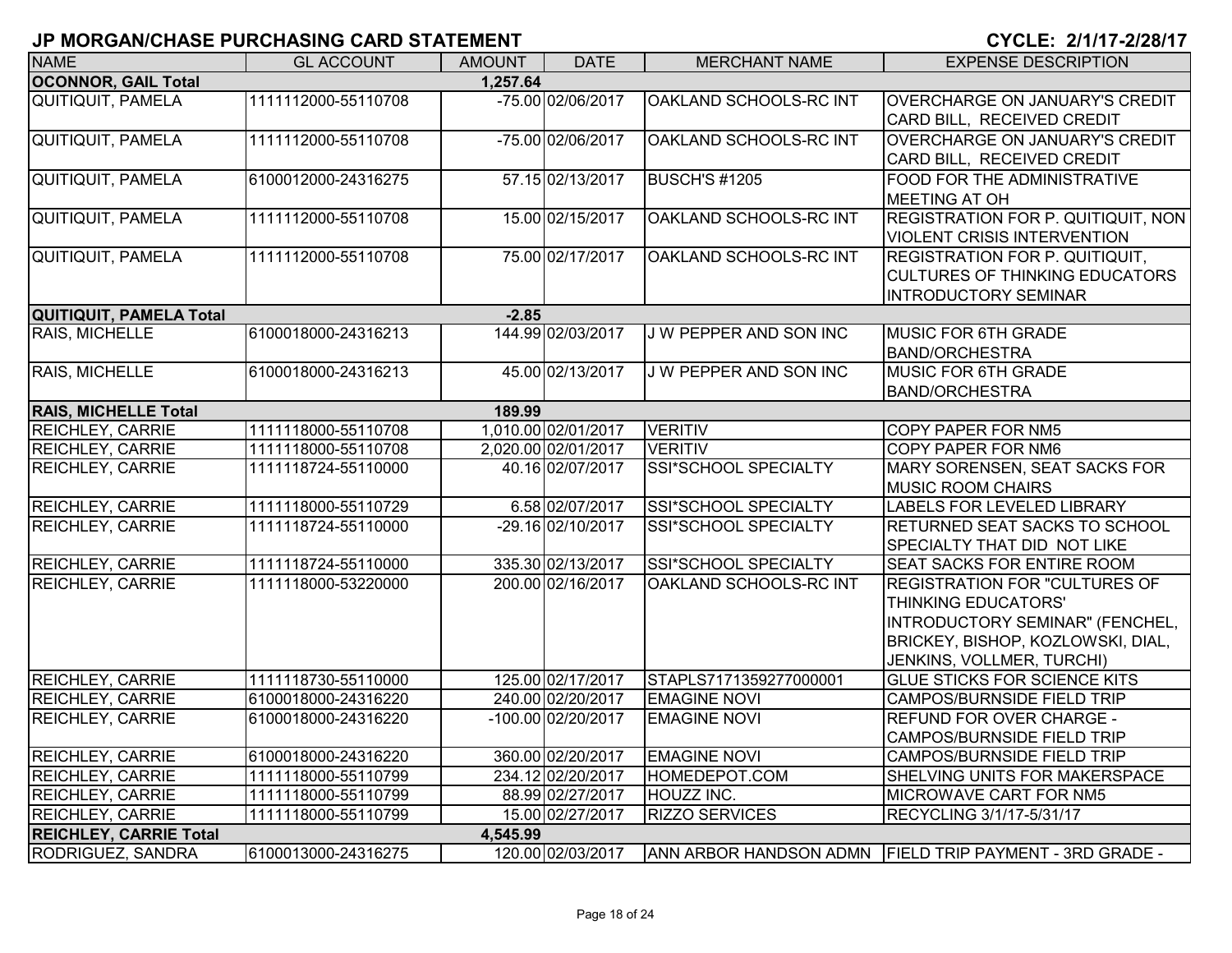| <b>NAME</b>                    | <b>GL ACCOUNT</b>   | <b>AMOUNT</b> | <b>DATE</b>        | <b>MERCHANT NAME</b>          | <b>EXPENSE DESCRIPTION</b>                           |
|--------------------------------|---------------------|---------------|--------------------|-------------------------------|------------------------------------------------------|
| RODRIGUEZ, SANDRA              | 6100013000-24316275 |               | 150.00 02/09/2017  | <b>GG *NOVI EDUCATIONAL F</b> | NOVI WOODS SUPPORT FOR THE                           |
|                                |                     |               |                    |                               | <b>GREEN GALA - BOUGHT 2 TICKETS -</b>               |
|                                |                     |               |                    |                               | USED BY MARY ANNE CHECK AND                          |
|                                |                     |               |                    |                               | <b>MELISSA KELLY</b>                                 |
| RODRIGUEZ, SANDRA              | 6100013000-24316711 |               | 74.73 02/09/2017   | <b>LAKESHORE LEARNING MAT</b> | NEF GRANT MONEY ERIN LATHAM                          |
|                                |                     |               |                    |                               | <b>BOUGHT LEARNING SHAPES AND</b>                    |
|                                |                     |               |                    |                               | <b>CUBES</b>                                         |
| <b>RODRIGUEZ, SANDRA</b>       | 1111113000-55110708 |               | 145.00 02/09/2017  | <b>MACUL</b>                  | <b>REGISTRATION FOR THE 2017 MACUL</b>               |
|                                |                     |               |                    |                               | CONFERENCE FOR ALLISON BRADLEY -                     |
|                                |                     |               |                    |                               | 2ND GRADE TEACHER                                    |
| <b>RODRIGUEZ, SANDRA</b>       | 1111113000-55110708 |               | 145.00 02/09/2017  | <b>MACUL</b>                  | MELISSA KELLY - KINDERGARTEN                         |
|                                |                     |               |                    |                               | TEACHER REGISTRATION FOR THE                         |
|                                |                     |               |                    |                               | 2017 MACUL CONFERENCE                                |
| RODRIGUEZ, SANDRA              | 1111113000-55110708 |               | 145.00 02/09/2017  | <b>MACUL</b>                  | <b>MARIETTA LEON - 4TH GRADE</b>                     |
|                                |                     |               |                    |                               | <b>TEACHER REGISTRATION FOR THE</b>                  |
|                                |                     |               |                    |                               | MACUL 2017                                           |
| <b>RODRIGUEZ, SANDRA</b>       | 1111113000-55110708 |               | 145.00 02/09/2017  | <b>MACUL</b>                  | <b>JILLIAN HATTIE -2ND GRADE TEACHER -</b>           |
|                                |                     |               |                    |                               | <b>REGISTRATION FOR THE 2017 MACUL</b>               |
|                                |                     |               |                    |                               | <b>CONFERENCE</b>                                    |
| RODRIGUEZ, SANDRA              | 1111113000-55110708 |               | 75.00 02/15/2017   | OAKLAND SCHOOLS-RC INT        | <b>REGISTRATIONS FOR 2 TEACHERS</b>                  |
|                                |                     |               |                    |                               | AND DAVID ASCHER TO ATTEND THE                       |
|                                |                     |               |                    |                               | <b>CULTURES OF THINKING EDUCTORS</b>                 |
|                                |                     |               |                    |                               | SEMINAR AT \$25.00 EACH FOR 3/27/17<br>$8:30 - 3:00$ |
| <b>RODRIGUEZ, SANDRA Total</b> |                     | 999.73        |                    |                               |                                                      |
| <b>ROSS, NICOLE</b>            | 1111322000-55110720 |               | 23.48 02/03/2017   | <b>AMAZON MKTPLACE PMTS</b>   | <b>POSTER FOR WALL DECORATION</b>                    |
| ROSS, NICOLE                   | 1111322000-55110720 |               | 18.70 02/06/2017   | <b>AMAZON MKTPLACE PMTS</b>   | POSTER FOR WALL DECORATION                           |
| ROSS, NICOLE                   | 1111322000-55110720 |               | 31.94 02/06/2017   | <b>AMAZON MKTPLACE PMTS</b>   | POSTER FOR WALL DECORATION                           |
| ROSS, NICOLE                   | 1111322000-55110720 |               | 46.23 02/09/2017   | JOANN ETC #1933               | COSTUME SUPPLIES FOR DANCE                           |
|                                |                     |               |                    |                               | <b>CONCERT</b>                                       |
| <b>ROSS, NICOLE</b>            | 1111322000-55110720 |               | 18.99 02/10/2017   | <b>AMAZON MKTPLACE PMTS</b>   | POSTER FOR WALL DECORATION                           |
| <b>ROSS, NICOLE</b>            | 6100022000-24316129 |               | $-9.61 02/13/2017$ | FOREVER 21.COM                | FOREVER 21 TAX CREDIT                                |
| <b>ROSS, NICOLE</b>            | 6100022000-24316129 |               | 220.00 02/27/2017  | SQ *PLATOON                   | PICTURES FOR DANCE COMPANY                           |
|                                |                     |               |                    |                               | <b>FROM DANCE COMPETITION,</b>                       |
|                                |                     |               |                    |                               | <b>STUDENTS SPLITTING COST OF</b>                    |
|                                |                     |               |                    |                               | PHOTOS                                               |
| <b>ROSS, NICOLE Total</b>      |                     | 349.73        |                    |                               |                                                      |
| SALTZMAN, DANA                 | 1311800000-55110551 |               | 27.00 02/03/2017   | <b>DOLLAR TREE</b>            | <b>TEACHING SUPPLIES</b>                             |
| <b>SALTZMAN, DANA</b>          | 1311800000-55110551 |               | 30.54 02/06/2017   | WAL-MART #5893                | <b>TEACHING SUPPLIES</b>                             |
| <b>SALTZMAN, DANA Total</b>    |                     | 57.54         |                    |                               |                                                      |
| SAMMUT, CHRISTINA              | 1311800000-55110551 |               | 17.50 02/06/2017   | WM SUPERCENTER #5048          | <b>CLASSROOM SUPPLIES</b>                            |
| <b>SAMMUT, CHRISTINA Total</b> |                     | 17.50         |                    |                               |                                                      |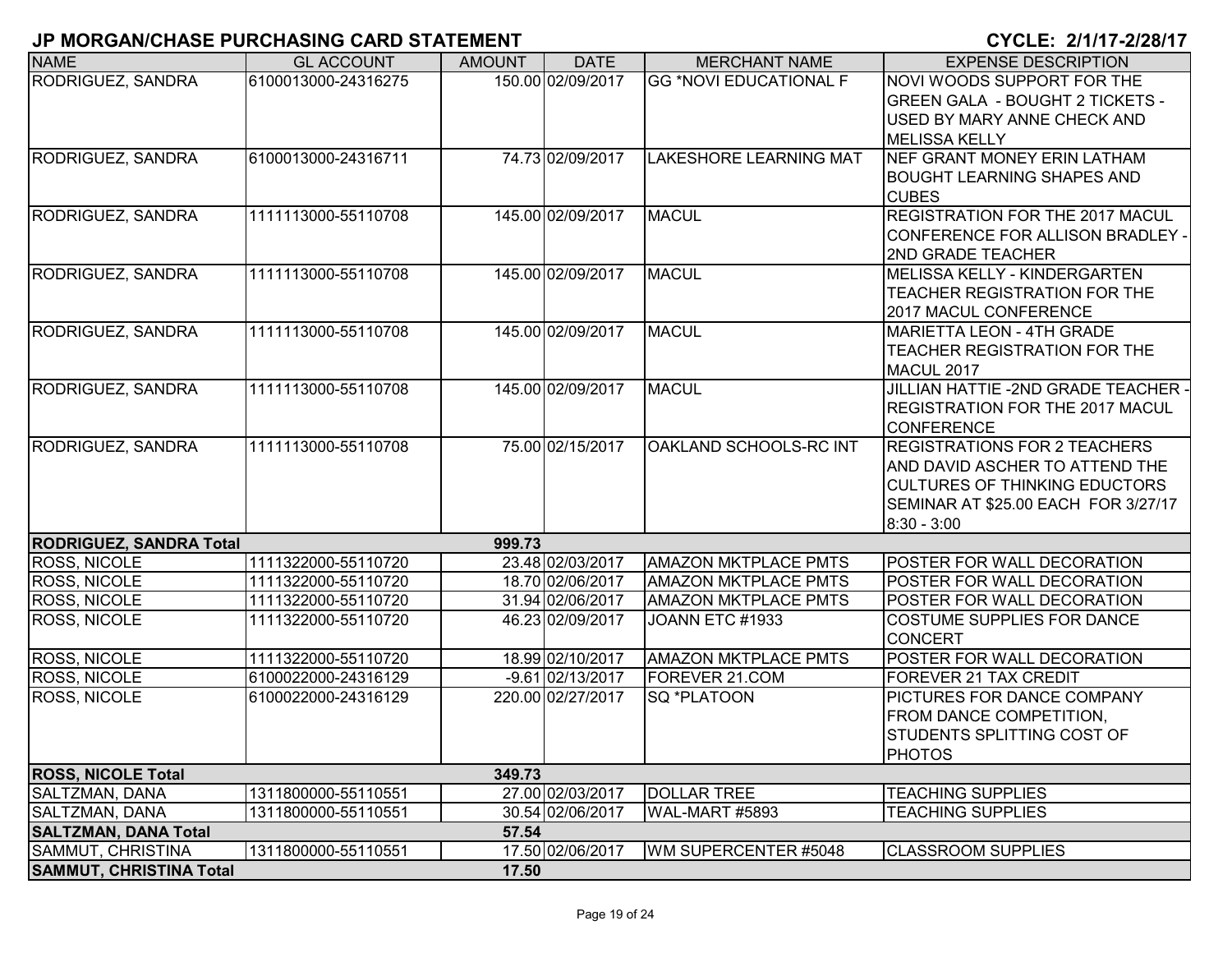| <b>CYCLE: 2/1/17-2/28/17</b> |
|------------------------------|
|------------------------------|

| <b>NAME</b>                      | <b>GL ACCOUNT</b>   | <b>AMOUNT</b> | <b>DATE</b>         | <b>MERCHANT NAME</b>          | <b>EXPENSE DESCRIPTION</b>                                                                |
|----------------------------------|---------------------|---------------|---------------------|-------------------------------|-------------------------------------------------------------------------------------------|
| <b>SCHRINER, STEPHANIE</b>       | 6100020000-24316770 |               | 50.00 02/24/2017    | SQU*SQ *WOODPILE BBQ S        | <b>GREEN GALA BASKET</b>                                                                  |
| <b>SCHRINER, STEPHANIE</b>       | 6100020000-24316770 |               | 136.64 02/27/2017   | <b>TICKETMASTER</b>           | <b>GREEN GALA BASKET</b>                                                                  |
| <b>SCHRINER, STEPHANIE</b>       | 6100020000-24316770 |               | 15.00 02/28/2017    | KROGER #685                   | <b>GREEN GALA BASKET</b>                                                                  |
| <b>SCHRINER, STEPHANIE Total</b> |                     | 201.64        |                     |                               |                                                                                           |
| <b>SCHURIG, CLAIRE</b>           | 1111322724-55110000 |               | 90.64 02/15/2017    | J W PEPPER AND SON INC        | MUSIC FOR CHORAL FESTIVAL,<br>SPRING CONCERT, NEXT YEAR                                   |
| <b>SCHURIG, CLAIRE Total</b>     |                     | 90.64         |                     |                               |                                                                                           |
| SHAFER, RACHELLE                 | 1111112000-55110708 |               | 10.04 02/02/2017    | <b>DBC*BLICK ART MATERIAL</b> | ART TEACHER CLASSROOM SUPPLIES                                                            |
| SHAFER, RACHELLE                 | 6100012000-24316501 |               | 938.82 02/03/2017   | <b>AMAZON MKTPLACE PMTS</b>   | <b>SUPPLIES FOR ORCHARD</b><br><b>CLASSROOM CONTAINERS</b>                                |
| <b>SHAFER, RACHELLE</b>          | 6100012000-24316272 |               | 6.00 02/03/2017     | <b>GOVOLUTION SAMUEL F FE</b> | MUSIC TEACHER, PROCESSING FEE<br>FOR CREDIT CARD USE                                      |
| <b>SHAFER, RACHELLE</b>          | 6100012000-24316272 |               | 20.80 02/03/2017    | <b>GOVOLUTION SAMUEL F FE</b> | <b>MUSIC TEACHER</b>                                                                      |
| SHAFER, RACHELLE                 | 6100012000-24316501 |               | 224.27 02/03/2017   | IMAGESTUFF.COM                | PTO EXPENSE - DOG TAGS                                                                    |
| SHAFER, RACHELLE                 | 1111112000-55110708 |               | 16.25 02/03/2017    | <b>MOLLY HAWKINS HOUSE IN</b> | <b>ART TEACHER, CLASSROOM SUPPLIES</b>                                                    |
| <b>SHAFER, RACHELLE</b>          | 6100012000-24316272 |               | 150.00 02/03/2017   | <b>SAMUEL FRENCH INC./B</b>   | MUSIC TEACHER, MUSICAL MATERIALS<br>FOR "HOW TO EAT LIKE A CHILD"                         |
| <b>SHAFER, RACHELLE</b>          | 6100012000-24316272 |               | 520.00 02/03/2017   | <b>SAMUEL FRENCH INC./B</b>   | MUSIC TEACHER, MUSICAL MATERIALS<br>FOR "HOW TO EAT LIKE A CHILD"                         |
| <b>SHAFER, RACHELLE</b>          | 6100012000-24316501 |               | 435.80 02/06/2017   | BARNES & NOBLE #2648          | <b>BATTLE OF THE BOOKS</b>                                                                |
| SHAFER, RACHELLE                 | 6100012000-24316289 |               | 57.30 02/08/2017    | SSI*DELTACPOFREYNEOSCI        | 1ST GRADE WORDLY WISE,<br>ADDITIONAL JOURNALS PURCHASED                                   |
| SHAFER, RACHELLE                 | 6100012000-24316271 |               | -50.83 02/08/2017   | TLF DONNA AND LARRYS F        | <b>CHARGED TWICE ON LAST MONTH'S</b><br>CREDIT CARD, RECEIVED CREDIT                      |
| <b>SHAFER, RACHELLE</b>          | 6100012000-24316501 |               | 700.00 02/09/2017   | <b>DETROIT STORE FIXTURE</b>  | SHELF UNIT FOR THE HALLWAY                                                                |
| <b>SHAFER, RACHELLE</b>          | 6100012000-24316501 |               | 96.12 02/10/2017    | SSI*SCHOOL SPECIALTY          | PTO - SUPPLIES FOR ORCHARD<br><b>CONTAINERS</b>                                           |
| <b>SHAFER, RACHELLE</b>          | 1111112000-55110708 |               | 48.12 02/10/2017    | <b>SSI*SCHOOL SPECIALTY</b>   | PLASTIC GLOVES FOR MEDICAL USE IN<br>THE OFFICE                                           |
| <b>SHAFER, RACHELLE</b>          | 6100012000-24316501 |               | 220.76 02/14/2017   | <b>IMAGESTUFF.COM</b>         | <b>WILDCAT WALK, SPORTS BOTTLES</b><br>AND DOG TAGS, TWO RECEIPTS<br>\$152.25 AND \$68.51 |
| <b>SHAFER, RACHELLE</b>          | 6100012000-24316271 |               | 16.94 02/15/2017    | BUSCH'S #1205                 | FLOWERS PURCHASED FOR A STAFF<br><b>MEMBER D. CATHEY</b>                                  |
| SHAFER, RACHELLE                 | 6100012000-24316501 |               | 1,050.00 02/16/2017 | <b>GG *NOVI EDUCATIONAL F</b> | <b>GREEN GALA TABLE/TICKETS</b>                                                           |
| <b>SHAFER, RACHELLE</b>          | 6100012000-24316501 |               | 335.00 02/16/2017   | SCHOLASTIC INC. KEY 22        | <b>BOOKS FOR THE CLASSROOMS,</b><br><b>MARCH READING MONTH</b>                            |
| SHAFER, RACHELLE                 | 1111112000-55110708 |               | 118.48 02/17/2017   | STAPLS7171231359000001        | <b>OFFICE SUPPLIES</b>                                                                    |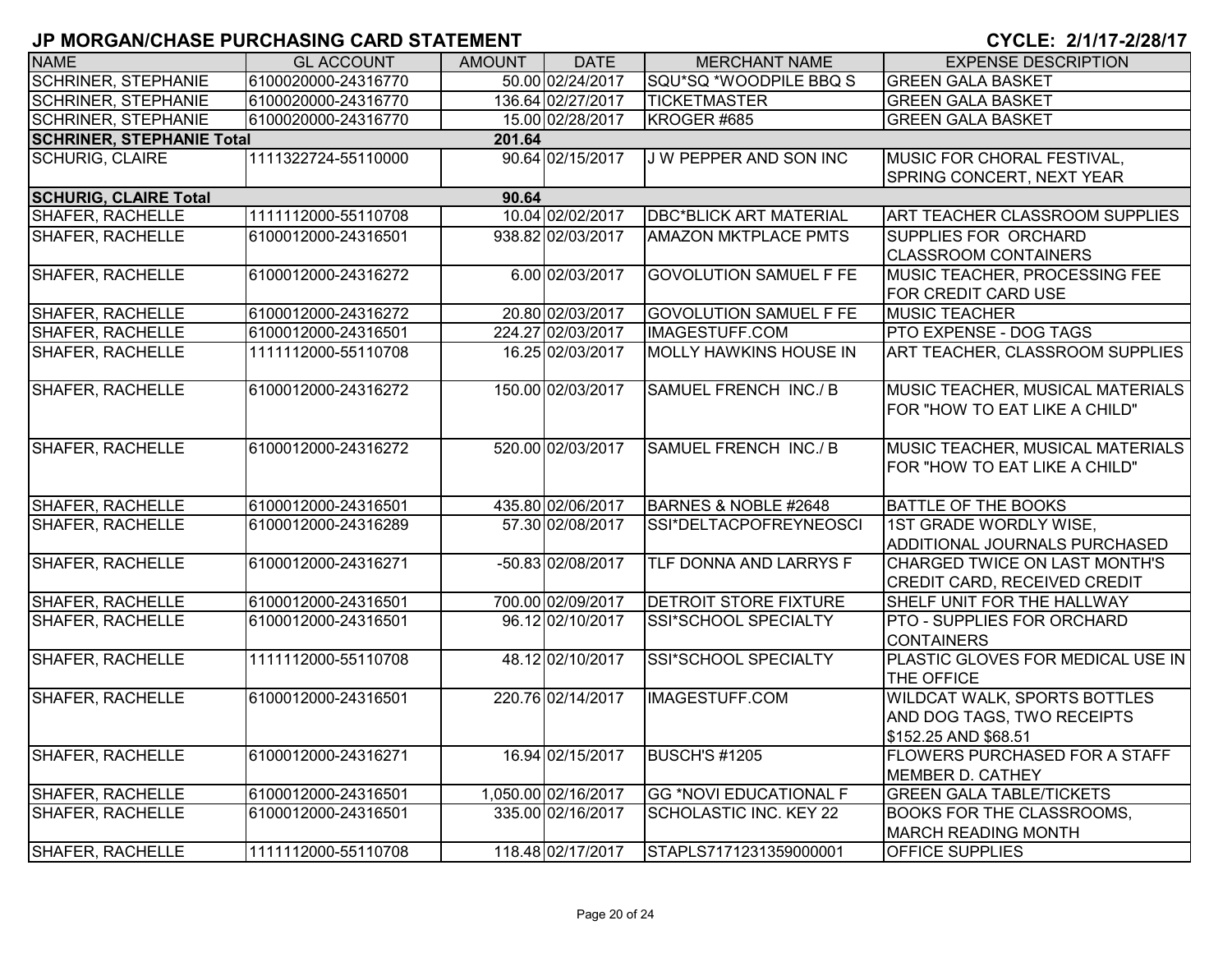| <b>NAME</b>                               | <b>GL ACCOUNT</b>   | <b>AMOUNT</b> | <b>DATE</b>         | <b>MERCHANT NAME</b>          | <b>EXPENSE DESCRIPTION</b>                                          |  |  |  |
|-------------------------------------------|---------------------|---------------|---------------------|-------------------------------|---------------------------------------------------------------------|--|--|--|
| <b>SHAFER, RACHELLE</b>                   | 1111112000-55110708 |               | 215.55 02/21/2017   | SSI*SCHOOL SPECIALTY          | CLASSROOM SUPPLIES FOR P.<br><b>SCHNEIDER</b>                       |  |  |  |
| <b>SHAFER, RACHELLE</b>                   | 1111112000-55110708 |               | 80.17 02/27/2017    | <b>AMAZON MKTPLACE PMTS</b>   | CLASSROOM SUPPLIES FOR A. LEE.<br><b>BUDGET ITEM</b>                |  |  |  |
| <b>SHAFER, RACHELLE</b>                   | 6100012000-24316272 |               | 466.19 02/27/2017   | MACIE PUBLISHING COMPA        | <b>RECORDERS ORDERED FOR MUSIC</b><br><b>TEACHER</b>                |  |  |  |
| SHAFER, RACHELLE                          | 6100012000-24316289 |               | 1,399.87 02/28/2017 | <b>FOLLETT SCHOOL SOLUTIO</b> | <b>LIBRARY BOOKS</b>                                                |  |  |  |
| <b>SHAFER, RACHELLE</b>                   | 1111112000-55110708 |               | 1,143.01 02/28/2017 | <b>FOLLETT SCHOOL SOLUTIO</b> | <b>LIBRARY BOOKS</b>                                                |  |  |  |
| <b>SHAFER, RACHELLE Total</b><br>8,218.66 |                     |               |                     |                               |                                                                     |  |  |  |
| <b>SHOEMAKER, DEANNA</b>                  | 1125200000-53220000 |               | 440.00 02/24/2017   | <b>MSBO</b>                   | <b>IMSBO CONFERENCE REGISTRATION</b>                                |  |  |  |
| <b>SHOEMAKER, DEANNA Total</b>            |                     | 440.00        |                     |                               |                                                                     |  |  |  |
| SHPAKOFF, KATHLEEN                        | 1335100000-55110553 |               | 28.76 02/24/2017    | <b>TARGET</b><br>00014654     | <b>TEACHING MATERIALS</b>                                           |  |  |  |
| <b>SHPAKOFF, KATHLEEN Total</b>           |                     | 28.76         |                     |                               |                                                                     |  |  |  |
| <b>TURNER, NANCY</b>                      | 1222600000-53220000 |               | 50.00 02/01/2017    | OAKLAND SCHOOLS-RC INT        | <b>SEAOC LEADERSHIP RETREAT</b>                                     |  |  |  |
| <b>TURNER, NANCY</b>                      | 1222600000-53220000 |               | 15.00 02/13/2017    | <b>OAKLAND SCHOOLS-RC INT</b> | <b>BRAILLE WORKSHOP</b>                                             |  |  |  |
| <b>TURNER, NANCY</b>                      | 1212215194-53220000 |               | 30.00 02/13/2017    | <b>OAKLAND SCHOOLS-RC INT</b> | <b>CLAIRE WALTHALL AND DEBBIE</b><br><b>GARTNER</b>                 |  |  |  |
| <b>TURNER, NANCY</b>                      | 1221615000-53220000 |               | 15.00 02/13/2017    | <b>OAKLAND SCHOOLS-RC INT</b> | <b>HANADI FAHS</b>                                                  |  |  |  |
| <b>TURNER, NANCY</b>                      | 1222600000-53220000 |               | 38.00 02/22/2017    | EXPEDIA7246025352634          | <b>LRP CONFERENCE</b>                                               |  |  |  |
| <b>TURNER, NANCY</b>                      | 1222600000-53220000 |               | 8.00 02/22/2017     | EXPEDIA7246025352634          | <b>LRP CONFERENCE</b>                                               |  |  |  |
| <b>TURNER, NANCY</b>                      | 1222600000-53220000 |               | 4,535.00 02/22/2017 | <b>LRP PUBLICATIONS</b>       | <b>LRP CONFERENCE</b>                                               |  |  |  |
| <b>TURNER, NANCY</b>                      | 1222600000-53220000 |               | 130.20 02/23/2017   | <b>AMERICAN AIRLINES</b>      | <b>LRP CONFERENCE</b>                                               |  |  |  |
| <b>TURNER, NANCY</b>                      | 1222600000-53220000 |               | 130.20 02/23/2017   | <b>AMERICAN AIRLINES</b>      | <b>LRP CONFERENCE</b>                                               |  |  |  |
| <b>TURNER, NANCY</b>                      | 1222600000-53220000 |               | 98.20 02/23/2017    | <b>DELTA</b>                  | <b>LRP CONFERENCE</b>                                               |  |  |  |
| <b>TURNER, NANCY</b>                      | 1222600000-53220000 |               | 98.20 02/23/2017    | <b>DELTA</b>                  | <b>LRP CONFERENCE</b>                                               |  |  |  |
| <b>TURNER, NANCY Total</b>                |                     | 5,147.80      |                     |                               |                                                                     |  |  |  |
| <b>VALENTINE, CYNTHIA</b>                 | 1127170000-55910000 |               | 405.01 02/03/2017   | STAPLS7170470456000001        | <b>TONER</b>                                                        |  |  |  |
| <b>VALENTINE, CYNTHIA</b>                 | 1127170000-55910000 |               | 76.26 02/03/2017    | STAPLS7170470456000002        | <b>SUPPLIES</b>                                                     |  |  |  |
| <b>VALENTINE, CYNTHIA</b>                 | 1127170000-55910000 |               | 71.38 02/10/2017    | STAPLS7170920982000001        | <b>BATTERIES</b>                                                    |  |  |  |
| <b>VALENTINE, CYNTHIA</b>                 | 1127170000-55910000 |               | -54.85 02/20/2017   | STAPLS7170470456001001        | <b>RETURN</b>                                                       |  |  |  |
| <b>VALENTINE, CYNTHIA</b>                 | 1127170000-53220000 |               | 90.00 02/27/2017    | <b>OAKLAND SCHOOLS-RC INT</b> | <b>BEGINNING BUS DRIVER</b>                                         |  |  |  |
| <b>VALENTINE, CYNTHIA</b>                 | 1127170000-53220000 |               | 440.00 02/28/2017   | <b>MSBO</b>                   | <b>MSBO CONFERENECE</b>                                             |  |  |  |
| <b>VALENTINE, CYNTHIA Total</b>           |                     | 1,027.80      |                     |                               |                                                                     |  |  |  |
| VANEIZENGA, JAMES                         | 1111322725-55110000 |               | 162.00 02/17/2017   | <b>LUCKS MUSIC LIBRARY IN</b> | <b>SCORES FOR FESTIVAL</b>                                          |  |  |  |
| <b>VANEIZENGA, JAMES Total</b>            |                     | 162.00        |                     |                               |                                                                     |  |  |  |
| <b>VUICHARD, TATIANA</b>                  | 1331100000-57910000 |               | 67.40 02/15/2017    | <b>MICHIGAN NOTARY SERVIC</b> | COST FOR NOTARY APPLICATION<br><b>REGISTRATION FOR SARAH SAVELA</b> |  |  |  |
| <b>VUICHARD, TATIANA Total</b>            |                     | 67.40         |                     |                               |                                                                     |  |  |  |
| <b>WARECK, MICHELE</b>                    | 1124122000-55910000 |               | 159.91 02/01/2017   | <b>AMAZON MKTPLACE PMTS</b>   | SUPPLIES FOR IT MACHINES IN<br><b>ATTENDANCE OFFICE</b>             |  |  |  |
| <b>WARECK, MICHELE</b>                    | 6100022000-24316770 |               | 100.00 02/01/2017   | <b>BLACK ROCK BAR AND</b>     | <b>GREEN GALA DONATION</b>                                          |  |  |  |
| <b>WARECK, MICHELE</b>                    | 1111322000-55110707 |               | 878.25 02/01/2017   | L B OFFICE SUPPLIERS I        | <b>PRINTER CARTRIDGES FOR BUILDING</b>                              |  |  |  |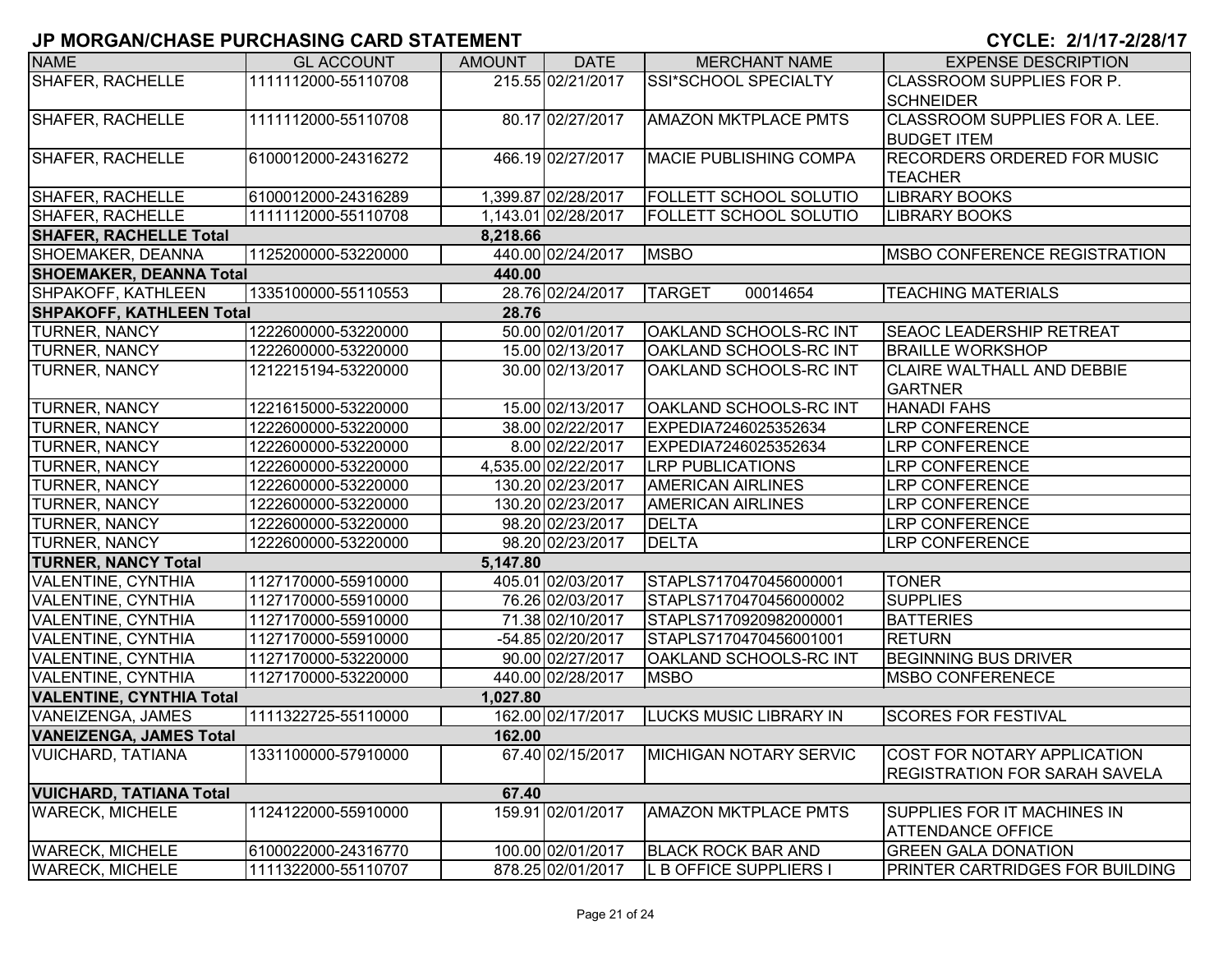| <b>NAME</b>            | <b>GL ACCOUNT</b>   | <b>AMOUNT</b> | <b>DATE</b>         | <b>MERCHANT NAME</b>                      | <b>EXPENSE DESCRIPTION</b>                                                                    |
|------------------------|---------------------|---------------|---------------------|-------------------------------------------|-----------------------------------------------------------------------------------------------|
| <b>WARECK, MICHELE</b> | 1111322704-55110000 |               | 213.65 02/01/2017   | STAPLS7170301286000001                    | SUPPLIES FOR MARKETING CLASSES                                                                |
| <b>WARECK, MICHELE</b> | 1111322704-55110000 |               | 32.85 02/01/2017    | STAPLS7170301286000002                    | MARKETING CLASSROOM EXPENSES                                                                  |
| <b>WARECK, MICHELE</b> | 6100022000-24316176 |               | 24.64 02/06/2017    | <b>AMAZON MKTPLACE PMTS</b>               | <b>SPECIAL LOCK FOR CHROMEBOOKS IN</b><br>IT ROOM IN ATTENDANCE OFFICE                        |
| <b>WARECK, MICHELE</b> | 6100022000-24316175 |               | 50.79 02/06/2017    | <b>AMAZON MKTPLACE PMTS</b>               | SUPPLIES NEEDED TO HANG STUDENT<br><b>PICTURES</b>                                            |
| <b>WARECK, MICHELE</b> | 1111322000-55210799 |               | 251.90 02/06/2017   | AMAZON.COM                                | <b>SCIENCE RESEARCH BOOKS</b>                                                                 |
| <b>WARECK, MICHELE</b> | 6100022000-24316135 |               | 252.00 02/06/2017   | <b>BIG FROG OF NOVI</b>                   | <b>GSA T-SHIRTS</b>                                                                           |
| <b>WARECK, MICHELE</b> | 1111322000-54910741 |               | 345.00 02/06/2017   | <b>BROADCAST MUSIC INC</b>                | <b>WOVI - FM LICENSE FEE</b>                                                                  |
| <b>WARECK, MICHELE</b> | 1111322000-57410000 |               | 50.00 02/06/2017    | <b>MACUL</b>                              | CONFERENCE REGISTRATION FEE                                                                   |
| <b>WARECK, MICHELE</b> | 1124922000-55999000 |               | 97.74 02/06/2017    | STAPLS7170074094000001                    | SENIOR HONORS AWARD SUPPLIES                                                                  |
| <b>WARECK, MICHELE</b> | 6100022000-24316105 |               | 190.00 02/07/2017   | COLLEGEBOARD*PRODUCTS                     | CONFERENCE FEE FOR AP SOCIAL<br><b>STUDIES</b>                                                |
| <b>WARECK, MICHELE</b> | 1111322000-55210799 |               | 75.20 02/07/2017    | IN *SUPERIOR TEXT, LLC                    | <b>TEXTBOOKS FOR STUDENTS TAKING</b><br><b>ONLINE CLASSES</b>                                 |
| <b>WARECK, MICHELE</b> | 1111322000-55110709 |               | 230.00 02/08/2017   | <b>MARIA'S ITALIAN BAKERY</b>             | <b>TACO BAR FOR MIFA - DEBATE</b><br><b>COMPETITION</b>                                       |
| <b>WARECK, MICHELE</b> | 1122222000-55990000 |               | 25.03 02/08/2017    | <b>STAPLES INC - VT</b>                   | <b>MEDIA CENTER SUPPLIES</b>                                                                  |
| <b>WARECK, MICHELE</b> | 1111322735-55110000 |               | 56.42 02/08/2017    | <b>WAL-MART #2700</b>                     | BEVERAGES AND SNACKS FOR HAVEN<br>MEETING FOR STUDENTS                                        |
| <b>WARECK, MICHELE</b> | 6100022000-24316275 |               | 27.54 02/09/2017    | <b>DUNKIN #336551</b><br>$\overline{Q35}$ | COFFEE FOR STAFF EARLY MORNING<br><b>MEETING</b>                                              |
| <b>WARECK, MICHELE</b> | 6100022000-24316130 |               | 152.00 02/09/2017   | <b>EMU CASH CONTROL</b>                   | <b>ESL FIELD TRIP TO A PLAY AT EMU</b>                                                        |
| <b>WARECK, MICHELE</b> | 1111322000-55110716 |               | 220.70 02/13/2017   | <b>CONTRACTORS STEEL COMP</b>             | <b>DRAFTING CLASSROOM SUPPLIES</b>                                                            |
| <b>WARECK, MICHELE</b> | 6100022000-24316174 |               | 46.91 02/13/2017    | PANERA BREAD #608009                      | <b>BREAKFAST FOR TESTING PROCTORS</b><br><b>FOR ACT TEST</b>                                  |
| <b>WARECK, MICHELE</b> | 1124122000-55910000 |               | 85.32 02/15/2017    | <b>AMAZON MKTPLACE PMTS</b>               | SUPPLIES NEEDED FOR IT ROOM IN<br><b>ATTENDANCE OFFICE</b>                                    |
| <b>WARECK, MICHELE</b> | 1111322737-55110000 |               | 32.42 02/15/2017    | WAL-MART #2700                            | <b>BREAKFAST ITEMS FOR HAVEN</b><br><b>STUDENTS</b>                                           |
| <b>WARECK, MICHELE</b> | 1124122000-57410000 |               | 79.00 02/16/2017    | <b>EDUCATION WEEK</b>                     | SUBSCRIPTION RENEWAL FOR HIGH<br><b>SCHOOL PRINCIPAL</b>                                      |
| <b>WARECK, MICHELE</b> | 6100022000-24316770 |               | 65.51 02/16/2017    | WAL-MART #5893                            | ICE CREAM SOCIAL FOR HIGH SCHOOL<br><b>COUNSELORS - COUNSELORS</b><br><b>APPRECIATION DAY</b> |
| <b>WARECK, MICHELE</b> | 6100022000-24316133 |               | 188.00 02/16/2017   | <b>WRISTBAND.COM</b>                      | <b>WRISTBAND ORDER FOR SPUD</b><br><b>ACTIVITY</b>                                            |
| <b>WARECK, MICHELE</b> | 1124122000-55910000 |               | 57.48 02/17/2017    | OFFICEMAX/OFFICEDEPOT6                    | <b>BUILDING SUPPLIES - SIGN HOLDERS</b>                                                       |
| <b>WARECK, MICHELE</b> | 1111322000-55110799 |               | 16.94 02/17/2017    | SAMSCLUB #6657                            | <b>WATER AND SNACKS FOR HAVEN</b><br><b>STUDENTS</b>                                          |
| <b>WARECK, MICHELE</b> | 1111322000-55110726 |               | 3,143.70 02/17/2017 | <b>VERITIV</b>                            | <b>COPY PAPER FOR BUILDING</b>                                                                |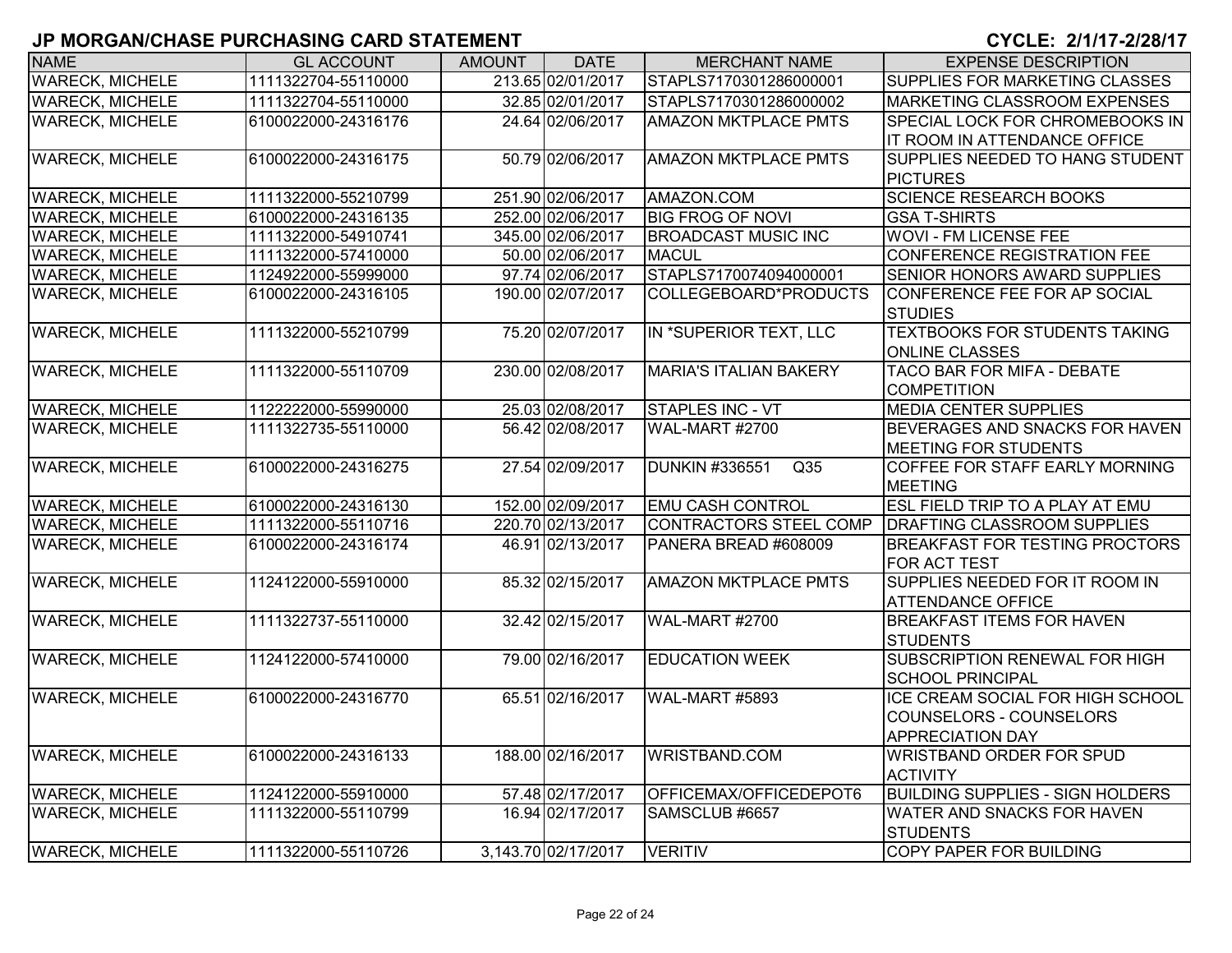| <b>NAME</b>                  | <b>GL ACCOUNT</b>   | <b>AMOUNT</b> | <b>DATE</b>         | <b>MERCHANT NAME</b>             | <b>EXPENSE DESCRIPTION</b>                                                 |
|------------------------------|---------------------|---------------|---------------------|----------------------------------|----------------------------------------------------------------------------|
| <b>WARECK, MICHELE</b>       | 1111322000-55110726 |               | 113.70 02/17/2017   | <b>VERITIV</b>                   | COLOR COPY PAPER FOR STAFF                                                 |
|                              |                     |               |                     |                                  | <b>MEMBERS</b>                                                             |
| <b>WARECK, MICHELE</b>       | 6100022000-24316222 |               | 1,330.00 02/28/2017 | <b>CHAIR COVERS &amp; LINENS</b> | <b>DEPOSIT FOR PROM DECORATIONS</b>                                        |
| <b>WARECK, MICHELE Total</b> |                     | 8,592.60      |                     |                                  |                                                                            |
| <b>WEBBER, RONALD</b>        | 1722100000-57910611 |               | 34.94 02/01/2017    | HAR*HARVARD BUSNSS SCH           | 2 HARVARD BUSINESS REVIEW E-                                               |
|                              |                     |               |                     |                                  | <b>BOOKS - RJ WEBBER</b>                                                   |
| <b>WEBBER, RONALD</b>        | 1722100000-53229000 |               | 66.00 02/03/2017    | <b>METRO AIRPORT PARKING</b>     | <b>PARKING FEE FOR DETROIT METRO</b><br>AIRPORT (CHICAGO TRIP) - RJ WEBBER |
| <b>WEBBER, RONALD</b>        |                     |               |                     | DROPBOX*SMQBH74X4VW2             |                                                                            |
|                              | 1722100000-57910611 |               | 99.00 02/06/2017    |                                  | YEARLY SUBSCRIPTION TO DROPBOX -<br><b>RJ WEBBER</b>                       |
| <b>WEBBER, RONALD</b>        | 1722100000-57910611 |               | 4.99 02/20/2017     | <b>GOPRO PLUS</b>                | MONTHLY GOPRO PLUS APP - RJ                                                |
|                              |                     |               |                     |                                  | <b>WEBBER</b>                                                              |
| <b>WEBBER, RONALD</b>        | 1711322000-55110611 |               | 269.90 02/22/2017   | ROBERT BOSCH TOOL CORP           | 3D PRINTER FILAMENT FOR NOVI HIGH<br>SCHOOL - RJ WEBBER                    |
| <b>WEBBER, RONALD Total</b>  |                     | 474.83        |                     |                                  |                                                                            |
| <b>WESNER, KIMBERLY</b>      | 1122220000-55310000 |               | 102.00 02/01/2017   | <b>BUFFER</b>                    | <b>BUFFER FOR SCHEDULING TWEETS TO</b><br><b>PROMOTE LITERACY</b>          |
| <b>WESNER, KIMBERLY</b>      | 1122220000-55310000 |               | 27.04 02/02/2017    | AMAZON.COM                       | <b>BOOKS FOR MEDIA CENTER AND 8 ELA</b><br><b>COD</b>                      |
| <b>WESNER, KIMBERLY</b>      | 1122220000-55310000 |               | 1,216.38 02/06/2017 | <b>FOLLETT SCHOOL SOLUTIO</b>    | MOSTLY NONFICTION BOOKS FOR MC                                             |
| <b>WESNER, KIMBERLY</b>      | 1122220000-55310000 |               | 159.71 02/07/2017   | <b>AMAZON MKTPLACE PMTS</b>      | DVDS TO REPLACE REMOVED VHS                                                |
|                              |                     |               |                     |                                  | TAPES, ALL ITEMS REQUESTED BY<br><b>DEPARTMENT</b>                         |
| <b>WESNER, KIMBERLY</b>      | 1122220000-55310000 |               | 55.92 02/08/2017    | <b>AMAZON MKTPLACE PMTS</b>      | DVD TO REPLACE VHS 8 SCIENCE-                                              |
|                              |                     |               |                     |                                  | <b>REQUESTED</b>                                                           |
| <b>WESNER, KIMBERLY</b>      | 1122220000-55310000 |               | 18.99 02/08/2017    | <b>AMAZON MKTPLACE PMTS</b>      | DVD FOR VHS REPLACEMENT FOR 7<br>SOCIAL STUDIES - REQUESTED                |
| <b>WESNER, KIMBERLY</b>      | 1122220000-55310000 |               | 37.90 02/08/2017    | CEREBELLUMCORP                   | <b>GREEK MYTHOLOGY DVD FOR 7 ELA -</b>                                     |
|                              |                     |               |                     |                                  | <b>REQUESTED</b>                                                           |
| <b>WESNER, KIMBERLY</b>      | 1122220000-55310000 |               | 96.90 02/09/2017    | <b>AMAZON MKTPLACE PMTS</b>      | KEVA BLOCKS FOR A20 MAKER                                                  |
| <b>WESNER, KIMBERLY</b>      | 1122220000-55310000 |               | 147.68 02/09/2017   | <b>AMAZON MKTPLACE PMTS</b>      | BILL NYE DVD TO REPLACE VHS FOR 8<br>SCIENCE - REQUESTED                   |
| <b>WESNER, KIMBERLY</b>      | 1122220000-55310000 |               | 14.95 02/09/2017    | <b>AMAZON MKTPLACE PMTS</b>      | KEVA BRAIN BUILDERS GAME FOR A20                                           |
|                              |                     |               |                     |                                  | <b>MAKER</b>                                                               |
| <b>WESNER, KIMBERLY</b>      | 1122220000-55310000 |               | 49.95 02/10/2017    | <b>AMAZON MKTPLACE PMTS</b>      | KEVA CONTRAPTIONS A20 MAKER                                                |
| <b>WESNER, KIMBERLY</b>      | 1122220000-55310000 |               | 14.99 02/13/2017    | <b>AMAZON MKTPLACE PMTS</b>      | <b>DVD TO REPLACE VHS 8 SCIENCE-</b>                                       |
|                              |                     |               |                     |                                  | <b>REQUESTED</b>                                                           |
| <b>WESNER, KIMBERLY</b>      | 6100020000-24316262 |               | 50.00 02/13/2017    | <b>ROCKET FIZZ</b>               | GIFT CARDS FOR MARCH IS READING<br><b>MONTH ACTIVITIES</b>                 |
| <b>WESNER, KIMBERLY</b>      | 1122220000-55310000 |               | 101.34 02/14/2017   | WM SUPERCENTER #5048             | SUPPLIES FOR MARCH IS READING                                              |
|                              |                     |               |                     |                                  | <b>MONTH PRIZES</b>                                                        |